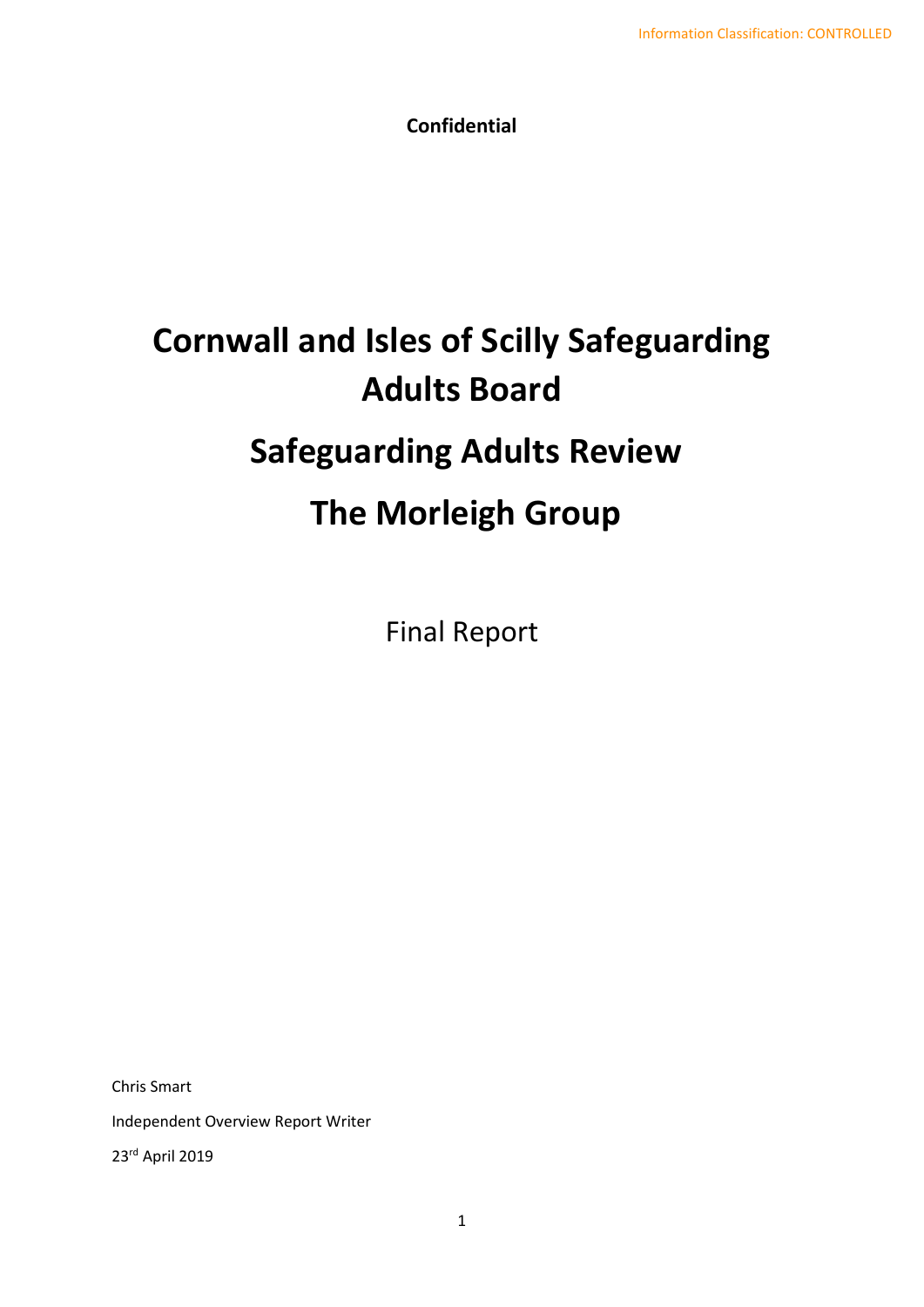#### **Table of Contents**

1.Introduction

- 1.1 Overview of the circumstances that led to this review
- 1.2 Statutory Duty to conduct a Safeguarding Adults Review
- 1.3 LSAB's decision to conduct a review
- 1.4 Terms of Reference
- 1.5 Other investigations
- 2.The Review Methodology
	- 2.1 The review model
	- 2.2 Agencies providing information to the review
	- 2.3 Participation by residents, families and staff
- 3. The Morleigh Group
	- 3.1 Sources of information
	- 3.2 A pen picture of the Morleigh Group
- 4. Case Chronology Overview
	- 4.1 Alexandra House
	- 4.2 Clinton House
	- 4.3 Collamere
	- 4.4 Elmsleigh
	- 4.5 St Theresa's
	- 4.6 Brake Manor
	- 4.7 Tregertha Court
	- 4.8 The Morleigh Group Overview
- 5. Themed Analysis
	- 5.1 Monitoring
	- 5.2 Improvement
	- 5.3 Practice
	- 5.4 Assurance
	- 5.5 Experience
- 6. Conclusions
- 7. Recommendations

Appendix 1: Acronyms used in the report

**1. Introduction**

#### **1.1.Overview of the circumstances that led to this review**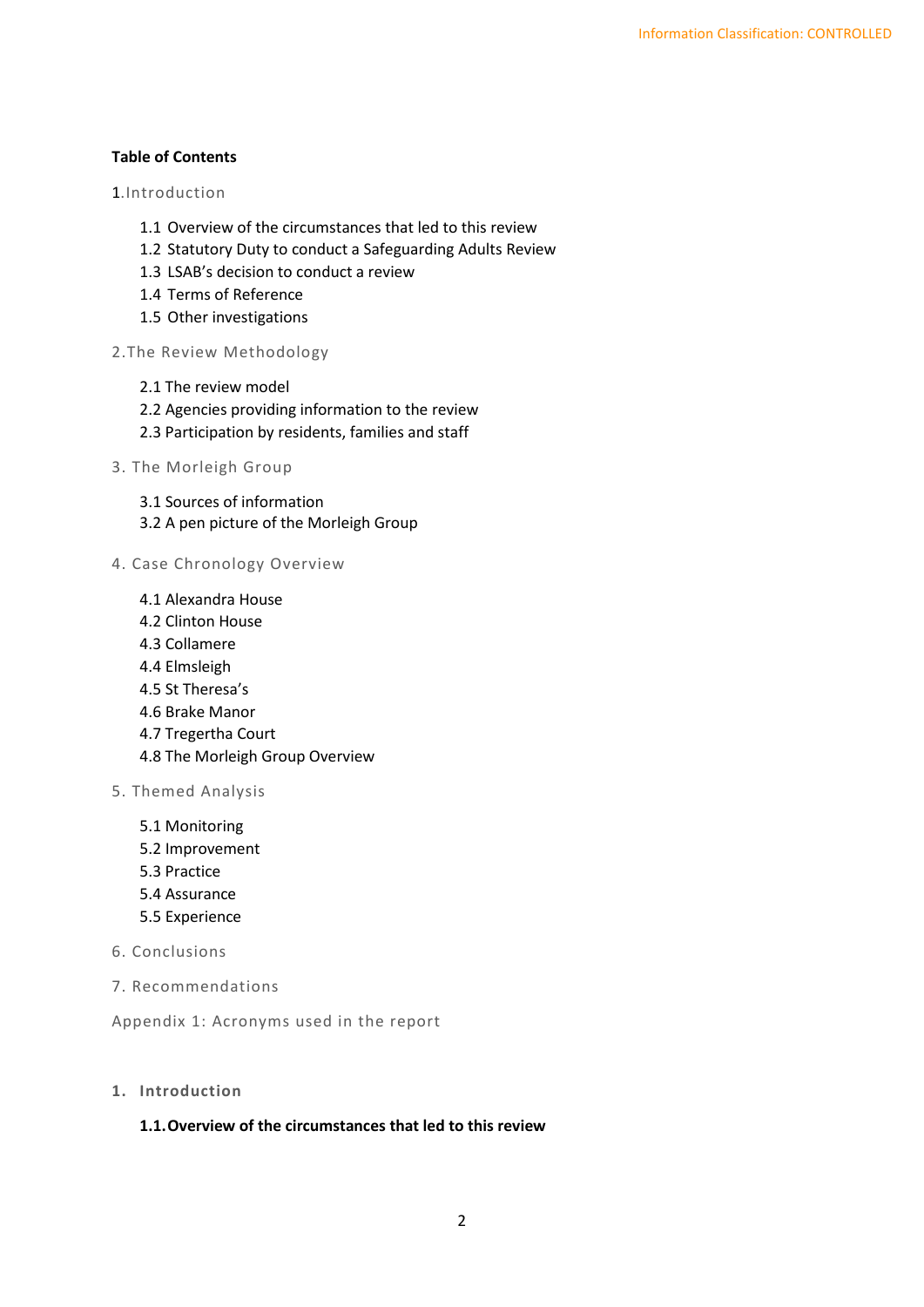- 1.1.1 The Morleigh Group owned and managed 5 Nursing Homes across Cornwall, Alexandra House, Clinton House, Collamere, Elmsleigh and St. Theresa's, along with 2 residential homes, The Brake Manor and Tregertha Court.
- 1.1.2 In December 2014 the CQC raised concerns over the poor performance of the of the Morleigh Group as a whole which led to Cornwall Council (supported by NHS Kernow) suspending all placements to home within the group in January 2015.
- 1.1.3 In February 2015 following meetings with the owners of the group an action plan was agreed and the suspension of placement was lifted.
- 1.1.4 In October 2015 a systemic safeguarding alert was raised by Cornwall Council for the Morleigh Group with particular concerns over Clinton House and in November 2015 a multi-agency meeting was raised over the unacceptable levels of care across the group and the sustainability of care delivery.
- 1.1.5 Further concerns were then raised in January 2016 and in November 2016 the Morleigh Group closed Clinton House (Alexandra House had been closed in 2015) and in December 2016 sold the company and remaining homes to the Cornwallis Group.
- 1.1.6 In November 2016 Panorama aired a documentary covering 2 of the care homes in the Morleigh Group (Clinton House and St. Theresa's) which identified unacceptable levels of care and neglect.

## **1.2.Statutory duty to conduct an Adult Safeguarding Review**

1.2.1. The Cornwall and Isles of Scilly Safeguarding Adults Board has a statutory duty to arrange a Safeguarding Adults Review (SAR) where:

a] An adult with care and support needs has died and the LSAB knows or suspects that the death resulted from abuse or neglect, or an adult is still alive and the LSAB knows or suspects they have experienced serious abuse or neglect, and

b] There is reasonable concern about how the Board, its members or others worked together to safeguard the adult(s)

1.2.2. Board members must co-operate in and contribute to the review with a view to identifying the lessons to be learnt and applying those lessons in the future. The purpose is not to allocate blame or responsibility, but to identify ways of improving how agencies work, singly and together, to help and protect adults with care and support needs who are at risk of abuse and neglect, including self-neglect, and are unable to protect themselves.

## **1.3. Cornwall and Isles of Scilly Safeguarding Board's decision to conduct a review**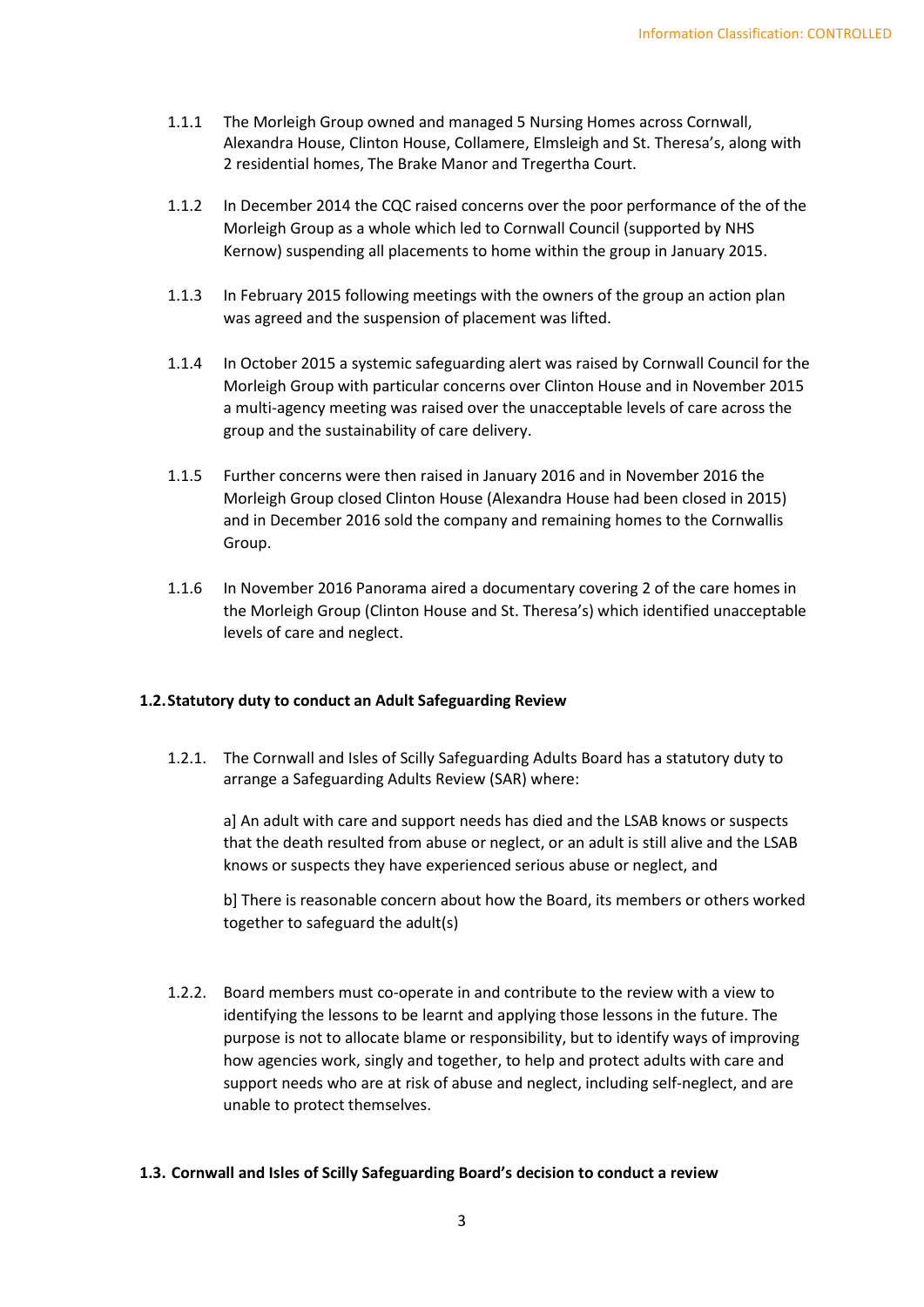1.3.1. The Cornwall and Isles of Scilly Safeguarding Board decided to commission a Safeguarding Adult Review on the Morleigh Group at their meeting on the 13<sup>th</sup> July 2017.

#### **1.4. Terms of reference for the Review**

- 1.4.1. Following an initial scoping meeting, the focus of the review was defined as being agencies who had been involved and engaged with any of the 7 homes within the Morleigh Group over a 3 year period between Dec 2013 and the date of the sale of the homes to the Cornwallis Group in Dec 2016. The following questions were decided upon by the SAR panel:
	- i. Monitoring What was the interface between commissioning, contract management, quality and safeguarding and how effective was this interface?
	- ii. Improvement How were agencies working together with the provider to address concerns and instigate sustainable improvement actions and how were these actions monitored? How did the responder rise to the challenge?
	- iii. Practice What was the effectiveness and sustainability of the Multi-Agency approach in managing the systemic allegations and how were individual allegations brought into the systemic process?
	- iv. Assurance How was the sustainability of improvement managed and what actions were taken to embed change across the group? Were there ongoing Multi-Agency quality assurance processes in place to support the sustainability of improvement actions?
	- v. Experience How effective was the process for the families and residents when they raised concerns about their experiences? Were responses to the families and residents managed effectively and what impact did this have on the experience of those living in the care homes?

## **1.5.Other Investigation**

1.5.1. The Police launched operation Juniper as result of allegations that surrounded the Morleigh Group. This investigation is now concluded. The author is not aware of any other investigations by statutory bodies.

#### **2. The Review Methodology**

#### 2.1 **The review model**

The approach recommended by the overview writer and chosen by the review panel was as follows:

> i. Chronologies of involvement from all agencies who provided services and were involved or engaged with any of the 7 homes within the Morleigh Group over the time period above.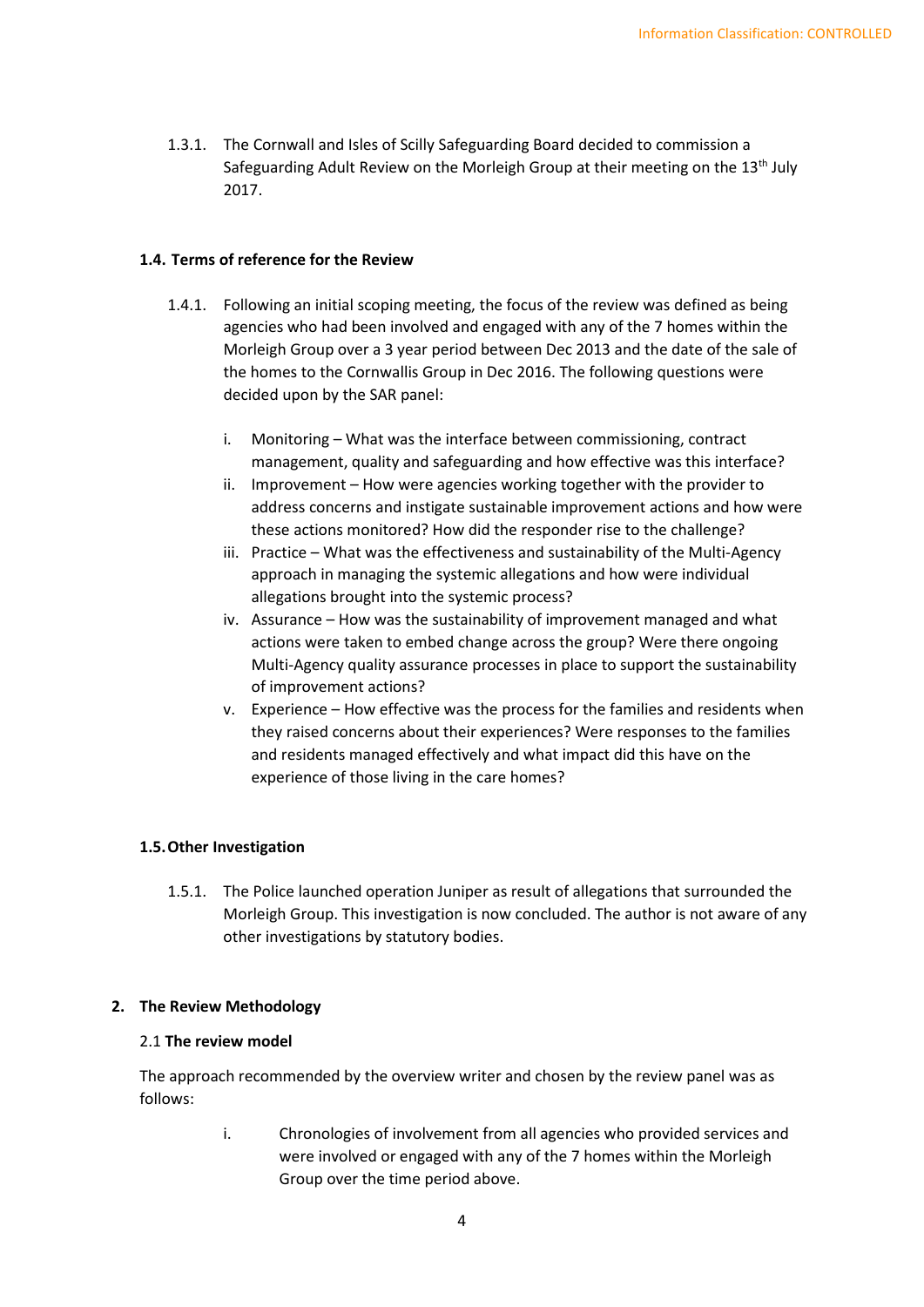- ii. Internal Management Reviews (IMR's) from the same agencies, addressing the questions within the terms of reference and addressing the areas contained within the IMR template used by Cornwall and the Isles of Scilly Safeguarding Board. The purpose of the IMR's was to enable each agency to reflect on their own their own involvement with the Morleigh Group and to identify recommendations for change if necessary.
- iii. The overview writer also set each agency specific questions to answer that arose from their chronologies and this was aimed at clarifying incidents mentioned or seeking further information.
- iv. A press release was put out by Cornwall Council asking for any current or former residents and/or their families to make contact with the local authority if they wished to take part in the review.
- v. All GP's surgeries were also written to asking if they wished to take part in the review.
- vi. The BBC Panorama programme was also written to asking if they wished to take part in the review
- vii. A learning event was held to enable those practitioners and managers who were involved with the Morleigh Group an opportunity to give first hand information, hear the views of others, identify areas that may have been missed by their IMR writers and to help shape and feel part of the recommendations.
- viii. SAR panel meetings were held to discuss progress and assist analysis.

## 2.2 **Agencies providing information to the review**

## 2.2.1.

| Cornwall Council Adult Social Care (ASC)      | ASC's Safeguarding Team is responsible for    |  |  |  |
|-----------------------------------------------|-----------------------------------------------|--|--|--|
| Safeguarding Team                             | deciding whether a safeguarding concern       |  |  |  |
|                                               | requires a response under the Councils        |  |  |  |
|                                               | statutory duties and for co-ordinating that   |  |  |  |
|                                               | response.                                     |  |  |  |
| Cornwall Council Quality Assurance (QA)       | The function of the QA team during this       |  |  |  |
| Team                                          | review period was to:                         |  |  |  |
|                                               | Complete reviews (audits) of the quality of   |  |  |  |
|                                               | provision of a service and to follow up on    |  |  |  |
|                                               | any actions where the review identified any   |  |  |  |
|                                               | issues.                                       |  |  |  |
|                                               | Take specific actions in relation to provider |  |  |  |
|                                               | performance feedback forms and where          |  |  |  |
|                                               | the issues were significant actions could     |  |  |  |
|                                               | include suspending the service from           |  |  |  |
|                                               | admissions and moving residents from the      |  |  |  |
|                                               | service.                                      |  |  |  |
| <b>Cornwall Council Commissioning Service</b> | The Commissioning service are responsible     |  |  |  |
|                                               | for the contract management with the care     |  |  |  |
|                                               | homes. However, they only took on this        |  |  |  |
|                                               | role in 2016 as previously the                |  |  |  |
|                                               | commissioning role for the Morleigh Group     |  |  |  |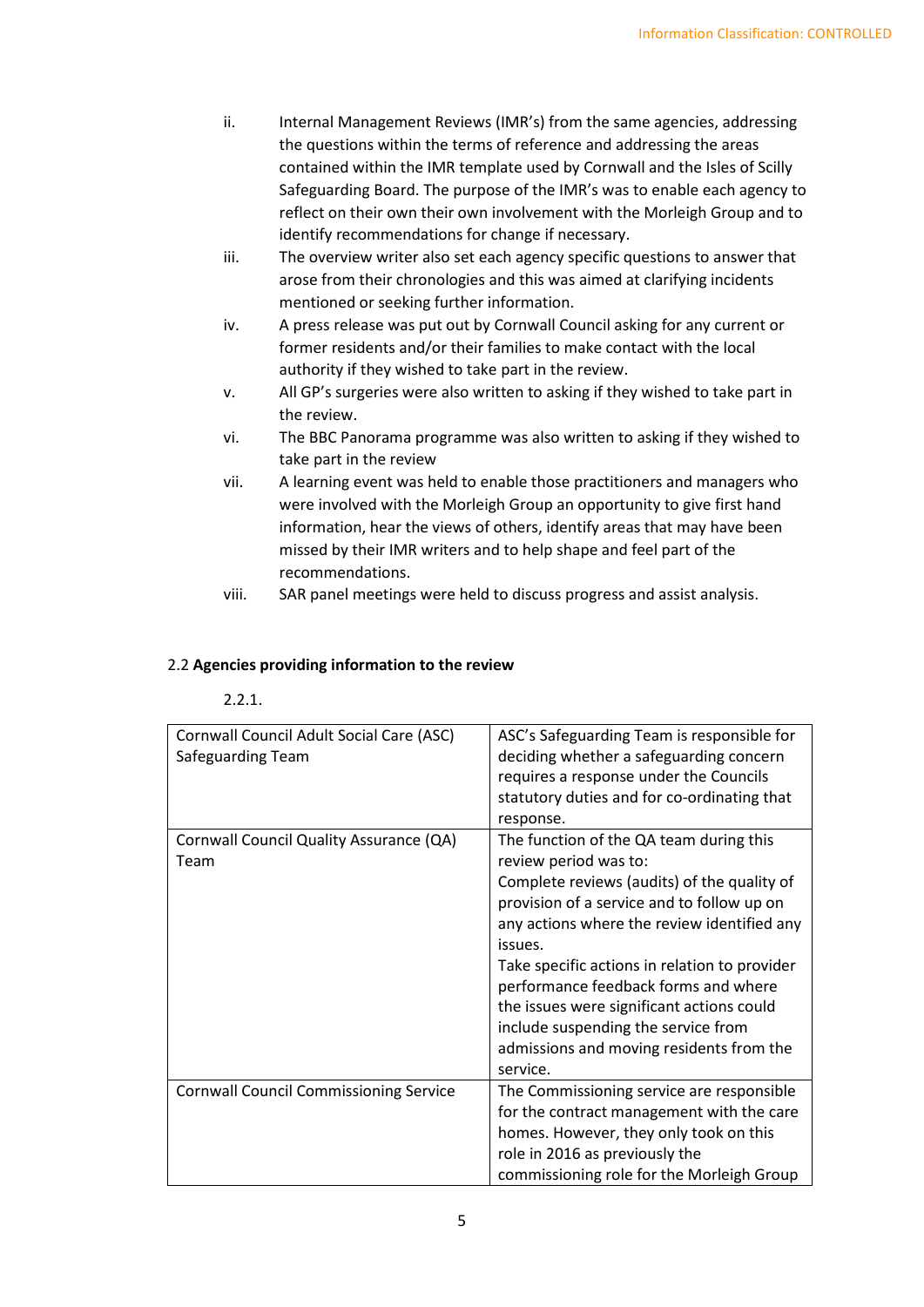|                                            | was undertaken by the Cornwall Council QA   |  |  |  |
|--------------------------------------------|---------------------------------------------|--|--|--|
|                                            | team manager who had a joint role.          |  |  |  |
| Care Quality Commission (CQC)              | The independent regulator for all health    |  |  |  |
|                                            | and social care services in England.        |  |  |  |
| South West Ambulance Service Trust         | Provider of emergency and urgent care       |  |  |  |
| (SWAST)                                    | services to residents across Cornwall and   |  |  |  |
|                                            | the Isles of Scilly.                        |  |  |  |
| Devon and Cornwall Police                  | Territorial Police Force responsible for    |  |  |  |
|                                            | Policing the counties of Devon and          |  |  |  |
|                                            | Cornwall.                                   |  |  |  |
| Cornwall Partnership NHS Foundation Trust  | Provides a range of mental health and       |  |  |  |
| (CFT)                                      | physical health services to children across |  |  |  |
|                                            | Cornwall and the Isles of Scilly.           |  |  |  |
| NHS Kernow (NHSK) also shown as the        | NHS Kernow is the clinical commissioning    |  |  |  |
| <b>Clinical Commissioning Group (KCCG)</b> | group for Cornwall and the Isles of Scilly. |  |  |  |
| GP's Practices.                            | At least 4 GP's practices provided          |  |  |  |
|                                            | information either through interviews with  |  |  |  |
|                                            | the Author or the Practitioner Learning     |  |  |  |
|                                            | Event.                                      |  |  |  |

#### **2.3.Participation by residents, families and staff**

2.3.1. A press appeal was put out across Cornwall appealing for any residents, families or staff to contribute to this review. The author spoke to two ex-members of staff and one relative of a former resident.

## **3. The Morleigh Group – A Pen Picture**

- 3.1. The Morleigh Group is a private limited company formed in 2003 with one shareholder (the owner). The Morleigh Group is described as a group providing nursing and residential care services for the elderly. Over a period of time and prior to this review period the Morleigh Group acquired the seven homes that form what was known as the Morleigh Group and are the focus of this review. Those homes being; Alexandra House, Clinton House, Collamere, Elmsleigh and St. Theresa's, along with 2 residential homes, The Brake Manor and Tregertha Court.
- 3.2. The owner of the company played a key role in the running of the Morleigh Group, however there were also other family members that held roles within the group.

**4. Case Chronology Overview, along with a review of notes from GP's interview and evidence from staff and families.**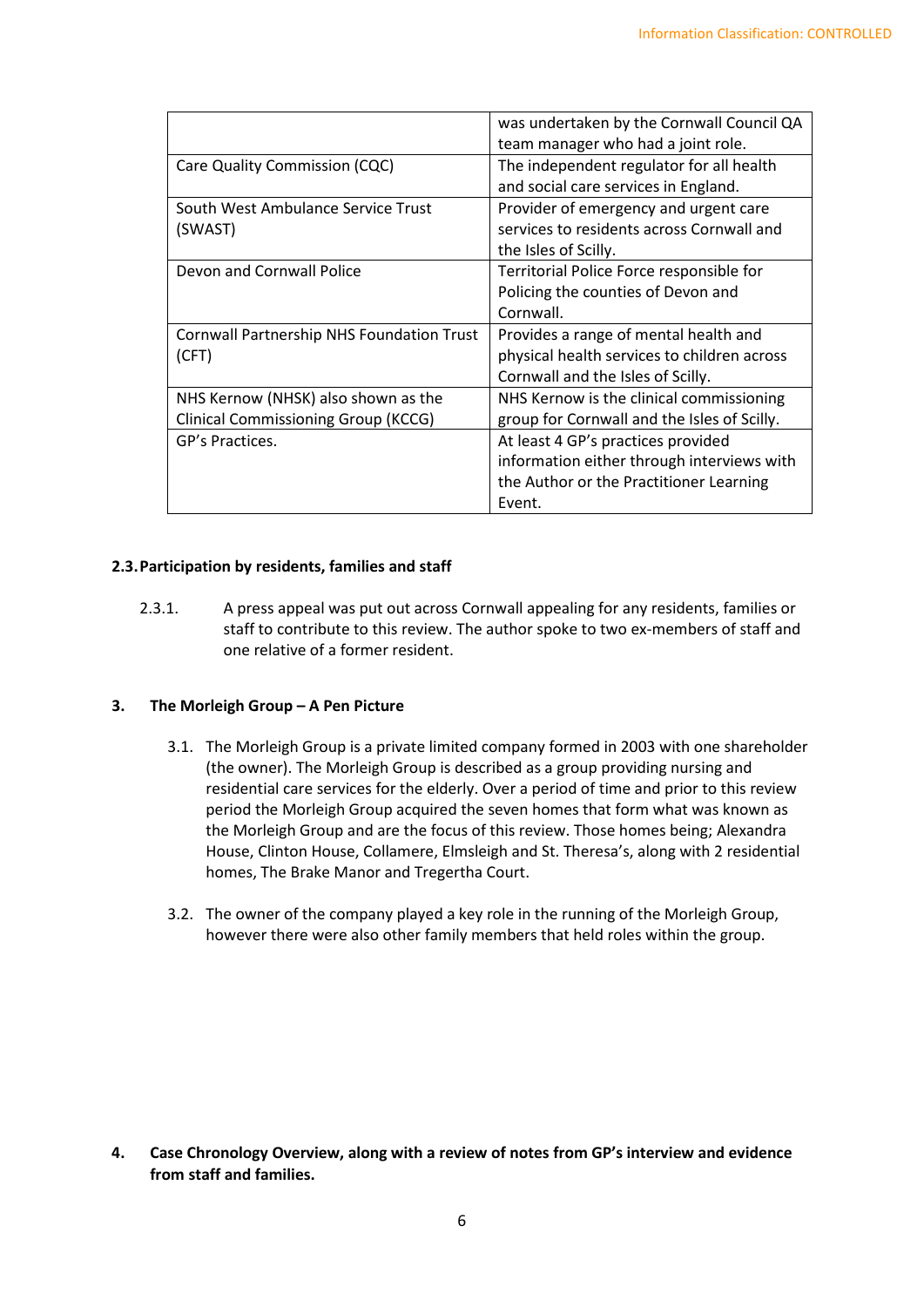#### **4.1 Alexandra House**

- 4.1.1. 3rd December 2013 CQC receive Safeguarding alert from Cornwall Council re the ability of Alexandra nursing home to meet the needs of residents with complex needs and medication concerns. Decision made to carry out a responsive inspection on 9<sup>th</sup> December 2013.
- 4.1.2. Inspection carried out by CQC on 9<sup>th</sup> December 2013 as per entry above 4.1.1. Breach of regulation, Management of medicines recorded.
- 4.1.3. CQC first meeting with provider on the  $7<sup>th</sup>$  January 2014, as portfolio had now increased to seven homes. Management structure and staffing levels discussed. CQC wanted to see a consistent service including effective governance across all services.
- 4.1.4. 19<sup>th</sup> March 2014, CQC carry out follow up inspection to look for improvements in relation to administration of medicines. Improvements made, found to be compliant.
- 4.1.5. 4<sup>th</sup> April 2014, further meeting between CQC and provider to discuss the registered manager situation and how the provider plans to grow the service.
- 4.1.6. CQC planned inspection, 26<sup>th</sup> June 2014, compliant in all areas.
- 4.1.7. 30<sup>th</sup> June 2014, resident admitted to RCHT with significant facial injuries, conflicting accounts of how this had happened. Threshold for S42 met, outcome inclusive.
- 4.1.8. 2<sup>nd</sup> September 2014 CQC Management review meeting (MRM) to discuss the Morleigh Group as a whole. There are currently seven locations and four have significant non-compliance (one having two warning notices). One location is rated red by Cornwall Council and five are Amber rated.
- 4.1.9. CQC meeting with provider on the 23<sup>rd</sup> September 2014 following MRM above at 4.1.8. discussed the need for an overall management structure and a Quality Assurance system at provider level. Also, the need for consistent managers at each home. Managers are being recruited and then leave within weeks.
- 4.1.10. 13<sup>th</sup> January 2015 the CQC receive whistleblower concerns from an agency worker that there is only one working bathroom for 25 people, threadbare bedding and a lack of meaningful activities. Decision made to carry out a responsive inspection on the 15<sup>th</sup> January 2015.
- 4.1.11. CQC inspection carried out on the  $15<sup>th</sup>$  January 2015 as per entry above at 4.1.10. Breaches of care and welfare and premises were identified and warning notices issued.
- 4.1.12. The CQC held a meeting with the provider on the 11<sup>th</sup> February 2015 to discuss the current situation whereby all seven homes are in suspension with Cornwall Council and the financial implications of that. Discussed how the group could improve.
- 4.1.13. 12<sup>th</sup> May 2015 the home was voluntarily closed by the provider. Most residents had moved out in the preceding weeks.

#### **4.2 Clinton House**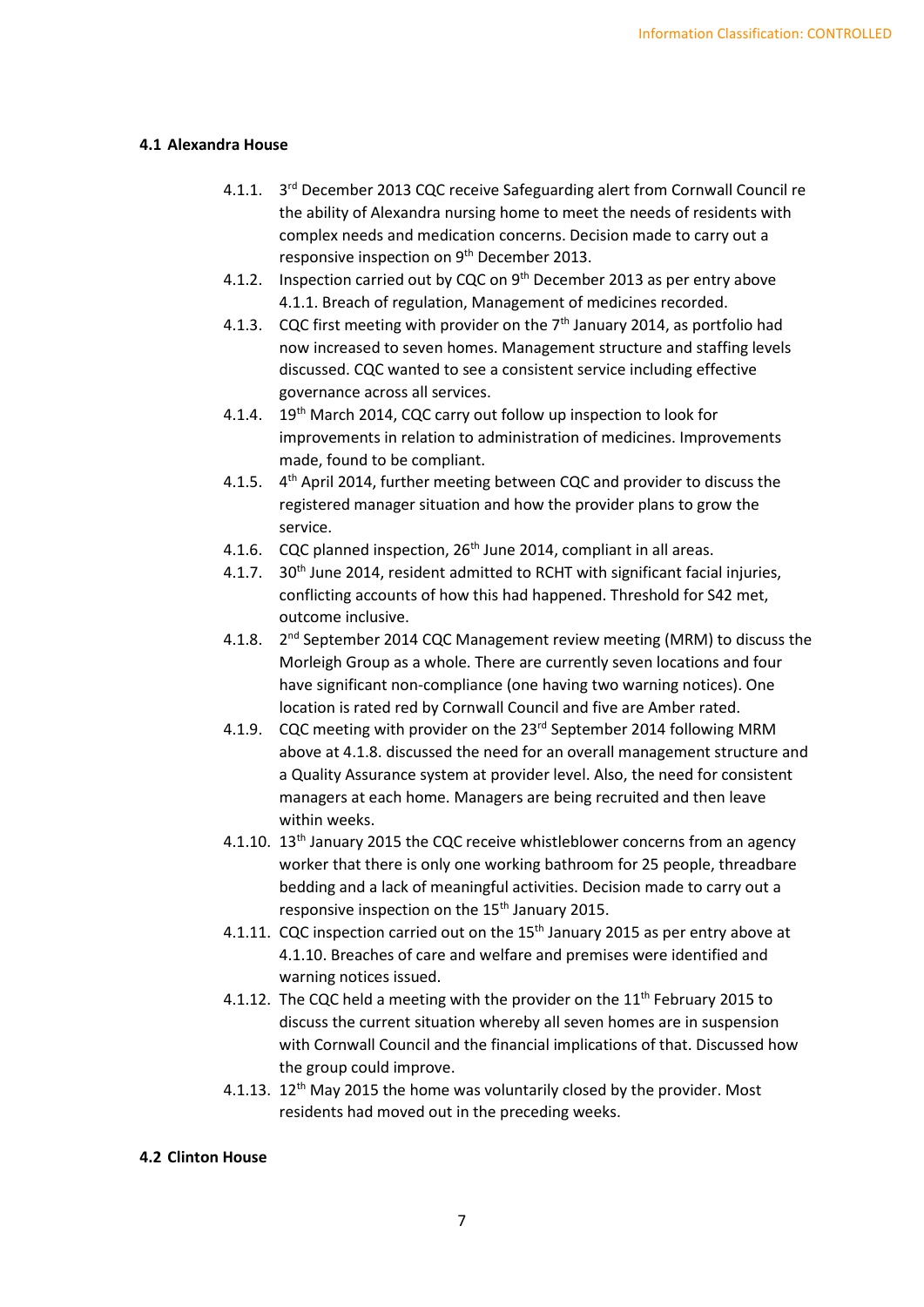- 4.2.1 A multi-agency safeguarding process was already underway in relation to Clinton House at the start of this review period due to systemic failures at the home. There was also a Cornwall Council QA action plan in place at the start of this review period that had been put in place following a Cornwall Council review in October 2013.
- 4.2.2 On the 4<sup>th</sup> December 2013 the CFT referred another safeguarding matter to the local authority safeguarding team. The referral was in relation to the neglect of a resident who had been left for long periods in wet and soiled clothing. Further concerns were also raised in relation to faulty manual handling equipment, ill-fitting slings and handling belt. There was also a complaint regarding the general attitude of staff. The local authority triage forwarded the concerns to be included in the current systemic process. However, the final safeguarding review meeting for the systemic process listed at 4.2.1 was closed with a meeting on the  $8<sup>th</sup>$  January 2014 and this matter was not recorded as being mentioned. Further enquiries revealed that this matter had been closed on Mosaic (local authority recording system)
- 4.2.3 On the 16<sup>th</sup> December 2013 a further alert was raised by the CFT to the local authority safeguarding team regarding a complaint made by a resident at Clinton House, who stated that they had been handled roughly and had received bruising as a result. This matter was also forwarded by the triage team for inclusion in the systemic process underway as at 4.2.1. However as at 4.2.2 this systemic process was closed on the 8<sup>th</sup> January 2014 and this matter not recorded within the minutes of the closure meeting. This matter was identified on the  $28<sup>th</sup>$  February as being closed on Mosaic. In relation to the closure of the systemic safeguarding process recorded at 4.2.1 it was recorded in the minutes of the 8<sup>th</sup> January 2014 that monitoring would continue via the service improvement team. (now the QA team)
- 4.2.4 On the 28<sup>th</sup> December 2013 Anonymous Whistleblower concerns were received by the CQC regarding low staffing levels. This was noted for follow up with the provider on the  $7<sup>th</sup>$  January 2014 when a meeting was planned with them.
- 4.2.5 On the  $7<sup>th</sup>$  January 2014 the CQC held a meeting with the provider as their portfolio had now increased to seven homes. Feedback from recent inspections was discussed along with the management structure of the homes and staffing levels. It was stressed to the provider that the CQC will look at the activity of the provider as a whole and will want to see a consistent service and effective governance across all services.
- 4.2.6 January 2014 Cornwall Council QA action plan review took place
- 4.2.7 On the 23<sup>rd</sup> January 2015 a safeguarding alert was raised to the CQC by a visiting tissue viability nurse, as they suspected it had been caused by incorrect manual handling methods. The home was asked to do its own investigation and it appears that the person was admitted to Clinton House from hospital with the pressure sore.
- 4.2.8 Anonymous concerns were received by the CQC on the  $31<sup>st</sup>$  January 2014 regarding staff shortages and the owner bullying staff. There was no specific mention about harm to people. This was noted for the next inspection.
- 4.2.9 On the  $27<sup>th</sup>$  February 2014 the family of a resident raised concerns to the CQC regarding their family member who was staying at the home for a short period of time. The family felt that the home had not provided good care or support for their relative who had a learning disability. This complaint was escalated to the senior management within the CQC and shared with Adult Services at Cornwall Council. It was also noted for the next inspection.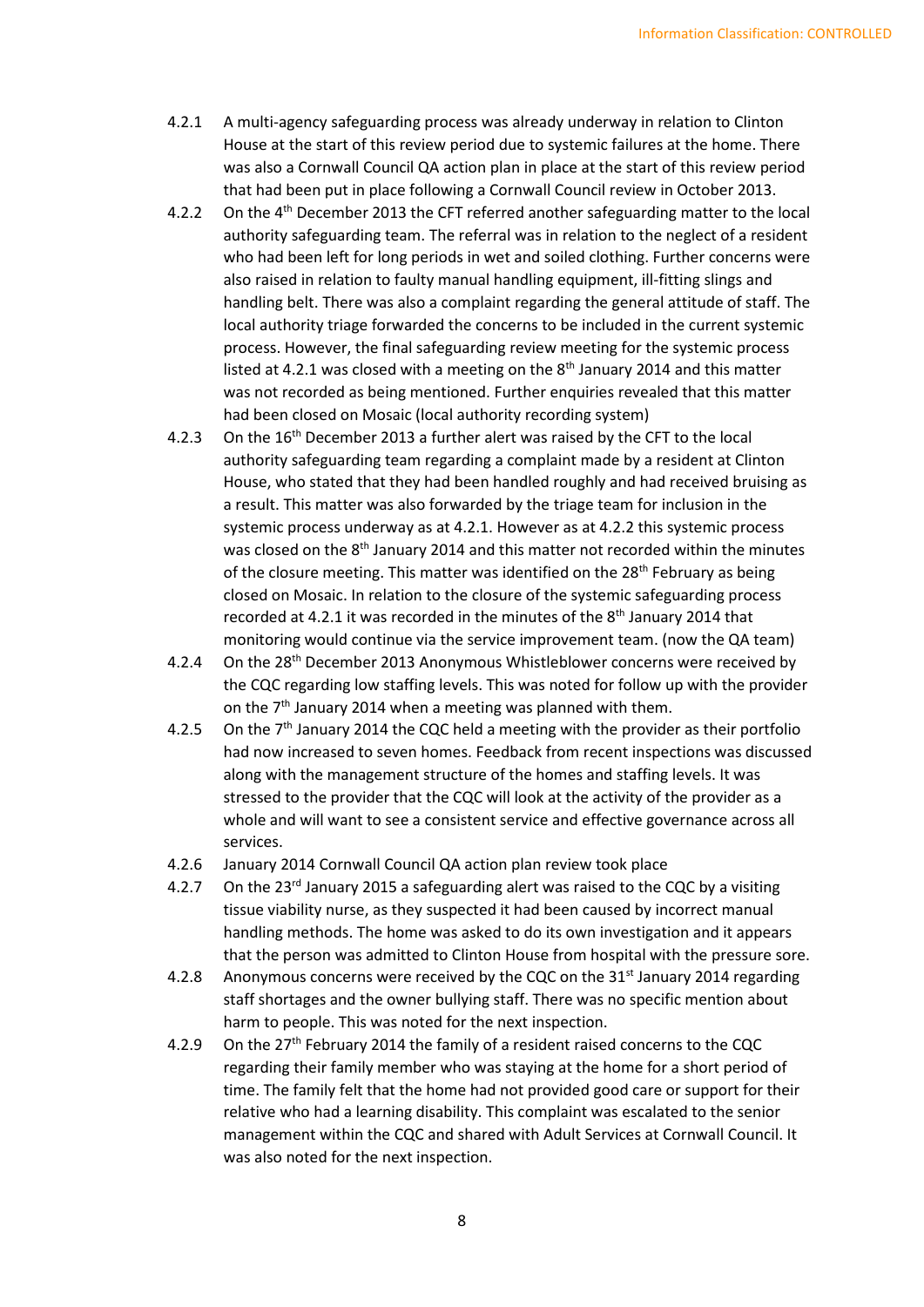- 4.2.10 4<sup>th</sup> February 2014, family of a resident who had recently died following admission to hospital, allege neglect prior to hospital admission. Threshold for S42 met, outcome recorded as not substantiated.
- 4.2.11 On the 10<sup>th</sup> March 2014 the CQC received anonymous information regarding staff shortages and a lack of equipment. This was noted for the next inspection.
- 4.2.12 March 2014, Cornwall Council QA action plan review took place.
- 4.2.13 A planned inspection was carried out by the CQC on the  $22<sup>nd</sup>$  April 2014 and a follow up in relation to earlier breaches of respect and involvement and to discuss recent concerns raised as above. The inspection found that the home was compliant in relation to respect and involvement, care and welfare, safeguarding and staffing. They did however find a breach of assessing and monitoring the service. The outcome as agreed between the inspector and manager and the report published on the  $10^{th}$  May 2014.
- 4.2.14 April 2014 Cornwall Council QA action plan review took place.
- 4.2.15 24th April 2014. The CQC held a planned meeting with the provider and discussed each home in the group and how the provider was going to structure the service as it grows. The registered manager situation was also discussed.
- 4.2.16 May 2014, Cornwall Council QA action plan review meeting but the provider claimed not to have received the dates/times despite evidence to the contrary.
- 4.2.17 July 2014, Cornwall Council QA action plan meeting cancelled by the new manager and cancelled again in October.
- 4.2.18 On the  $7<sup>th</sup>$  August 2014 the CQC received Whistleblower concerns regarding the lack of staff at Clinton House, only one shower for 37 residents and the fact that carers were having to do the cleaning. This was noted for the next inspection.
- 4.2.19 On the  $20<sup>th</sup>$  August 2014 a relative raised concerns to the CQC regarding the home being unable to meet the needs of their relative who was diabetic and on a respite stay at Clinton House. The CQC noted this for their next inspection.
- 4.2.20 On the  $2^{nd}$  September 2014 the CQC held a management review meeting to discuss the Morleigh Group as a whole. One location was already rated red by Cornwall Council and five are amber rated. Four of the homes also have CQC non-compliance and one has two warning notices. There was also a concern about the lack of registered managers. It was agreed to keep the registered manager situation under review and maybe consider fixed penalty notices. It was also agreed to hold a meeting with the provider to discuss the concerns.
- 4.2.21 On the 4<sup>th</sup> September 2014 concerns were raised to the CQC (source unknown), regarding the low staffing levels, running out of 'essentials', lack of hot water, lack of training for new staff and that the staff didn't speak English. An email was sent to the home asking for a report on the concerns raised and a report came back which gave assurances all was well.
- 4.2.22 On the 11<sup>th</sup> September 2014 an adult safeguarding referral was reported to the local authority by the CFT. The following was recorded; residents being restricted or denied fluids or access to appropriate toilet facilities. Cold rooms, poor manual handling practice. Care plans and risk assessments not resident centred. Insufficient admissions criteria, poor cultural behaviour and attitude of staff. Physical and psychological abuse of residents by staff.
- 4.2.23 22<sup>nd</sup> September 2014, ASC receive concern regarding resident who was lifted with a sheet instead of a hoist, her personal care was also neglected. Progressed to S42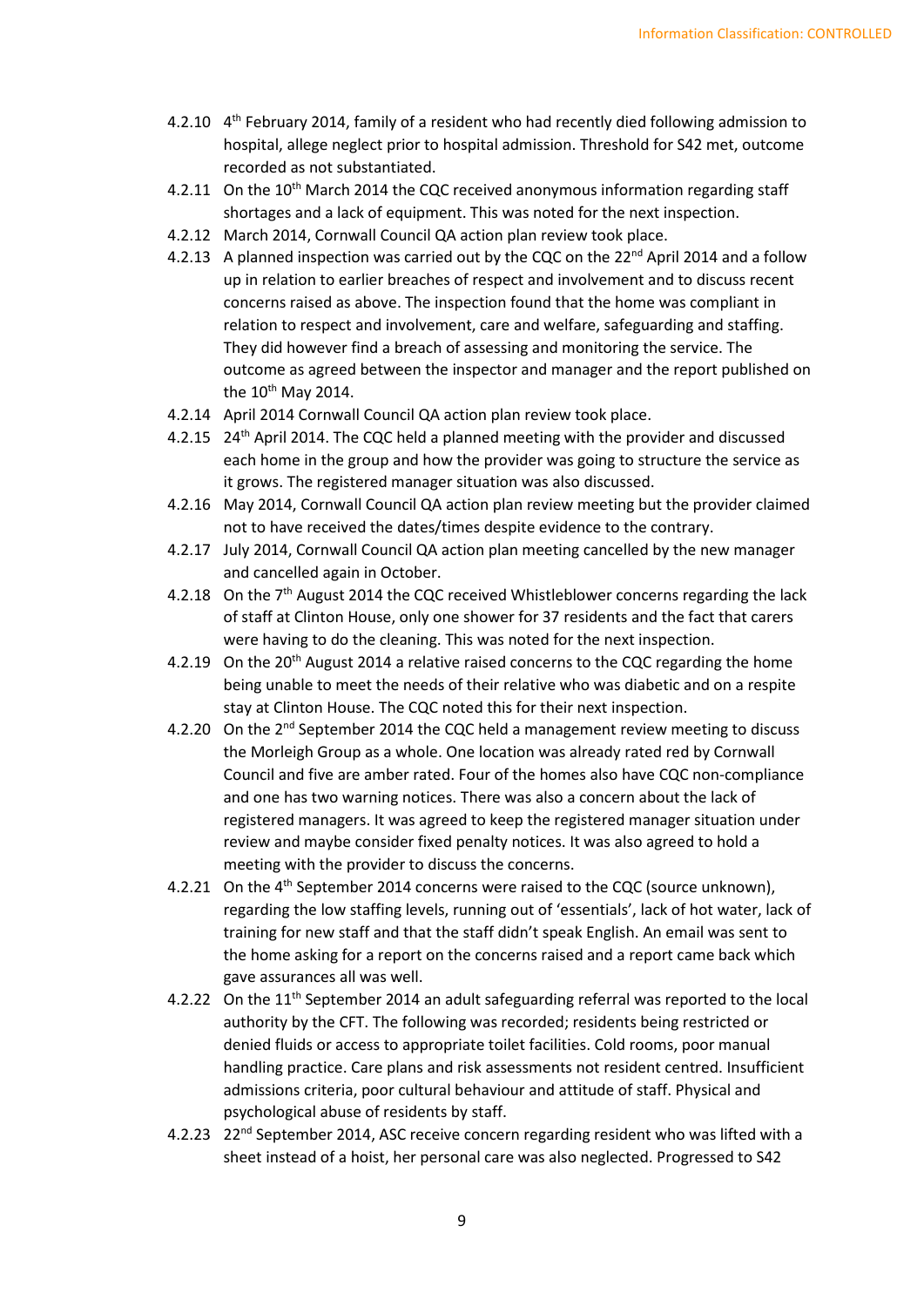enquiry, resident died in hospital and concerns were progressed to organisational enquiry.

- 4.2.24 23<sup>rd</sup> September 2014 the CQC hold a meeting with the provider in relation to concerns following their management review meeting on the  $2^{nd}$  September 2014 at 4.2.20. It was stated that the CQC would take enforcement action where they found ongoing non-compliance in the group. They discussed the need for an overall management structure and a QA system at provider level and to have consistent managers at each home. Managers are recruited and then leave within weeks.
- 4.2.25 On the 16<sup>th</sup> October 2014 a strategy and conference meeting was held in relation to the concerns raised above at 4.2.22.
- 4.2.26 26<sup>th</sup> November 2014 the Police carried out a death related enquiry, the outcome of the enquiry was no further action by the Police and the death was natural causes, however there were concerns raised by the deceased's family in relation to his care at the home and the Police have recorded that it is up to the family to report these to social services. The police do not appear to have shared this information or considered safeguarding within their enquiries.
- 4.2.27  $1<sup>st</sup>$  December 2015 allegations received by ASC that resident is being served cold food. Progressed to S42 enquiries but outcome was for the concern to be considered as part of the organisational enquiry.
- 4.2.28 On the  $16<sup>th</sup>$  December 2014 the CQC carried out a 1<sup>st</sup> rated inspection and follow up on an outstanding breach of assessing and monitoring from the inspection of the 22<sup>nd</sup> April 2014. It also followed recent concerns but does not appear to have included the ongoing concerns as part of the local authority safeguarding process already underway as at 4.2.22. The rating was recorded as 'requires improvement' as the CQC found a breach for care and welfare as well as a repeated breach for assessing and monitoring.
- 4.2.29 A referral was made to the local authority on the 23<sup>rd</sup> December 2014 by the CFT in relation to allegations of organisational abuse. This was in relation to a resident whose diabetes was not being managed, had pressure sores and also a fractured wrist. There was a strategy discussion on the 27<sup>th</sup> December 2014 and an investigation plan put into place.
- 4.2.30 On the 6<sup>th</sup> January 2015, Concerns were raised to the CQC by a social worker regarding residents at Clinton House with pressure sores due to lack of intervention/care along with call bells and water jugs being placed out of reach. This is recorded as being dealt with on the inspection of the  $16<sup>th</sup>$  December 2014.
- 4.2.31 February 2015 a new Cornwall Council QA action plan was issued although it is not clear when the previous one was closed.
- 4.2.32 On the 6<sup>th</sup> February 2015 an adult safeguarding referral was made by the CFT regarding allegations of organisational neglect and omissions in care leading to pressure sores. The concerns were not dealt with separately but were fed into the LA review process for the systemic abuse at Clinton House which began on the 11<sup>th</sup> September 2014 recorded at 4.2.22
- 4.2.33 On the 11<sup>th</sup> February 2015 the CQC met with the provider at their request to discuss the current situation where all seven homes were in suspension with Cornwall Council and the financial implications of this. No minutes or record of this meeting seen.
- 4.2.34 On the 16<sup>th</sup> February 2015 there was a LA review meeting in relation to the concern raised at 4.2.22, some progress being made but concerns still being evidenced re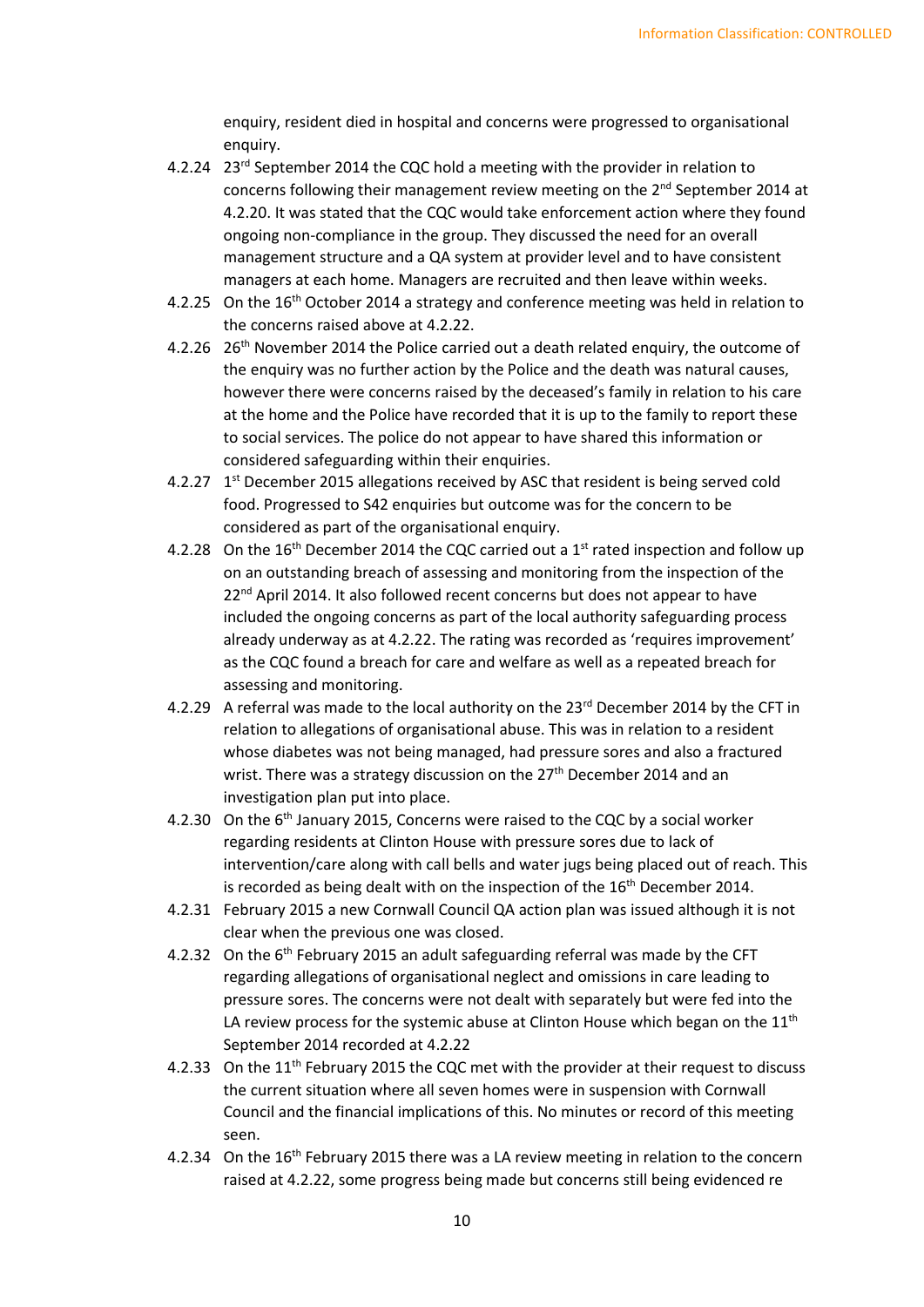moving and handling, dignity and respect issues, poor standard of care plans, communication and admission concerns.

- 4.2.35 March 2015 review of action plan took place.
- 4.2.36 On the  $12<sup>th</sup>$  May 2015 there was a LA review meeting in relation to the safeguarding process starter at point 4.2.25. the allegations of neglect were substantiated but the safeguarding process was closed with continuing monitoring and support of the local authority service improvement team along with the KCCG.
- 4.2.37 May 2015, Investigation report into referral at point 4.2.29 received and the allegation of neglect had been partially substantiated. It was found that the discharge from RCHT to Clinton House had been poorly managed and communication between EIS teams poor which had contributed to the resident's overall care.
- 4.2.38 The CQC held a management review meeting with their legal team on the 18<sup>th</sup> May 2015 to discuss what action to take regarding four homes within the Morleigh Group one of which was Clinton House. This was in relation to all four homes having no registered manager. Decision note to go ahead with any fixed penalty notices as this would involve interviews under PACE and they felt that the work involved was not proportionate to the outcome. Agreed to meet with the provider to discuss the manager situation.
- 4.2.39 May 15 placements suspended, reason unknown.
- 4.2.40 May 2015 Cornwall Council QA action plan review meeting took place.
- 4.2.41 10<sup>th</sup> June 2015 focused inspection by the CQC to follow up on breaches of care and welfare and repeated breach of assessing and monitoring from the inspection of the 16th December 2014. Breaches met but remains as 'requires improvement' as not long enough track record of improvement.
- 4.2.42 15<sup>th</sup> June 2015 the CQC held a meeting with the provider to discuss the manager situation. Deadline extended to 14<sup>th</sup> August 2015.
- 4.2.43 On the 19<sup>th</sup> June 2015 the CQC received information from the SWAST regarding a safeguarding alert made in relation to the delay in calling for medical assistance when a resident suffered a fit. The home was asked to provide details and their account was satisfactory.
- 4.2.44 July 15 action plan review meeting cancelled.
- 4.2.45 August 2015 action plan review meeting did take place, no notes available.
- 4.2.46 August 2015 suspension of placements lifted but no reason given.
- 4.2.47 September 2015 placements suspended again but no clear reason given.
- 4.2.48 One the 1<sup>st</sup> October 2015 the CQC received anonymous concerns about there being insufficient food, the boiler was not working, no soap available, low staffing numbers and people left in wet clothing. The home was asked for a report and they claimed that the allegations were not true. This was noted for the next inspection.
- 4.2.49 On the 6<sup>th</sup> October 2015 the CQC held a management review meeting to discuss issuing a fixed penalty notice to Clinton House along with three other locations; all of whom still had no registered manager. The meeting agreed to send a letter using the decision tree tool for all inspections at each location since there had not been a registered manager to evidence the impact of no registered manager.
- 4.2.50 The CQC received Whistleblower concerns on the 14<sup>th</sup> October 2015 in relation to residents not being washed, poor management of pressure care and the home being dirty as there were not enough cleaning staff. The decision was made to bring forward the next planned inspection to follow up on concerns.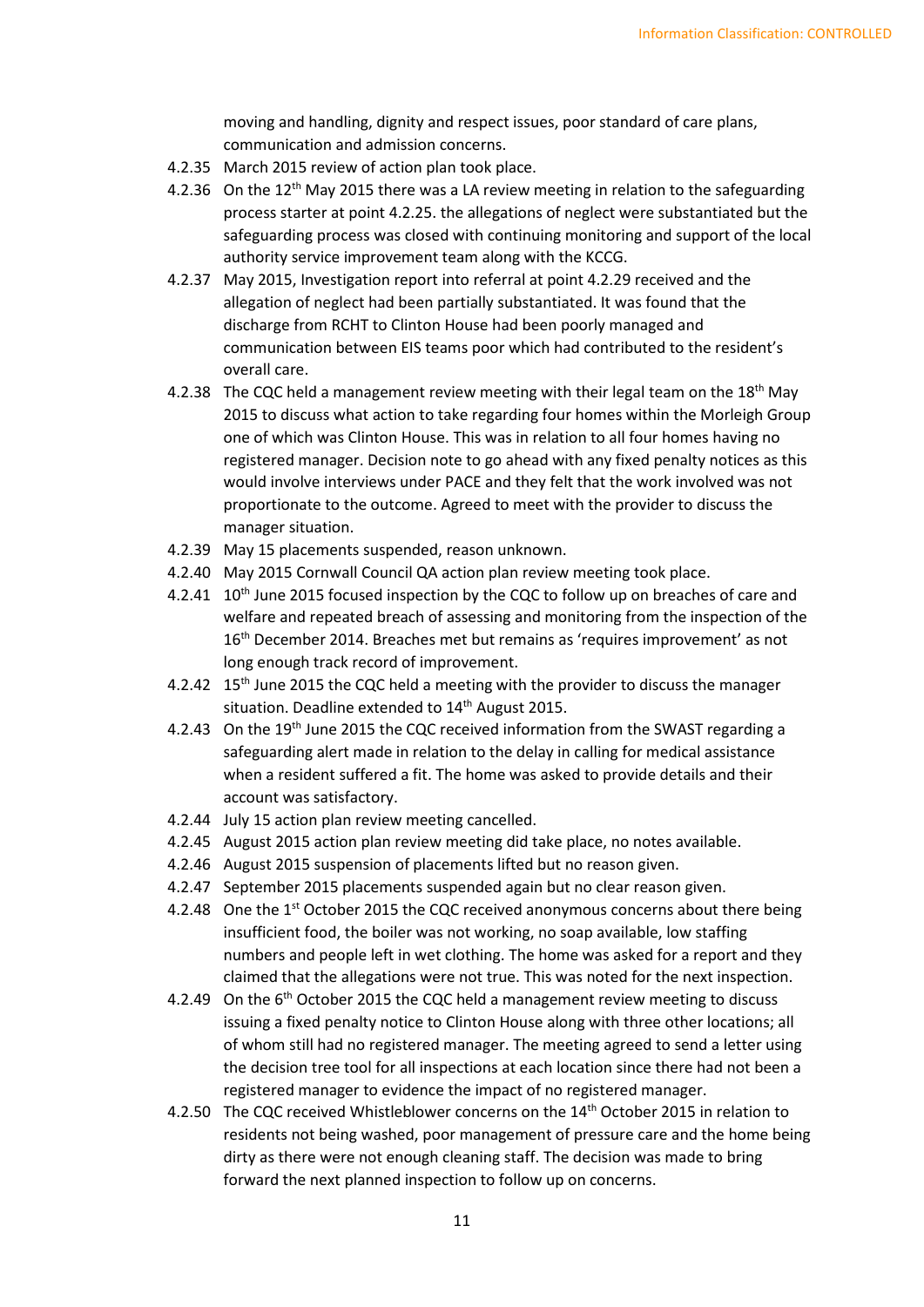- 4.2.51 Planned inspection from 4.2.50 carried out on the 20<sup>th</sup> October 2015. This was  $2^{nd}$ rated comprehensive inspection following the concerns recorded at 4.2.50. Breaches for premises and equipment, dignity and respect along with governance were recorded. The rating was 'requires improvement'.
- 4.2.52 On the 20<sup>th</sup> October 2015 the CFT made a safeguarding referral in relation to the neglect of a resident at Clinton House who had died on the 19th October 2015. This alert was added to three other alerts alleging neglect for residents at Clinton House and a meeting process began on the 1<sup>st</sup> February 2016.
- 4.2.53 On the 21<sup>st</sup> October 2015 a safeguarding alert was made to Cornwall Council from the CQC as a result of finding a resident during the inspection of the 20<sup>th</sup> October who was not receiving appropriate care and had skin damage. Confirmation received from Cornwall Council on the 2<sup>nd</sup> November 2015 that a strategy discussion had taken place.
- 4.2.54 On the 30<sup>th</sup> October 2015 the CFT made safeguarding referrals in relation to 3 residents at Clinton House detailing various evidence of neglect. These were fed into the systemic process that had been started on the  $20<sup>th</sup>$  October 2015 (4.2.52) but the first meeting had been put back until the 2<sup>nd</sup> March 2016 with no reason recorded.
- 4.2.55 13th November 2015 meeting arranged by Cornwall Council, CQC and KCCG to discuss concerns about the provider.
- 4.2.56 November 2015 action plan review meeting planned but didn't take place, no details available.
- 4.2.57 3<sup>rd</sup> December 2015, another care home provider reported to the CQC a poor handover when a resident from Clinton was transferred to them.
- 4.2.58 December 2015 action plan review meeting but no record of outcome.
- 4.2.59 January 2016 further action plan review meeting but again no outcome recorded.
- 4.2.60 The CQC held a management review meeting on the 7<sup>th</sup> January 2016 to review the registered manager situation at Clinton House. However, as Clinton House had a registered manager in post who was applying for the job if was decided not to proceed with any action.
- 4.2.61 On the 14<sup>th</sup> January 2016 the CQC received concern from a CCG healthcare professional regarding poor weight recording for a resident at Clinton House, along with poor staff support for residents at meal time. This was noted for the next inspection.
- 4.2.62 On the 21<sup>st</sup> January 2016 the CQC received a call from the Quality Monitoring Team reporting low staffing levels, poor support for people at meal time and poor weight recording. This appears to be the same call received by the CQC at 4.2.39.
- 4.2.63  $1<sup>st</sup>$  February 2016 LA review conference in relation to concerns raised on the 30<sup>th</sup> October 2015 (4.2.54). No record in minutes as to what had caused delay in arranging meeting. Next meeting arranged for 2<sup>nd</sup> March 2016.
- 4.2.64 On the 2<sup>nd</sup> February 2016 the CQC carried out a focused inspection of Clinton House, following up on the warning notice for safe care and treatment issued at the inspection on the  $20<sup>th</sup>$  October 2015 and following recent concerns. Breaches were found regarding premises and equipment and person-centred care. Warning notices were also given for dignity and respect, safe care and treatment and also governance. The rating given was 'requires improvement'.
- 4.2.65 4<sup>th</sup> February 2016 Whistleblower concerns raised from staff alleging poor care at night, people not toileted during the day, new staff not being trained, poor use of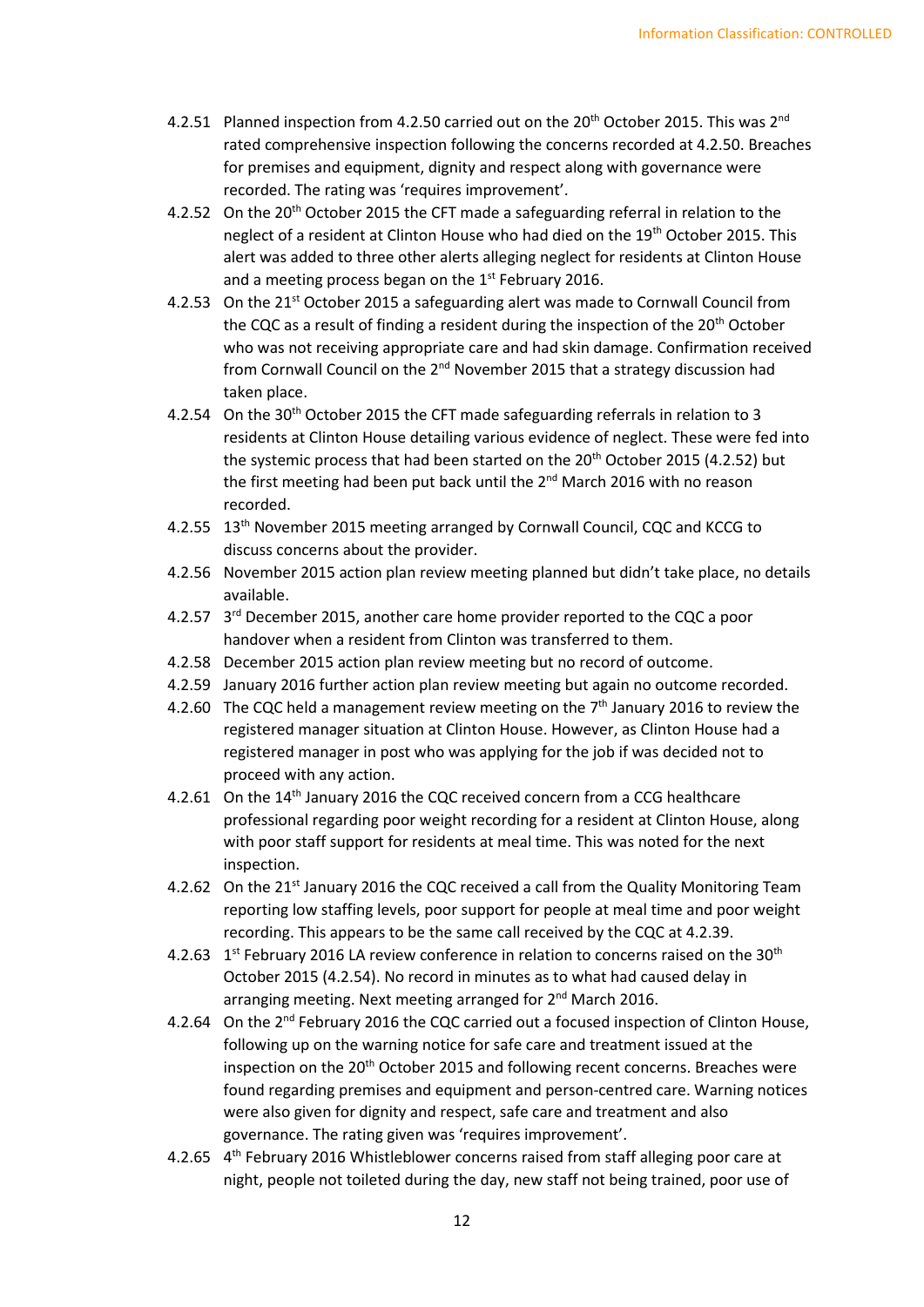equipment, low staffing levels and false recording. These had all been covered at the inspection on the 2<sup>nd</sup> February 2016.

- 4.2.66 6<sup>th</sup> February 2016 anonymous concerns to CQC re staffing. This had been covered at inspection on the 2<sup>nd</sup> February 2016.
- 4.2.67  $9<sup>th</sup>$  February 2016 LA strategy review in relation to concerns raised on the 30<sup>th</sup> October 2015 (4.2.54). Multiple areas of concern recorded in the minutes which identified that many assurances regarding improvements provided at the last conference meeting could not be corroborated. All residents to be reviewed.
- 4.2.68 11<sup>th</sup> February 2016 concerns raised to ASC re neglect of resident. Progressed to S42 enquiry which was cancelled and recommendation made that this alert to be considered as part of the systemic review.
- 4.2.69 On the 25<sup>th</sup> February 2016 the local authority held a review meeting in relation to the concerns raised on the  $30<sup>th</sup>$  October (4.2.54). A whole service review had been carried out by Health and EHSC and identified no immediate risk to residents. The final meeting on the 25<sup>th</sup> April 2016 recorded progress against most actions and a decision was taken to close to Adult Protection and suspension of placements was lifted.
- 4.2.70 29<sup>th</sup> February 2016 anonymous concerns to CQC re staffing. This had been covered at inspection on the 2<sup>nd</sup> February 2016.
- 4.2.71 March 2016 action plan review meeting.
- 4.2.72 March 2016 QA team state that suspension of placements is lifted but no rationale why, they were put back in place at the end of March see 4.2.77
- 4.2.73 On the 17<sup>th</sup> March 2016 the CFT raised a safeguarding alert following allegations of neglect in relation to a resident at Clinton House. Alert raised by the EIS. This appears to have been added to the alert raised on the 30<sup>th</sup> October 2015 at point 4.2.35.
- 4.2.74 18<sup>th</sup> March 2016 the CQC received an anonymous concern relating to staffing, call bells not working, no domestic staff and no cook. The home was asked for an explanation and reasonable explanations were given. It was noted for the next inspection.
- 4.2.75 18<sup>th</sup> March 2016 the CQC received reports from an ex staff member that a nurse may have given 2 residents injections to hasten their deaths. This was reported to the Police who investigated and found no criminal activity.
- 4.2.76 23<sup>rd</sup> March CQC received concerns from an ex member of staff. Long list of concerns given using room numbers. The CQC emailed person for more specific details re names and dates and noted to follow up at the next inspection.
- 4.2.77 23<sup>rd</sup> March 2016 phone call from Cornwall Council to CQC to raise concerns that EIS had raised to them in relation to a person who had sustained skin damage during a respite stay at Clinton House. A call was made by the CQC to Cornwall Council Commissioning to ask them to consider reinstating the suspension of placements. Which was done. Next planned inspection bought forward to 7<sup>th</sup> April 2016.
- 4.2.78 23rd March 2016 Police contact with the CQC regarding allegation at 4.2.75. Police not continuing investigation as believed to be malicious.
- 4.2.79 On the 7<sup>th</sup> April 2016 the CQC carried out a focused inspection to follow up on warning notices for dignity and respect, safe care and treatment, and governance issued at the inspection of the 2<sup>nd</sup> February 2016. Also, to look at recent concerns. The warning notices had been met. There were repeated breaches for safe care and treatment and governance and the rating was 'requires improvement'.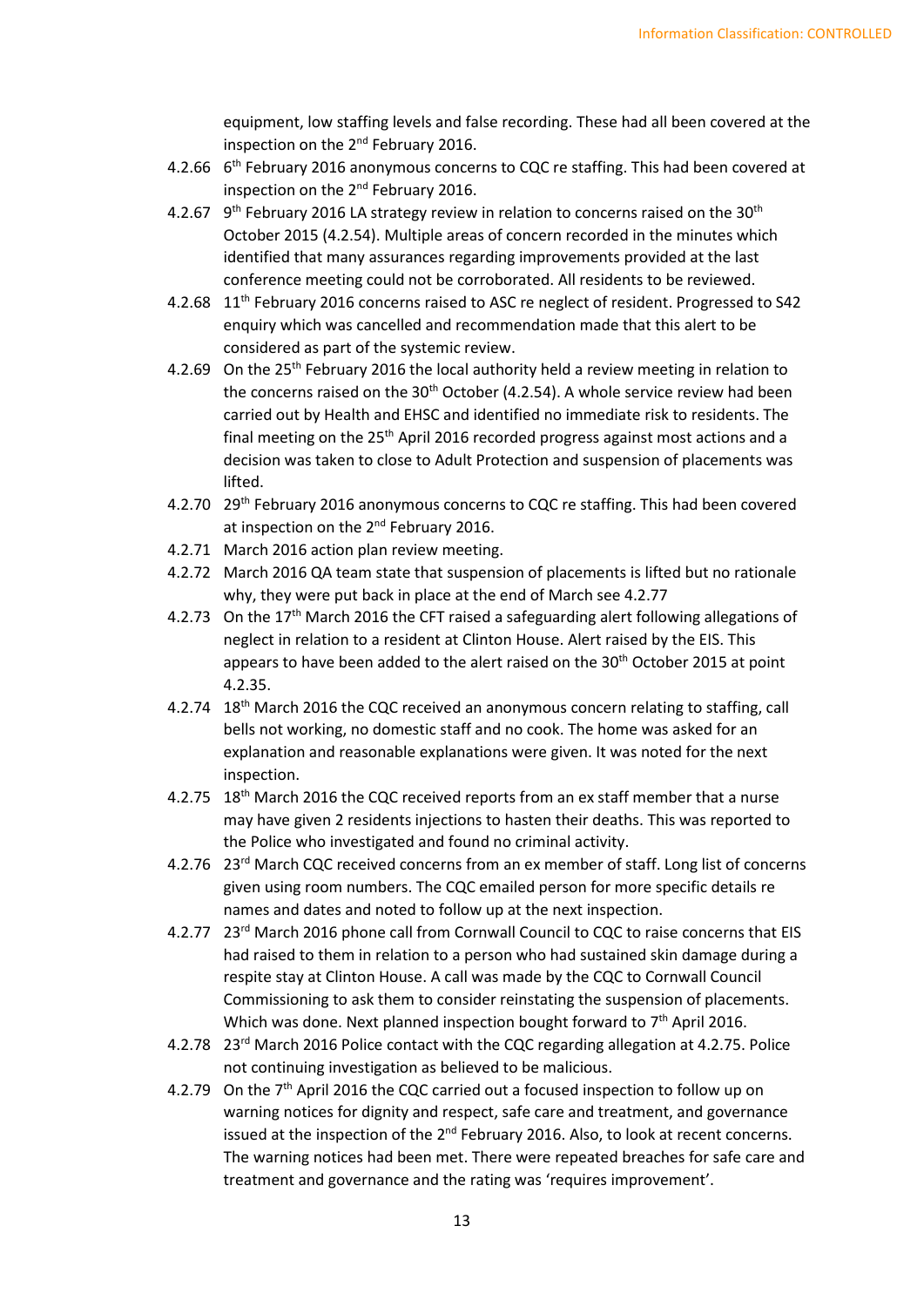- 4.2.80 On the 25<sup>th</sup> April 2016 despite the above findings from the CQC the local authority review meeting from the concerns raised on the 30<sup>th</sup> October 2016 (4.2.54) concluded that there was evidenced progress against most actions and the alert was to be closed to adult protection and the suspension of placements was lifted.
- 4.2.81 On the 22<sup>nd</sup> June 2016 Cornwall Council raised concerns to the CQC after receiving information from a relative about the care of a resident. Long delays in getting help and a lack of respect from staff. The CQC noted this for their next inspection.
- 4.2.82 On the 24<sup>th</sup> June 2016 the CQC received an anonymous call from neighbours of Clinton House saying that they heard people calling for help all day and that the manager is rude to neighbours. This was noted for the next inspection.
- 4.2.83 3<sup>rd</sup> July 2016 anonymous call to CQC reporting no hot water, residents not having breakfast till 11.20 and call bells not working. This was noted for the next inspection.
- 4.2.84 July 2016, Cornwall Council QA action plan reviewed.
- 4.2.85 Your voice matters contacted the CQC on the 27<sup>th</sup> July 2016 requiring further information on the issue raised at 4.2.83. Information requested and assurances sought from Clinton House by phone. CQC were told that home had hot water and the washing machine had been repaired. Staffing levels were fine and meetings and supervision were taking place, this was noted for the next inspection.
- 4.2.86 August 2016 action plan review carried out but no update recorded.
- 4.2.87 Concerns raised to the CQC by a resident's family regarding a lack of hot water, dirty rooms, dirty carpets and people not being well cared for. This was noted for the next inspection of 16<sup>th</sup> December 2016.
- 4.2.88 22<sup>nd</sup> October 2016, Police receive allegation of wilful neglect of a resident from the nephew of a resident following information provided by Panorama.

## **4.3 Collamere**

- 4.3.1. A safeguarding alert process was already underway at the start of this review period. It had been started at the beginning of 2013 and had been raised by a local GP's surgery who had concerns over patients being admitted to Collamere with no records. This was raised as an alert as patients were being put at risk, not only was there an absence of records but residents were not being assessed on arrival. Although this alert was before the review process it is considered relevant as the process carried on into 2014. (identified through a visit to a GP surgery and reading their notes, not included in any agency chronology)
- 4.3.2. On the 16<sup>th</sup> December 2013 a letter was written by a local GP to the Cornwall Council Safeguarding Team and copied to the CQC regarding a staff nurse being on duty for 18hrs and the GP deemed it unsafe. This matter is not recorded by ASC; however, the GP did receive an email from the Safeguarding Team saying that they had finally met with the owners of the Morleigh Group and will be writing to the GP. This appears to be in relation to the ongoing safeguarding alert raised at 4.3.1.
- 4.3.3. On the 20<sup>th</sup> December 2013, the CQC have recorded receiving a letter of concern sent to the Cornwall Council Safeguarding Team from a GP who was concerned about the lack of information regarding new admissions to the home. The CQC noted this for their next inspection.
- 4.3.4. There was also a Cornwall Council QA action plan in place at the start of this review period.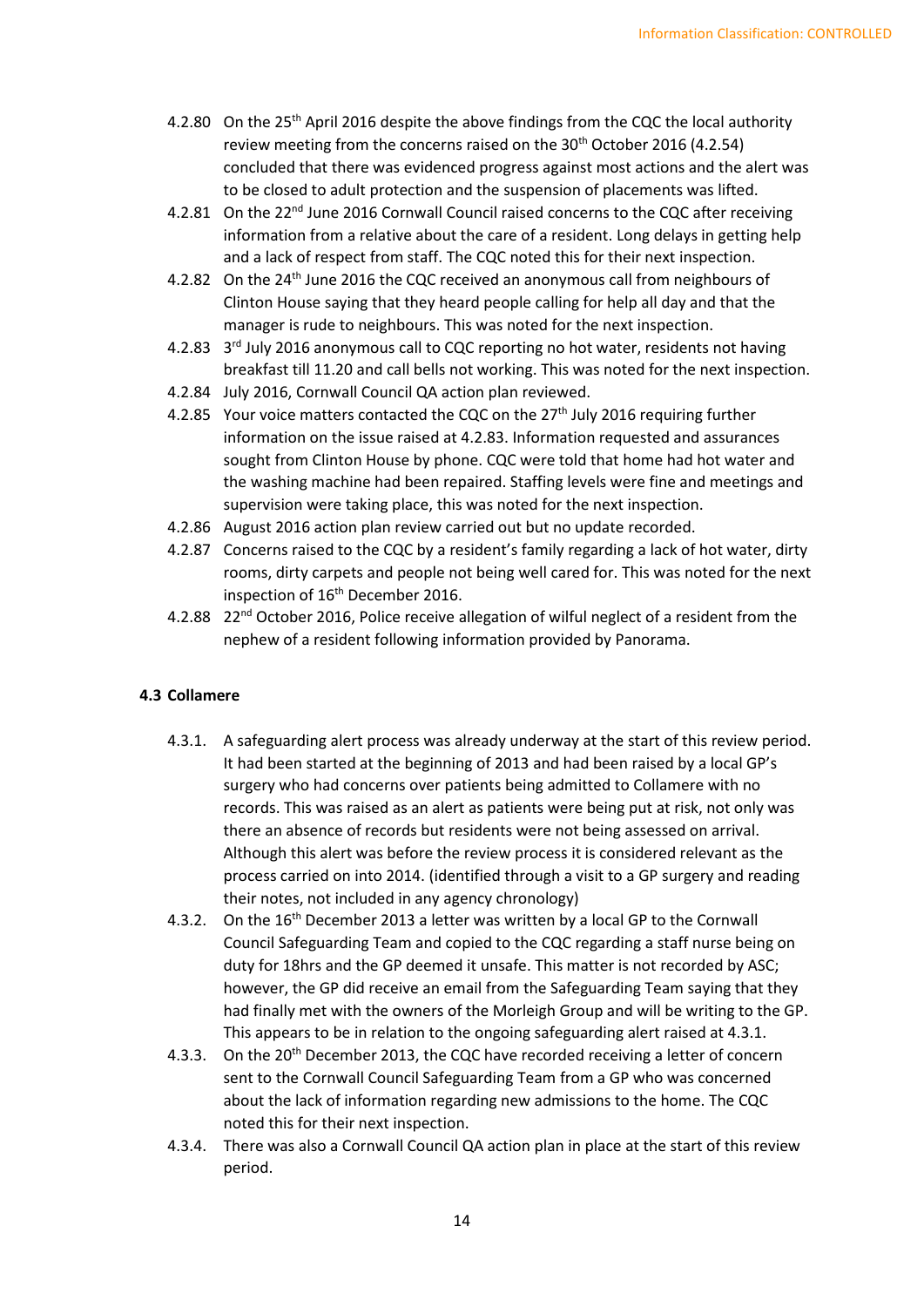- 4.3.5. On the  $3^{rd}$  January 2014 the CQC carried out an inspection at Collamere in relation to staffing and record keeping breaches that had been picked up on the previous inspection on the 5<sup>th</sup> August 2013. It is noted that improvements have been made and all outstanding breaches had been met. It does not mention however the concern raised by the GP in 4.3.2 and it doesn't mention the ongoing Safeguarding Alert at 4.3.1.
- 4.3.6. On the  $7<sup>th</sup>$  January 2014 the CQC met with the provider as the provider portfolio had recently increased to seven services. Recent inspection activity was discussed along with the management structure and staffing levels. It was stressed to the provider that the CQC would look at the activity of the provider as a whole and want to see a consistent service including governance across all services.
- 4.3.7. On the 11<sup>th</sup> January 2014 the Police dealt with an incident at Collamere where a nurse slapped one of the residents. The nurse was arrested, charged and found guilty of assault. There is no mention of any involvement of other agencies in relation to this incident.
- 4.3.8. Alert raised on the  $17<sup>th</sup>$  January 2014 regarding repeated medication errors in relation to a resident at Collamere. This was progressed to S42 enquiries and the allegations were fully substantiated but no result is recorded, no evidence of information sharing.
- 4.3.9. At the beginning of January 2014, the local GP surgery wrote to the Safeguarding Team expressing their concern and frustration that nothing was being done in relation to the alerts that they had previously raised (4.3.1). The surgery had taken advice from the BMA/GPC and were suggesting that it was unsafe for them to take patients with no records or assessment and that there had been several near misses. The correspondence was copied to the CQC. The Safeguarding Team replied to the Surgery and the meeting below at 4.3.10 was arranged. The CQC also replied to the surgery and despite listing the very real concerns in their reply then suggested that the surgery implements its own complaints procedure. This appears to be as a result of the suggestion that the surgery may not be able to take any more referrals from the home in question and followed a complaint from the provider.
- 4.3.10. During February 2014 a safeguarding adults review process meeting took place. This was in relation to the previous alert raised in February 2013 and mentioned at point 4.3.1. It appears an action had been set in February 2013 to convene a meeting between Collamere and the local GP surgery to discuss communication issues. This related to Collamere admitting residents frequently with no medical records or assessment. This issue had been going on for nearly two years and notes from the Surgery show this was raised constantly with ASC and the CQC. It is also quite clear from CQC policy that a proper assessment must take place to ensure that the needs of residents can be met. However, the outcome of the meeting was that the GP's surgery and Collamere should work together to resolve the issue, it was even commented on by the chair that 'this will happen or not'. It also appears that the owners of Collamere were now registering patients with another surgery instead of complying with the requirement for an assessment. It was also mentioned at the meeting that the issue was a wider systemic issue that involved the whole county and not just Collamere and other homes were refusing to accept residents who should be in hospital and that the surgery for Collamere should be applauded for its stance, however the situation was not addressed. The Chair summarised by saying that the placing authority had a responsibility to agree to an admission process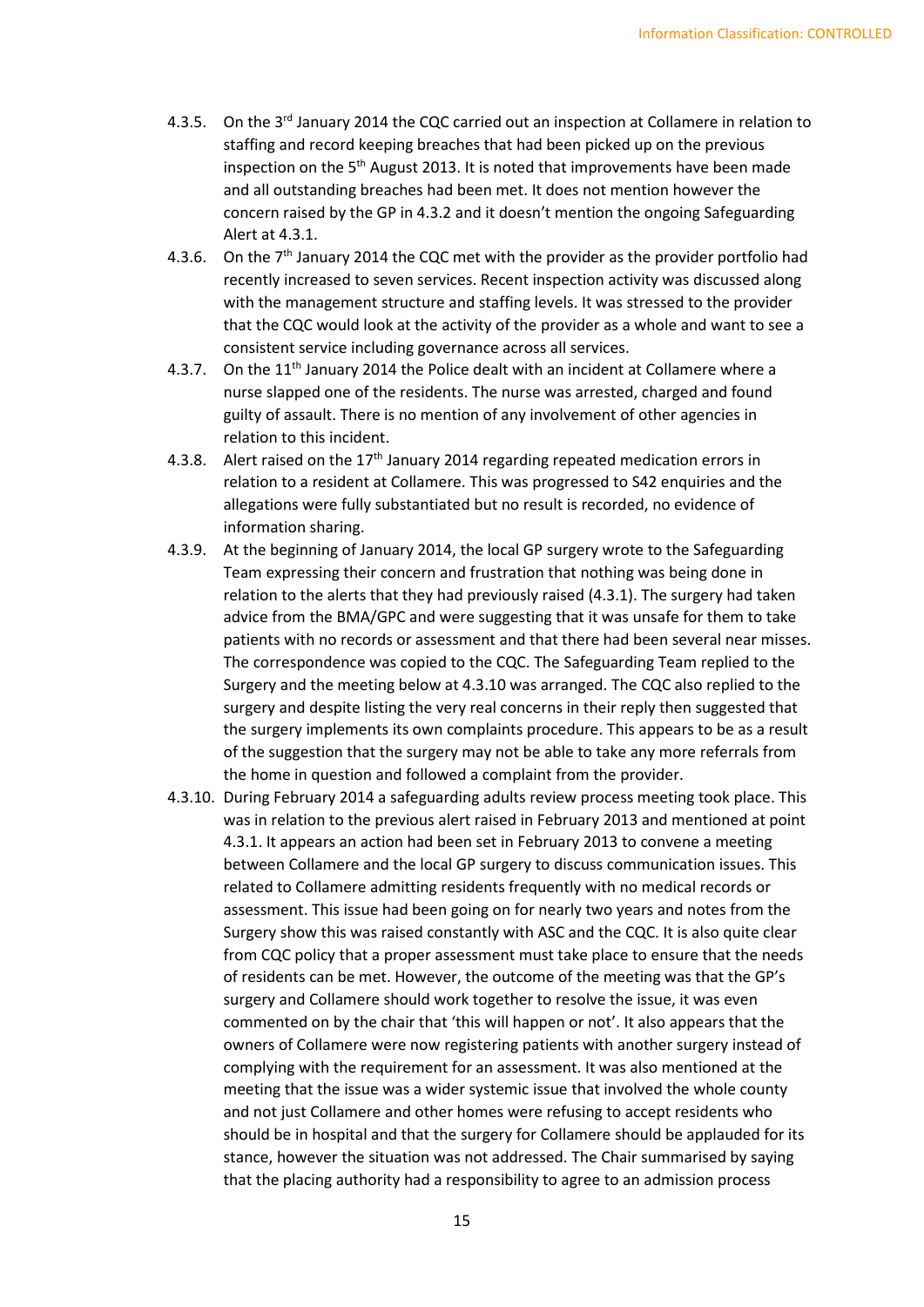which provides basic information, there is an equal onus for homes to have this information before accepting patients. It was clear however that this was not happening and yet it clearly had not been addressed during this process. The information recorded here and at 4.3.9 was obtained from records held at the GP's surgery and has not been mentioned by any of the other agency chronologies. The evidence of this safeguarding process clearly differs from the findings of the CQC inspection of January 2014.

- 4.3.11. On the 9<sup>th</sup> February 2014 the CQC refer to information sharing from the Local Authority Service Improvement Team although the Service Improvement Team do not mention this themselves. There is no record of what this information is.
- 4.3.12. Alert raised on the 24<sup>th</sup> February 2014 regarding a resident who was the subject of neglect at Collamere. Medication errors resulting in his Parkinson's not being managed, left sleeping in wet clothing due to incontinence and not being fed appropriately. This progressed to S42 enquiries and the concerns were substantiated but there is no outcome recorded.
- 4.3.13. March 2014 Cornwall Council QA action plan review meeting.
- 4.3.14. On the 14<sup>th</sup> April 2014 the CQC received reports from a relative re cleanliness, poor staffing levels and the fact that the home was poorly maintained. It was noted for their next inspection.
- 4.3.15. April 2014 Cornwall Council QA action plan review took place.
- 4.3.16. On the 24<sup>th</sup> April 2014 the CQC met with the provider for an update on the current position regarding the whole group. Each home was discussed including the position regarding the registered managers and how the provider plans to structure the service as it grows.
- 4.3.17. An allegation of neglect by Collamere was reported to ASC on the  $13<sup>th</sup>$  May 2014 where it was alleged that a resident had been left in bed for 4 days and that she was not given proper medication. S42 enquiries were carried out and the allegation was partly substantiated but no outcome is recorded.
- 4.3.18. On the 9<sup>th</sup> June 2014 concerns were raised regarding verbal abuse by a carer on a resident. This resulted in the carers employment being terminated. However, there is no record of any further safeguarding measures i.e. is this indicative of practice in the home.
- 4.3.19. On the 12<sup>th</sup> June 2014 concerns were raised about the care of a resident at Collamere. The alert details a number of concerns including the resident being confined to their bed, pressure sores, extensive weight loss and being fed whilst lying flat resulting in a risk of choking. The case progressed to a conference but the outcome is not recorded.
- 4.3.20. On the 10<sup>th</sup> July 2014 the CQC completed a planned inspection to follow up on recent concerns. The inspection is recorded as being compliant in all areas covered which included; consent, care and welfare, safeguarding, staffing and assessing and monitoring.
- 4.3.21. July 2014 full QA team audit took place and the existing action plan was replaced by a new one. There is no outcome of the original action plan recorded.
- 4.3.22. On the 31<sup>st</sup> July 2014 an alert was raised by a worker at Collamere to ASC in relation to the incorrect use of equipment which caused bruising to residents. Residents being left soaked in their own urine and staff that were not trained properly. There is however no record of what was done with this alert or who it was shared with.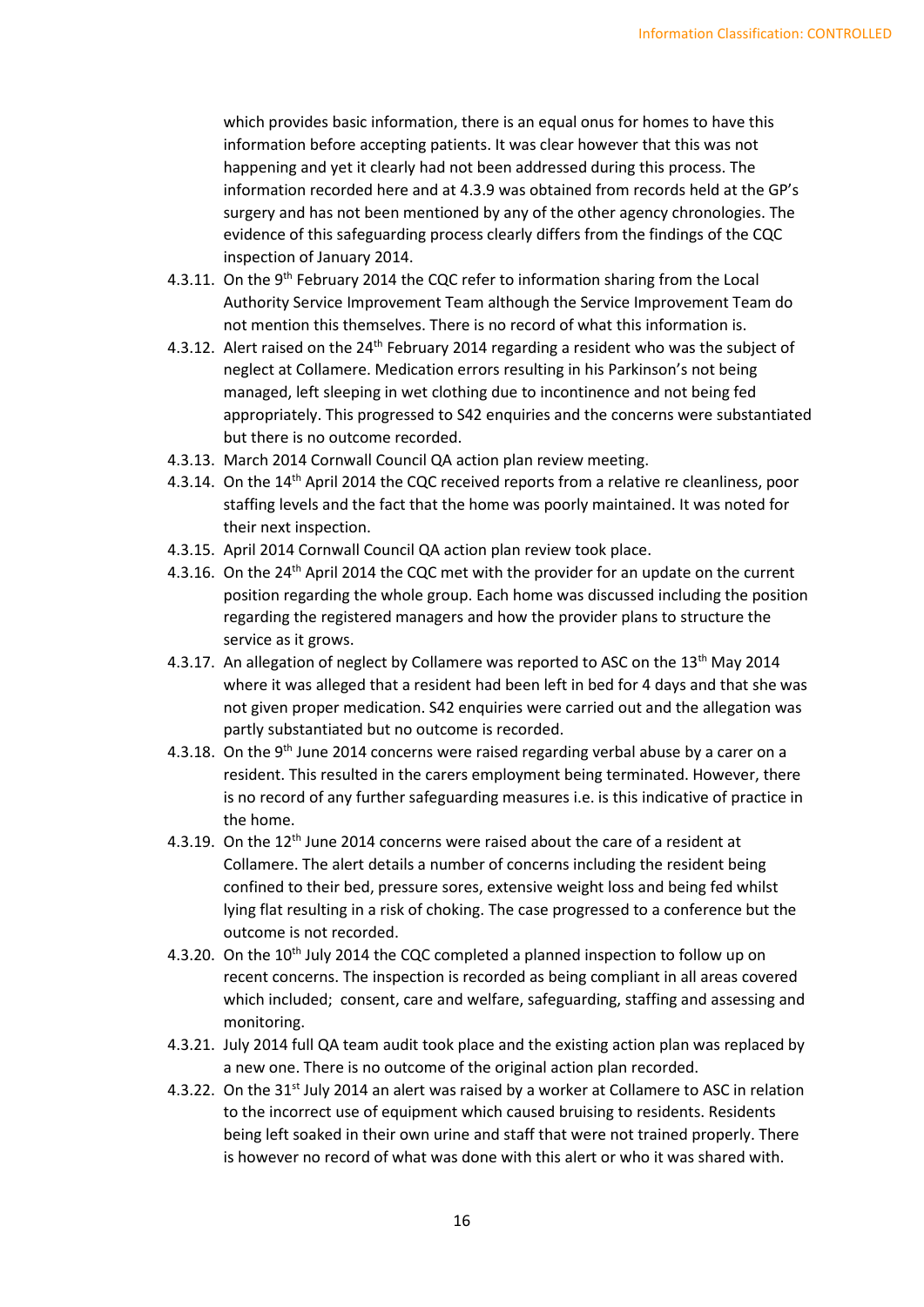- 4.3.23. On the 1<sup>st</sup> August 2014 the CQC received concerns via a Whistleblower about poor practice at Collamere, this included ; a lack of choice about activities, call bells being taken away, poor practice, no DBS checks being carried out on staff, low staffing levels and poor staff training. A decision was taken to carry out a responsive inspection on the 18<sup>th</sup> August 2014.
- 4.3.24. August 2014 full Cornwall Council QA review took place.
- 4.3.25. On the 8<sup>th</sup> August 2014 concerns were raised to the CQC by a new member of staff at Collamere that the equipment in place was poor and that incorrect manual handling techniques were being used. This was noted for the inspection due on the 19<sup>th</sup> August 2014.
- 4.3.26. On the 11<sup>th</sup> August 2014 Social Services referred a matter to Police regarding a resident at Collamere, this involved an allegation of sexual assault, poor care and neglect. The matter was investigated by Police and no further action was taken. What is worthy of note however is that the Police make comment about the general concerns around care at Collamere and note that it was inspected by the CQC and was found to be compliant and that small improvements that needed to be made were being made. It does not appear that the information above was passed to the CQC who were in fact making a further inspection of the home 8 days later due to other concerns that had been made. The above information was also only provided by the Police in their chronology and not by Adult Social Care who appear to have raised the concerns.
- 4.3.27. On the 13<sup>th</sup> August 2014 the CQC received information, via the Department of Health, from a relative of a resident regarding poor standards of care. This was to be followed up in the inspection planned for the 19<sup>th</sup> August 2014.
- 4.3.28. On the 19<sup>th</sup> August 2014 the CQC carried out their planned Inspection following Whistleblower concerns raised on the 1st August 2014. It found that the concerns raised were not substantiated. Collamere was compliant in relation to; respect and involvement, care and welfare, requirements relating to workers and staffing.
- 4.3.29. On the 9<sup>th</sup> September 2014 the CQC held a management review meeting to discuss what actions to take in relation to the Morleigh Group as a whole. There were seven locations and four had significant non-compliance (one had two warning notices). One location was rated red with Cornwall Council and five were amber rated. Each location had been inspected once since 1/4/14 and two locations more than once, with four follow up inspections planned in September and October 2014. Also concerns about the lack of registered managers had been raised. It was agreed to keep the registered manager position under review and maybe consider fines in the future. It was agreed to hold a meeting with the provider to discuss the concerns.
- 4.3.30. On the 23<sup>rd</sup> September 2014 the CQC held a meeting with the Morleigh Group and explained the concerns at 4.3.29. It was explained that enforcement action would take place where ongoing non-compliance was found within the group. The need for an overall management structure and a QA system at provider level was discussed and the need for consistent managers at each home. Managers were being recruited and then leaving within weeks.
- 4.3.31. On the 28<sup>th</sup> October 2014 the CQC received an anonymous concern regarding staffing levels and poor care. This was noted for the next inspection.
- 4.3.32. Allegation of sexual assault investigated by the Police following allegations by a resident that one of the nurses sexually assaulted her whilst undressing her.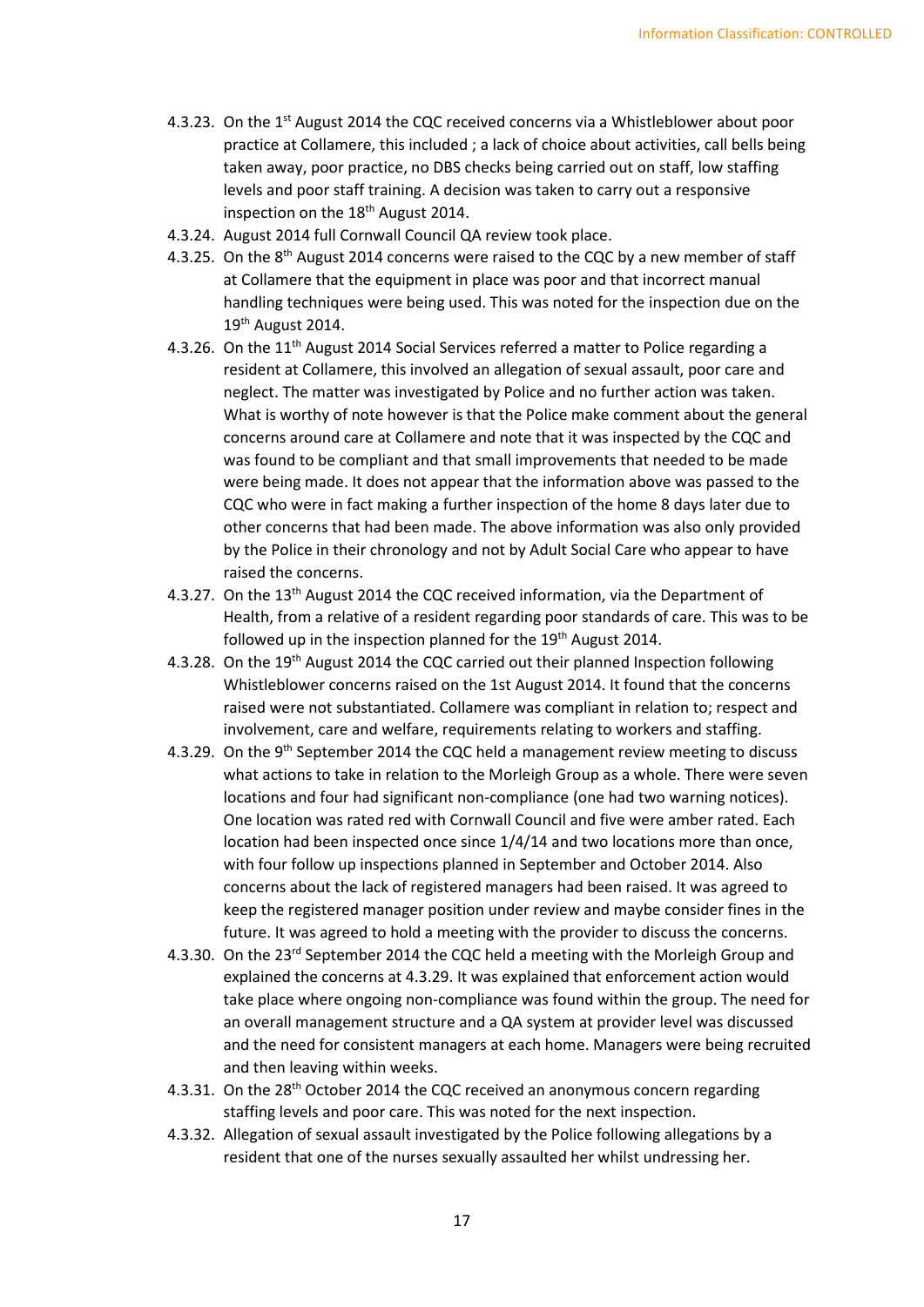Investigation by Police but no further action against suspect(s). All relevant agencies were involved in the safeguarding process.

- 4.3.33. November 2014 NHS Kernow undertake a comprehensive root cause analysis investigation into aspects of care at Collamere findings included; manager with no clinical training or qualification, low staffing levels, lack of leadership and a lack of an holistic overview of residents needs.
- 4.3.34. On the 9<sup>th</sup> December 2014 the CQC received Whistle blower concerns regarding low staffing levels at Collamere. This was noted for the next inspection.
- 4.3.35. In January 2015 it appears that admissions to Collamere and all Morleigh Group homes were suspended, there are no records in any of the Chronologies regarding this and the local GP's surgery for Collamere only found out via a local newspaper.
- 4.3.36. On the 11<sup>th</sup> February 2015 the CQC met with the provider at the providers request to discuss the situation whereby all seven homes within the group were in suspension with Cornwall Council and the financial implications of that. The noncompliance was discussed and suggestions were made as to how the group could improve.
- 4.3.37. On the 24<sup>th</sup> February 2015 concerns were raised to the CQC by a healthcare professional about staff using j-cloths to clean residents. The manager at Collamere was spoken to who assured that staff always have wipes to use. The manager did say that the owner had made a comment in the home this week about staff using too many wipes and this did upset staff. This was noted for the next inspection.
- 4.3.38. On the  $2^{nd}$  March 2015 the GP surgery became aware that the homes within the Morleigh Group were taking admissions again, however this information had not come from the local authority.
- 4.3.39. March 2015 Cornwall Council QA action plan review
- 4.3.40. On the 14<sup>th</sup> April 2015 Whistle blower concerns were raised to the CQC and to ASC in relation to the fact that there was just one agency nurse on duty at night for 42 residents. The CQC noted this for there next inspection due on the 29<sup>th</sup> April 2015. The result for ASC is not recorded on their systems.
- 4.3.41. On the same day 14th April 2015, a carer at Collamere contacted ASC to inform them that approx. 2 weeks ago whilst working at Collamere she attended a resident during the night to change her pad. The resident was incontinent and her clothes and bed were wet with urine. As she was about to change her pad a nurse entered the room and stopped her saying that the resident was only allowed one pad a night. Resident was left in a wet pad, with wet clothes and on a wet bed. The risk rating came out as high and the service improvement team were informed, however no outcome is recorded.
- 4.3.42. On the 28<sup>th</sup> April 2015 the CQC were contacted regarding poor staffing levels at night, it is unclear who the alert came from. The CQC were due to do a planned inspection the next day 29<sup>th</sup> April 2015.
- 4.3.43. On the 29<sup>th</sup> April 2015 the CQC carried out a planned inspection and to follow up on recent concerns. The inspection rated the home good overall ('well-led requires improvement').
- 4.3.44. On the 6<sup>th</sup> May 2015 Whistle blower concerns were again raised regarding staffing levels to the CQC and the fact that the environment was not being adequately maintained. According to the CQC these issues had been dealt with at the inspection recorded at 4.3.26.
- 4.3.45. May 2015 Cornwall Council QA action plan review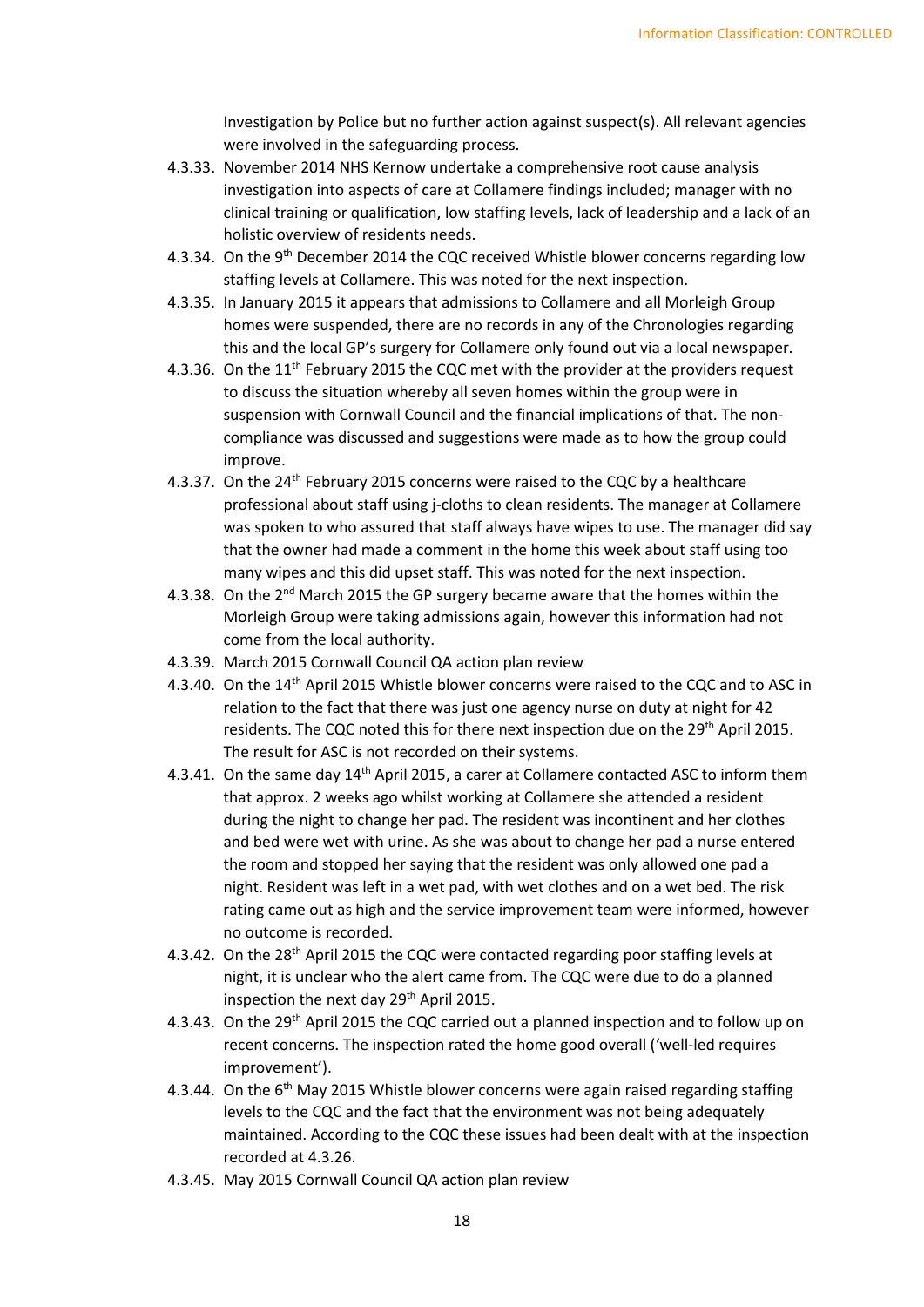- 4.3.46. On the  $18<sup>th</sup>$  June 2015 the local GP's practice wrote to the Council Head of Safeguarding regarding their ongoing concerns over the lack of information being provided by Collamere when new residents were admitted, this also included other concerns such as the lack of trained nurses. The surgery received a telephone call reply to this letter from the Safeguarding Standards team saying that there were no previous concerns about Collamere, they then stated that they were 'standards' and the CQC were 'operational' and should be informed. It was explained to them that the CQC were fully aware. The Safeguarding Standards team however said that they didn't see what they were able to do.
- 4.3.47. On the 22<sup>nd</sup> June 2015 the CQC received a letter from a local GP regarding the lack of trained nurses working in the home. This was noted for the next inspection.
- 4.3.48. June 2015 Cornwall Council QA action plan review.
- 4.3.49. On the 10<sup>th</sup> July 2015 an Adult Safeguarding Referral was received by the Local Authority from the CFT in relation to allegations of neglect and omissions in care that related specifically to two residents but the practice witnessed could easily lead to harm to others. The outcome appears to be that the Local Authority Service Improvement team were asked to follow up and that they were working with the home. However, this referral has not been mentioned by the Adult Services chronology. There is also no mention of this being passed to the CQC.
- 4.3.50. On the 13th July 2015 the SWAS reported concerns to the CQC regarding poor manual handling of residents and an uncaring attitude. This was noted by the CQC for their next inspection.
- 4.3.51. On the 15<sup>th</sup> July 2015 the CQC received concerns from a local GP regarding medication errors. This was noted for the next inspection.
- 4.3.52. On the 23<sup>rd</sup> July 2015 the CFT made two safeguarding referrals in relation to two different patients. These referrals mentioned specifically that the two patients were left for long periods of time sitting in the same position and this had caused pressure sores. The referrals also mentioned poor record keeping. Neither of these matters were triaged into Adult Safeguarding but were referred to the Service Improvement team who were asked to follow up the concerns and work with the home. There is no mention of these concerns being passed to the CQC.
- 4.3.53. On the 5<sup>th</sup> August 20[1](#page-18-0)5 the CQC were contacted by Public Health England<sup>1</sup> in relation to the recent outbreak of Norovirus. They were concerned that staffing levels at the home were too low to cope with an outbreak. Information had been passed to the Public Health England Team from the Local Authority. This information was noted by the CQC for the next inspection.
- 4.3.54. On the 13th August 2015 an alert was raised by a local GP and who had met two registered general nurses at the home who had expressed concerns about staffing levels. The GP had also received a letter from a relative of a patient at Collamere who had expressed concerns about the lack of very basic care including cleanliness and hygiene. Anonymous concerns were also raised in the same letter from a member of care staff. The alert mentions some detail about the levels of staffing and care witnessed. There is nothing recorded by ASC in relation to what was done regarding this alert.
- 4.3.55. On the 17<sup>th</sup> August 2015 the CQC received concerns raised by a local GP practice re staffing levels at Collamere and the lack of equipment. This appears to be the letter

<span id="page-18-0"></span> $1$  Public Health England – Executive agency of the Department of Health and Social Care.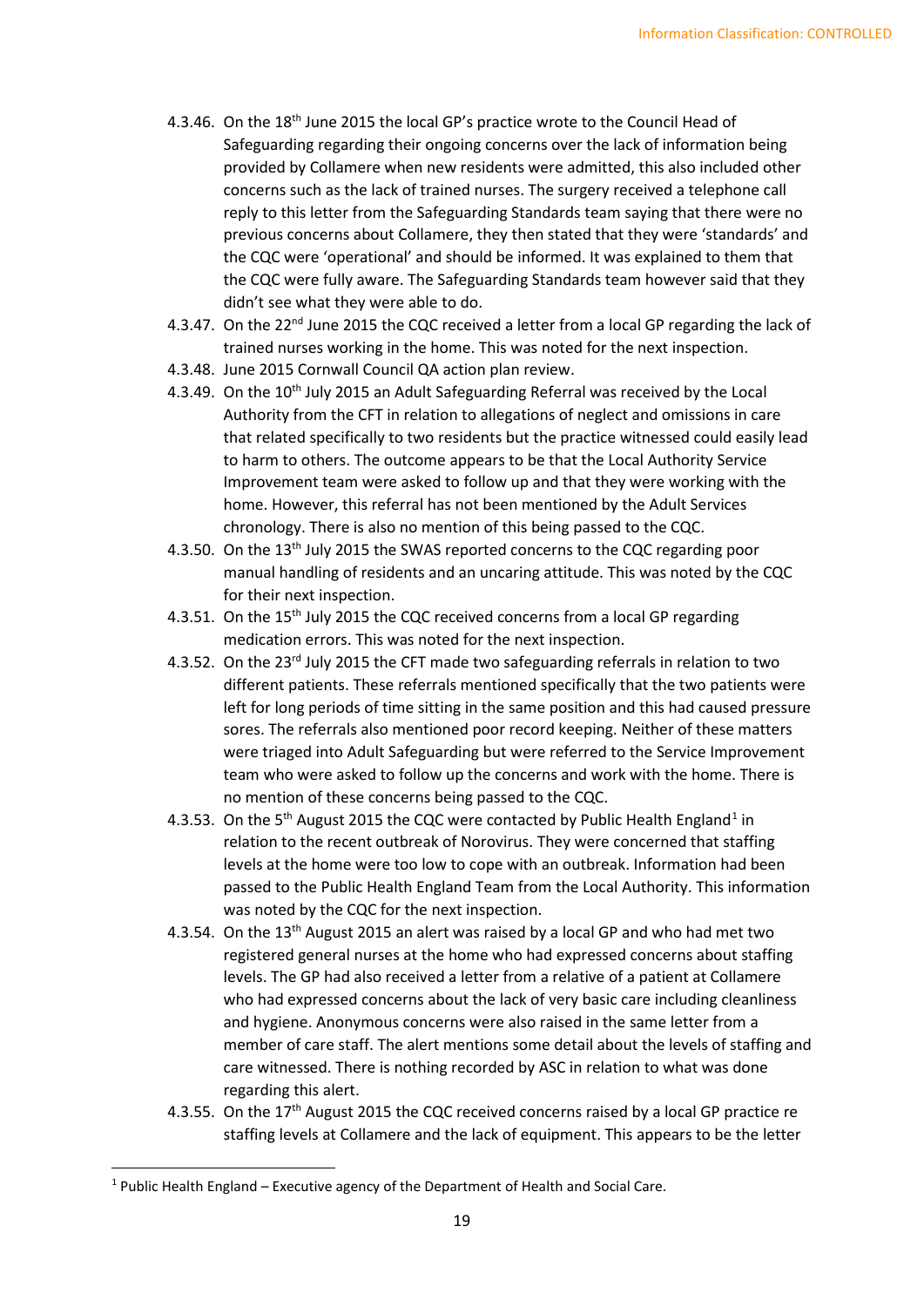referred to in 4.3.54. This was noted for the next inspection. There is no mention of liaising with other agencies.

- 4.3.56. On the 19<sup>th</sup> August 2015 concerns were raised to ASC regarding the neglect of personal hygiene of a resident, poor environment, neglect of diet and health needs. This progressed to a S42 and the outcome was that it would be dealt with as part of the systemic enquiry. Resident died in hospital the next day and police enquiry stated not suspicious as resident died from cardiac arrest. It appears individual concerns above were not dealt with.
- 4.3.57. 10<sup>th</sup> September 2015 provider confirms voluntary suspension of placement for Collamere due to lack of leadership/manager.
- 4.3.58. On the 2<sup>nd</sup> October 2015 the CQC received Whistleblower concerns re poor staffing levels at Collamere and also the lack of access to the kitchen after the cook goes home so people cannot have snacks. This was noted for the next inspection.
- 4.3.59. 6<sup>th</sup> October 2015 allegation received by ASC that resident had missed their medications. Progressed to S42 enquiries but not substantiated.
- 4.3.60. On the 21<sup>st</sup> October 2015 the CQC carried out a planned  $2<sup>nd</sup>$  rated inspection and to follow up on the breach of regulation 17 (governance) from the inspection of the 29<sup>th</sup> April 2015. There had also been a number of recent concerns raised mentioned above that needed to be investigated. The inspection found breaches of person centred care, premises and equipment and also staffing. A warning notice was given for governance. The home was rated as 'requires improvement'.
- 4.3.61. On the  $10<sup>th</sup>$  November 2015 There was a meeting called to discuss the concerns about the Morleigh Group, the meeting was between the Adult Services, KCCG and CQC.
- 4.3.62. November 2015 Cornwall Council QA action plan review
- 4.3.63. On the 12<sup>th</sup> January 2016 the CQC have recorded that concerns were raised regarding low staffing levels, a lack of quality food and poor equipment at the home. Although it is not recorded where these concerns came from. The CQC asked the home to provide an explanation and a reasonable explanation was given. The concerns were noted for the next inspection.
- 4.3.64. January 2016 Cornwall Council QA action plan review.
- 4.3.65. On the 15<sup>th</sup> January 2016 a focused inspection was carried out by the CQC to follow up on the warning notice regarding governance (4.3.60) and following recent concerns mentioned above at 4.3.58. The breaches found on the 21<sup>st</sup> October (4.3.60) in relation to premises and equipment and staffing had been met. There was however a further breach of person centred care. An outcome of 'requires improvement' was recorded.
- 4.3.66. On the 20<sup>th</sup> January 2016 there was an Adult Protection Conference in relation to Collamere recorded by ASC. The Chair recorded that a lot had happened since the last meeting in October 2015 however there are no records of this previous meeting. At 4.3.61 there is reference to a multi-agency meeting recorded on the  $10<sup>th</sup>$ November 2015 and it could be this meeting that is being referred to. The Chair goes on to say that there has been a huge commitment from the Morleigh Group to address the issues identified and this has been recognised during recent CQC inspections. The homes are committed to taking on board any learning and are ensuring this is cascaded across to other homes within the group. The Chair felt that as significant improvements had been made, there is no need to continue with the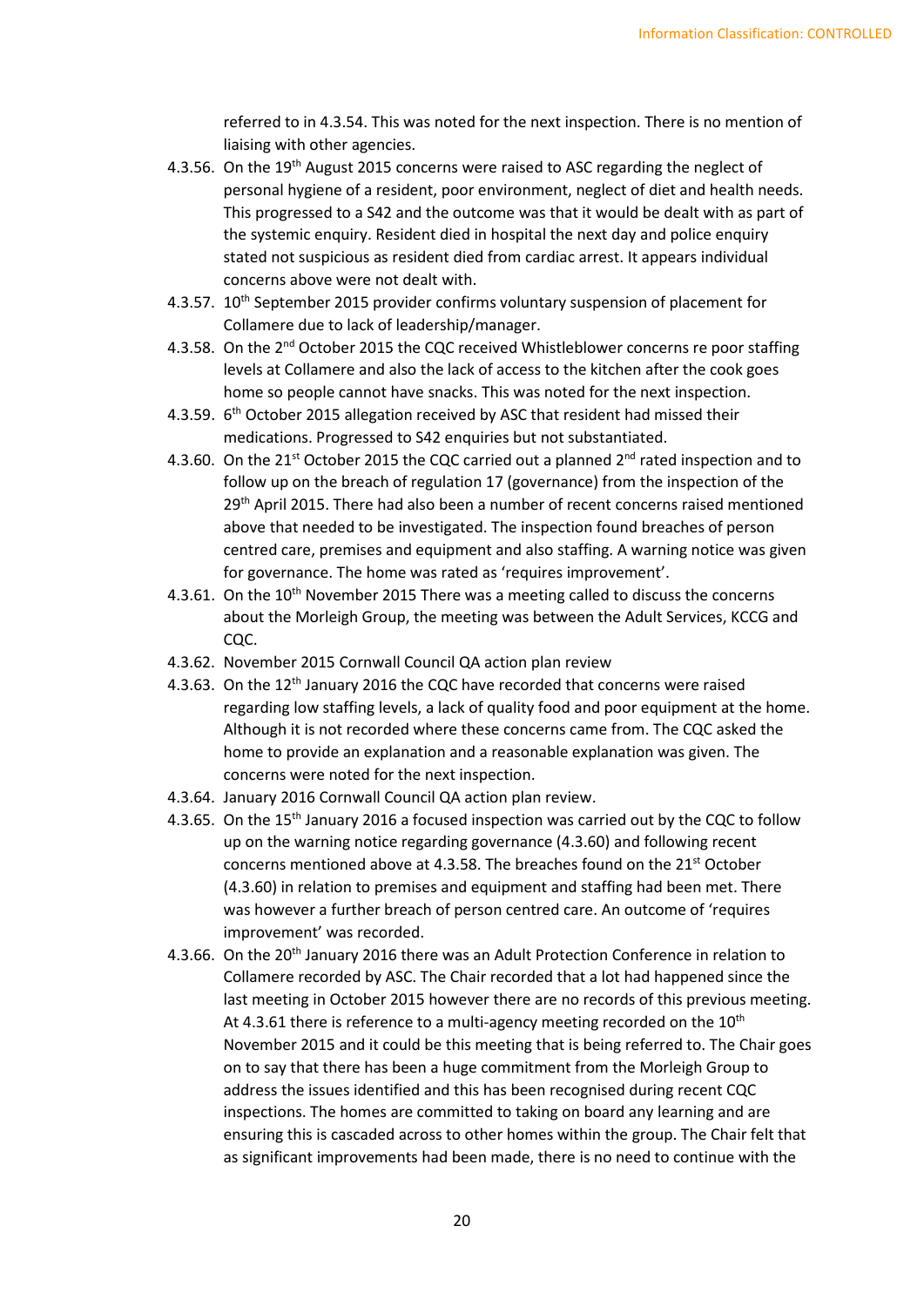Adult Protection process. However, the QA team will continue to work with the home until the action plan has been completed. Suspension of placements lifted.

- 4.3.67. On the  $7<sup>th</sup>$  March 2016 a relative contacted the CQC in relation to the home not being clean and carers not wearing appropriate protection equipment. This was noted by the CQC for their next inspection.
- 4.3.68. March 2016 Cornwall Council QA action plan review.
- 4.3.69. On the 13<sup>th</sup> May 2016 concerns were raised to the CQC by the family of a resident in relation to the care of their relative. This was noted for the next inspection.
- 4.3.70. On the 22<sup>nd</sup> June 2016 an alert was raised to the CQC by SWAST in relation to a medicines error. The home were asked for details of the incident and stated that the medicine was delayed due to a manufacturing issue and a substitute was provided the next day. The CQC have noted that they will review the medicines at their next inspection in a few weeks.
- 4.3.71. On the 18<sup>th</sup> July 2016 the local GP's surgery wrote to Collamere expressing their concern about the home not providing adequate patient information before admitting patients and trying to register then with the surgery. This letter was copied to the Council Safeguarding Team but there was no reply from the team or from the home.
- 4.3.72. July 2016 Cornwall Council QA action plan review
- 4.3.73. On the 22<sup>nd</sup> July 2016 an allegation of poor practice was recorded in relation to rough handling of a resident and medication not being administered properly. This was progressed through to a S42 enquiry and the allegations other than the administering incorrect medication were substantiated. However, no outcome is recorded.
- 4.3.74. On the  $16<sup>th</sup>$  August 2016 the CQC carried out a planned  $3<sup>rd</sup>$  rated inspection of Collamere to follow up on the outstanding breach of person centred care from the inspection of the 15<sup>th</sup> January 2016. Also following recent concerns raised (4.3.67, 4.3.69, 4.3.70). They found a repeated breach of standards for person centred care and new breaches for nutrition and hydration, safe care and treatment for medicines, staffing and governance. The outcome was agreed at a management review meeting of the 22<sup>nd</sup> August 2016 and the outcome was 'requires improvement'.
- 4.3.75. On the 16<sup>th</sup> September 2016. Allegations were raised to ASC that staff at Collamere were not following the dietary requirements of a patient, resulting in the risk of choking and constipation. The resident also had pressure sores and the home environment was unclean. It is recorded that a S42 was met and safeguarding actions were taken to address the concerns, however the exact actions or amount of information sharing is not recorded.
- 4.3.76. September 2016 Cornwall Council QA action plan review.
- 4.3.77. On the 28<sup>th</sup> September 2016 the SWAST raised a safeguarding alert to the CQC in relation to concerns about a resident being given the wrong medicines. There were also concerns about a lack of leadership at the home as there was no registered manager and there was no clear information from the provider about how the home was being managed. The CQC decided to bring forward their next inspection to the 10<sup>th</sup> October 2016.
- 4.3.78. The CQC focused inspection was carried out on the 10<sup>th</sup> October 2016 following the concerns raised by SWAST and to follow up on the previous breaches from the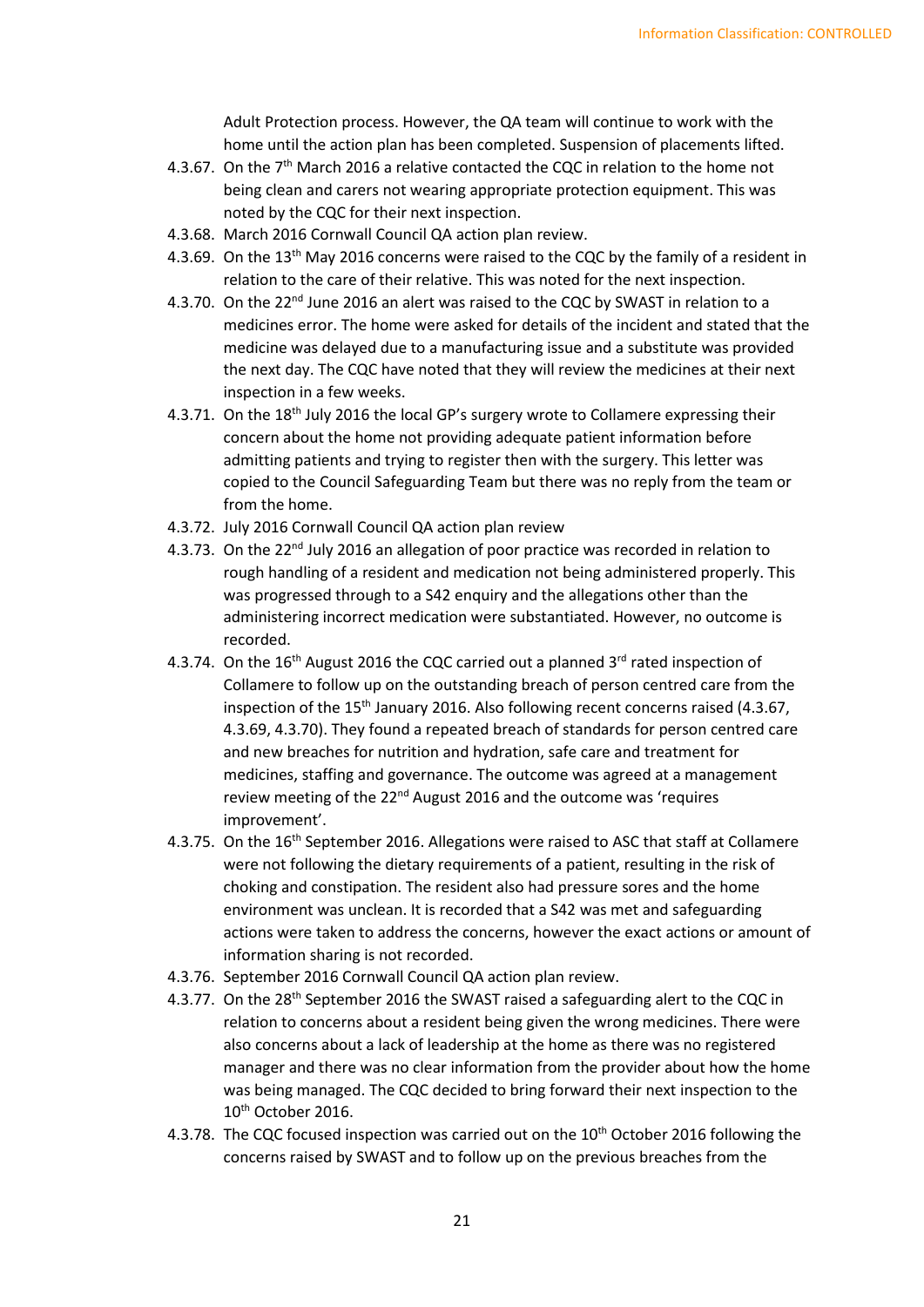inspection of the  $16<sup>th</sup>$  August 2916 (4.3.74). The Domains of Safe, Effective and wellled were covered.

- 4.3.79. The local GP's surgery wrote again to Collamere regarding admissions assessments and copied in the Safeguarding Team, CQC and MARU. The only reply came from the CQC on the  $11<sup>th</sup>$  November 2016 when they contacted the surgery out of the blue and asked if anyone had responded to their concerns and at this point were very interested in what the surgery had to say.
- 4.3.80. On the 14<sup>th</sup> October 2016 concerns were raised by a relative about the care of their relative residing at Collamere. The CQC have recorded that the concerns were covered in the inspection of the 10<sup>th</sup> October 2016.
- 4.3.81. The CQC held a management review meeting on the 19<sup>th</sup> October to discuss the outcome of the inspection of the  $10<sup>th</sup>$  October 2016. The decision was taken that the Domains of safe and effective will remain as 'requires improvement' and well-led will be inadequate due to the lack of confidence in the management of the home and at provider level. The overall rating did not change as the rating cannot be changed at a focused inspection. The draft report was not issued as the inspection was extended to a comprehensive inspection and a 2<sup>nd</sup> day.
- 4.3.82. On the 24th October 2016 the CQC received Whistleblower concerns about the care being provided to four specific residents. With the whistleblowers consent safeguarding alerts were raised for each person.
- 4.3.83. On the 26<sup>th</sup> October 2016 ASC received referrals from the manager at Collamere and an Inspector with the CQC raising concerns of neglect and omission of care and psychological abuse. It was decided by ASC that a whole service referral was appropriate given the ongoing concerns around similar issues within the group.
- 4.3.84. On the 27<sup>th</sup> October 2016 the CQC held a management review meeting to discuss information received from Hardcash productions in relation to other homes in the Morleigh Group (St Theresa's and Clinton House). A focused inspection had taken place on the 10<sup>th</sup> October but a decision was made to extend this to a comprehensive inspection and complete a  $2^{nd}$  day on the  $4^{th}$  November 2016.
- 4.3.85. An inspection of the centralised recruitment process at the providers head office found that staff at some of the providers other homes (St Theresa's, Clinton House, The Brake Manor and Tregertha Court had started work before there DBS checks had been completed.
- 4.3.86. The focused inspection of the  $10^{th}$  October was extended to the  $4^{th}$  comprehensive inspection and a second day was completed on the 4<sup>th</sup> November 2016. This followed the MRM of the 27<sup>th</sup> October to discuss the information from Hardcash productions (4.3.84). Repeated breaches for person centred care, safe care and treatment for medicines, staffing and governance were found. Along with a new breach for premises. The outcome was a rating of inadequate and a notice of proposal to cancel the provider was published. The MRM took place the same day and a decision was taken to cancel the provider.

#### **4.4. Elmsleigh Nursing Home**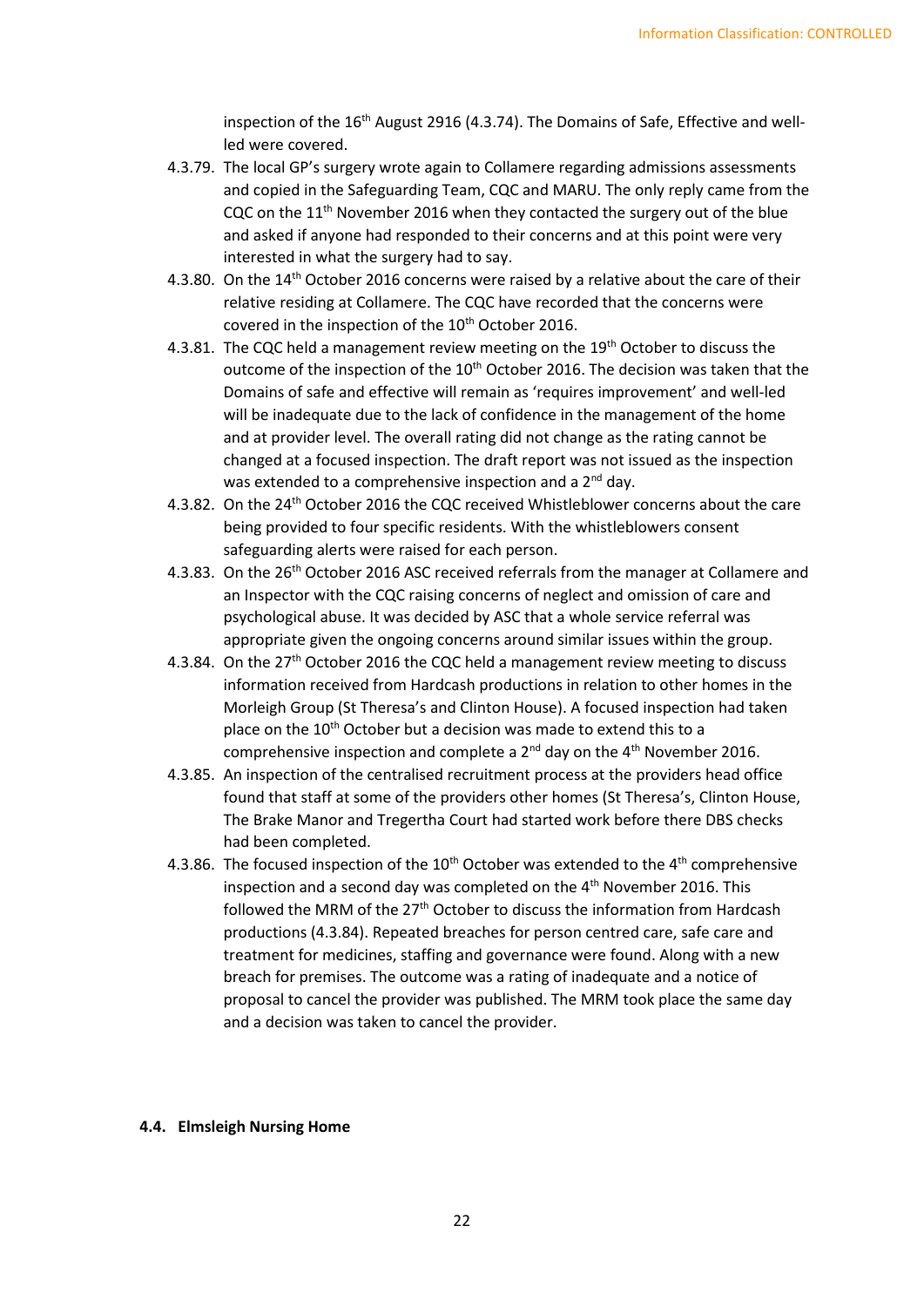- 4.4.1.  $7<sup>th</sup>$  January 2014 CQC first meeting with the provider as they had recently increased their portfolio to seven services. Feedback re recent inspection and discussion about ongoing Safeguarding. Management of each home along with staffing discussed. Stressed to the provider that CQC will look at the activity of the provider as a whole and want to see a consistent service, including effective governance across all services.
- 4.4.2. There was a Cornwall Council QA action plan already in place at the start of the review period. A review was due to take place at the end of January 2014 but it isn't clear if this took place.
- 4.4.3. February 2014 Cornwall Council QA action plan review.
- 4.4.4. 10<sup>th</sup> March 2014, concerns of neglect by nurse at home regarding administration of a drip. Substantiated and nurse faced disciplinary proceedings.
- 4.4.5. 23<sup>rd</sup> April 2014 Whistleblower concerns were received by the CQC regarding; staffing levels, care provided, medicines and cleanliness at the Elmsleigh. Decision taken to bring next inspection forward to  $1<sup>st</sup>$  May 2014.
- 4.4.6. CQC meeting with the provider for an update on the current position. Each home was discussed along with the registered manager position and how the provider plans to structure the service.
- 4.4.7. 28<sup>th</sup> April 2014, Whistleblower concerns about staffing, medication, food levels and nurse competency. Noted for inspection on the  $1<sup>st</sup>$  May.
- 4.4.8. Planned inspection by the CQC on the  $1<sup>st</sup>$  May 2015. Non-compliant in care and welfare, medicines and staffing.
- 4.4.9.  $1<sup>st</sup>$  May 2014, Safeguarding alert raised to Adult Social Care by CFT regarding the care of three residents. Poor care and negligence, particularly around palliative care needs for vulnerable adults, this was shared with the CQC who noted it for their next inspection. No other actions recorded by ASC.
- 4.4.10. 15<sup>th</sup> May 2014, suspensions lifted but it is not clear when this suspension was put in place or why it was lifted.
- 4.4.11. May 2014 Cornwall Council QA action plan review planned but not sure if it took place.
- 4.4.12. 27<sup>th</sup> July 2014 concerns were raised believe to be from health to ASC via the CQC that residents within Elmsleigh were allegedly been subjected to poor practice, neglect and institutional abuse. CQC indicate that Elmsleigh remain non-compliant in relation to Care and Welfare, Medication and Staffing following the previous inspection on the  $1<sup>st</sup>$  May 2014. It is noted that there have also been systemic alerts raised previously regarding similar issues. No actions recorded.
- 4.4.13. 1<sup>st</sup> August 2014, Safeguarding referral from SWAS re resident phoning 999 themselves due to chest pains, staff were unaware of their condition and stated resident did not have capacity, which was disputed by the ambulance crew. CQC noted this for the next inspection.
- 4.4.14. 13<sup>th</sup> August 2014 concerns raised by family about care of their relative. Noted for next inspection. No specific details given.
- 4.4.15. 2<sup>nd</sup> September 2014 CQC hold MRM to discuss all homes due to concerns.
- 4.4.16. 6<sup>th</sup> September 2014 crime recorded by police whereby resident has had cash stolen from a top drawer beside bed over a 6 week period. No evidence of this being reported to other agencies.
- 4.4.17. 15<sup>th</sup> September 2014 the CQC receive anonymous concerns re the state of a resident's room. Noted for next inspection.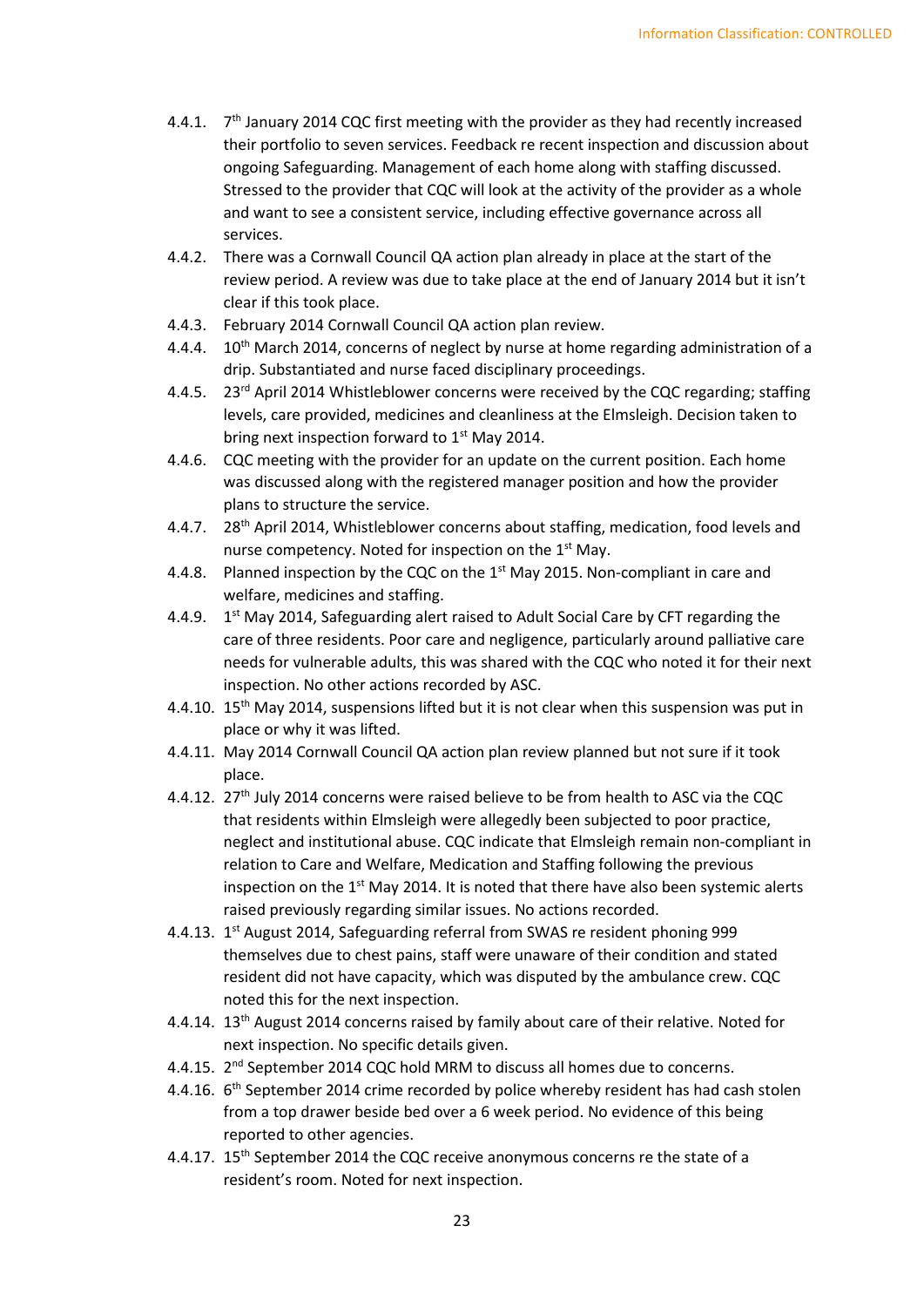- 4.4.18. 23<sup>rd</sup> September 2014 CQC meeting with provider due to concerns about the whole group.
- 4.4.19. 10<sup>th</sup> November 2014 concerns raised to the CQC by another care home provider about the home and how people are treated, physical abuse, restraint and poor nutrition. Inspection taking place in 2 days time.
- 4.4.20.  $13<sup>th</sup>$  November CQC  $1<sup>st</sup>$  rated inspection. Complaint in medicines and staffing but there were breaches for assessing and monitoring and complaints. Rated 'requires improvement'.
- 4.4.21. 14<sup>th</sup> November 2014 complaint to CQC from a relative about the state of the premises. Enforcement action already being taken from the inspection at 4.4.120
- 4.4.22. 21<sup>st</sup> November 2014 concern raised to CQC regarding lack of care for their relative. These were covered at the inspection of the  $13<sup>th</sup>$  November at 4.4.20
- 4.4.23. 30<sup>th</sup> November concerns raised to the CQC by a relative about the lack of communication at the home. This was covered at the inspection of the 13<sup>th</sup> November 2014 at 4.4.20
- 4.4.24. 11<sup>th</sup> December 2014 alert by ASC Safeguarding regarding a number of incidents and reports relating to poor quality of the service provided. There had recently been three safeguarding alerts regarding individuals care, this appears to relate to 4.4.6 although this was back in May. CQC have also recently issued an improvement notice. Three separate relatives have also commented on the poor quality of care. Given this information the home has been put in red which means no new placements will take place, even so the provider accepted a respite request.
- 4.4.25. 30<sup>th</sup> December a carer who wished to remain anonymous raised concerns about the care at Elmsleigh. Residents were left in wet beds and there were no incontinence products available.
- 4.4.26. 5<sup>th</sup> January 2015 the Director of Clinical and Corporate Affairs emailed the contracting manager at Cornwall Council raising concerns and requesting a meeting to discuss alternative methods of working with the home. There is no evidence of any reply despite follow up requests.
- 4.4.27. 15<sup>th</sup> January 2015 concerns raised to CQC by a relative regarding cleanliness of home.
- 4.4.28. 19<sup>th</sup> January 2015 concerns raised to ASC of neglect of resident at home including unexplained bruising. Outcome not recorded but record states it is being considered as part of systemic review.
- 4.4.29. January 2015 KCCG raise concerns that despite almost continuous input from health and council service improvement team there is no improvement at Elmsleigh.
- 4.4.30. January 2015 systemic safeguarding procedures were instigated for both Elmsleigh and Alexandra House. Due to high level of concern regarding Morleigh Group placements were suspended to all homes. No clear rationale or action plan process recorded.
- 4.4.31. 20<sup>th</sup> January 2015 NHS Kernow safeguarding lead and Cornwall Council meet with Morleigh Group owner.
- 4.4.32. 28th January 2015 Whistleblower concerns raised to the CQC regarding a lack of funding for basic items. This was covered at the inspection of the 13<sup>th</sup> November 2014, 4.4.15.
- 4.4.33. 4th February 2015, full Cornwall Council QA review of Elmsleigh. It appears a new plan was issued but not clear when and if the previous plan was closed as only one review had taken place since December 2013.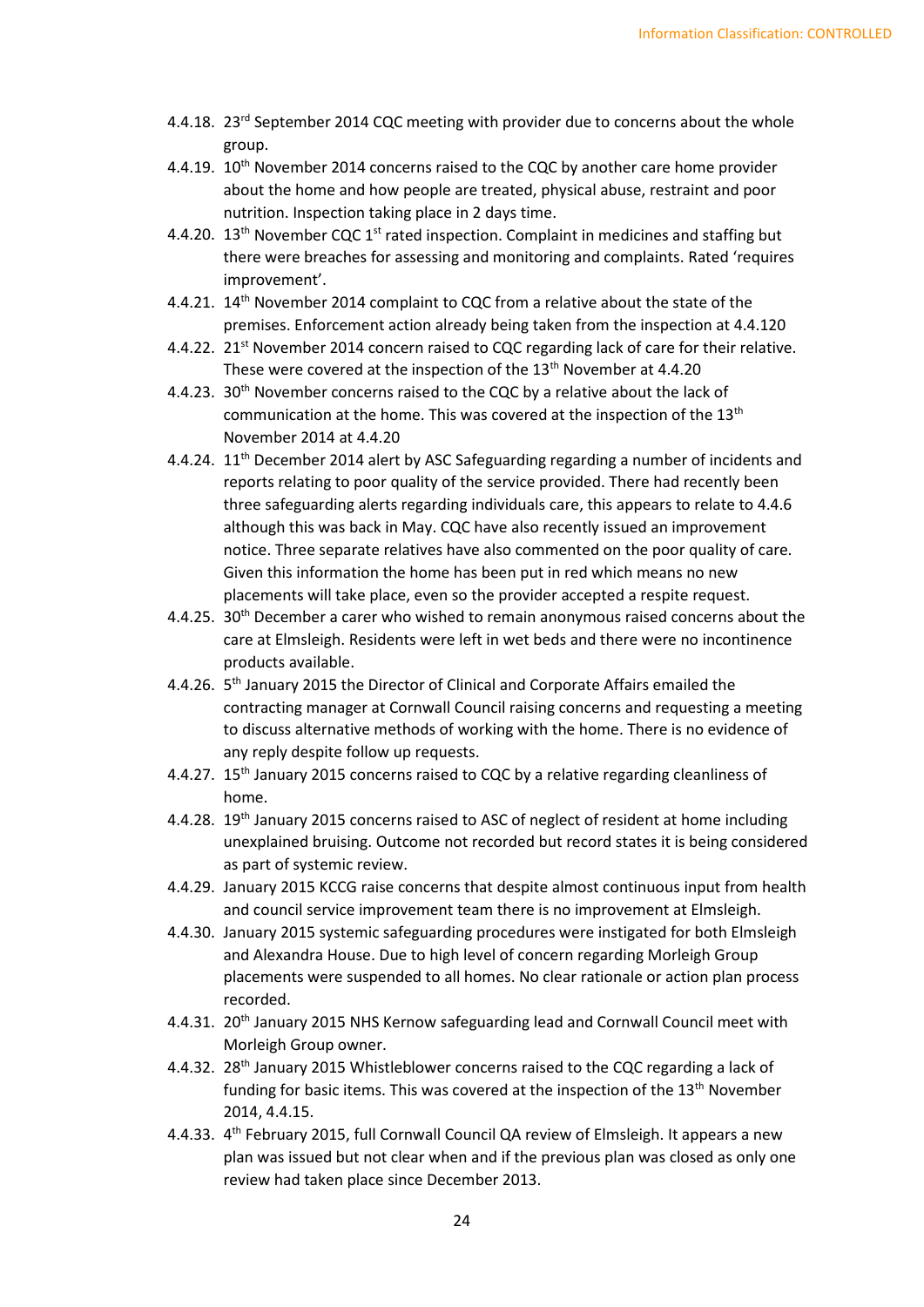- 4.4.34.  $11<sup>th</sup>$  February 2015 meeting with the provider to discuss the current situation whereby all seven homes were in suspension with Cornwall Council and the financial implications.
- 4.4.35. 23<sup>rd</sup> February 2015 focused CQC inspection to follow up on previous warning notice from 13th November 2014. Compliant with warning notice and both breaches. Rating remains as 'requires improvement' as not long enough track record of improvement.
- 4.4.36. 3<sup>rd</sup> March 2015 concerns raised to CQC by a visiting professional about the care for one person who has lost weight. Care records did not provide clear information for staff to follow, especially given that it was reported that there appears to be a high use of agency staff. Noted for next inspection.
- 4.4.37. March 2015 Cornwall Council QA action plan review took place.
- 4.4.38. April 2015 QA action plan review was cancelled, not clear by whom.
- 4.4.39. 18<sup>th</sup> May 2015 CQC meeting with legal to discuss what action to take re 4 locations including Elmsleigh. See 4.2.38.
- 4.4.40. CQC met with the provider on the 15<sup>th</sup> June 2015 to discuss the registered manager situation. Deadline of  $15<sup>th</sup>$  July 2015 to have a registered manager application in process for four locations including Elmsleigh. Deadline extended to 14<sup>th</sup> August 2015 but not achieved at three locations including Elmsleigh because all the managers left.
- 4.4.41.  $2<sup>nd</sup>$  July 2015 concern raised CQC by relative that handrails were not cleaned after faeces were smeared on them. CQC spoke to manager at home who said that the rails would have been cleaned.
- 4.4.42. July 2015 QA action plan review took place with Cornwall Council QA team and KCCG safeguarding nurse.
- 4.4.43. July 2015 action plan for Elmsleigh completed and recommendation to open it again to placements which took place.
- 4.4.44. August 2015 Cornwall Council QA action plan review took place. This was however more of a meeting to support the manager rather than a review meeting. Manager subsequently left the role.
- 4.4.45.  $8<sup>th</sup>$  September 2015 planned 2<sup>nd</sup> rated inspection by the CQC to look at recent concerns. Breach of premises and equipment recorded. No registered manager in post. Rated 'requires improvement'.
- 4.4.46. September 2015 QA team and KCCG action plan visit.
- 4.4.47. CQC MRM to discuss fixed penalty notice for three locations including Elmsleigh see 4.2.31.
- 4.4.48. October 2015, unannounced visit to Elmsleigh by the Cornwall Council QA team and placements suspended 2 days later, rationale not seen.
- 4.4.49. 10<sup>th</sup> November 2015 Joint meeting arranged between Cornwall Council, KCCG and CQC to discuss concerns about the provider across all the homes.
- 4.4.50. 23<sup>rd</sup> November 2015 concerns raised to CQC by a relative about the state of the care home, the service has just had an inspection and another one is due in September 16. Copy of complaint sent to Local Authority as person has asked for their relative to be moved to a new home.
- 4.4.51. November 2015 QA team action plan review meeting but cancelled as there was no manager in place.
- 4.4.52. 4<sup>th</sup> December 2015, concerns raised to the CQC by a relative re the cleanliness and smells in the bungalow unit of the home. CQC spoke to provider who advised that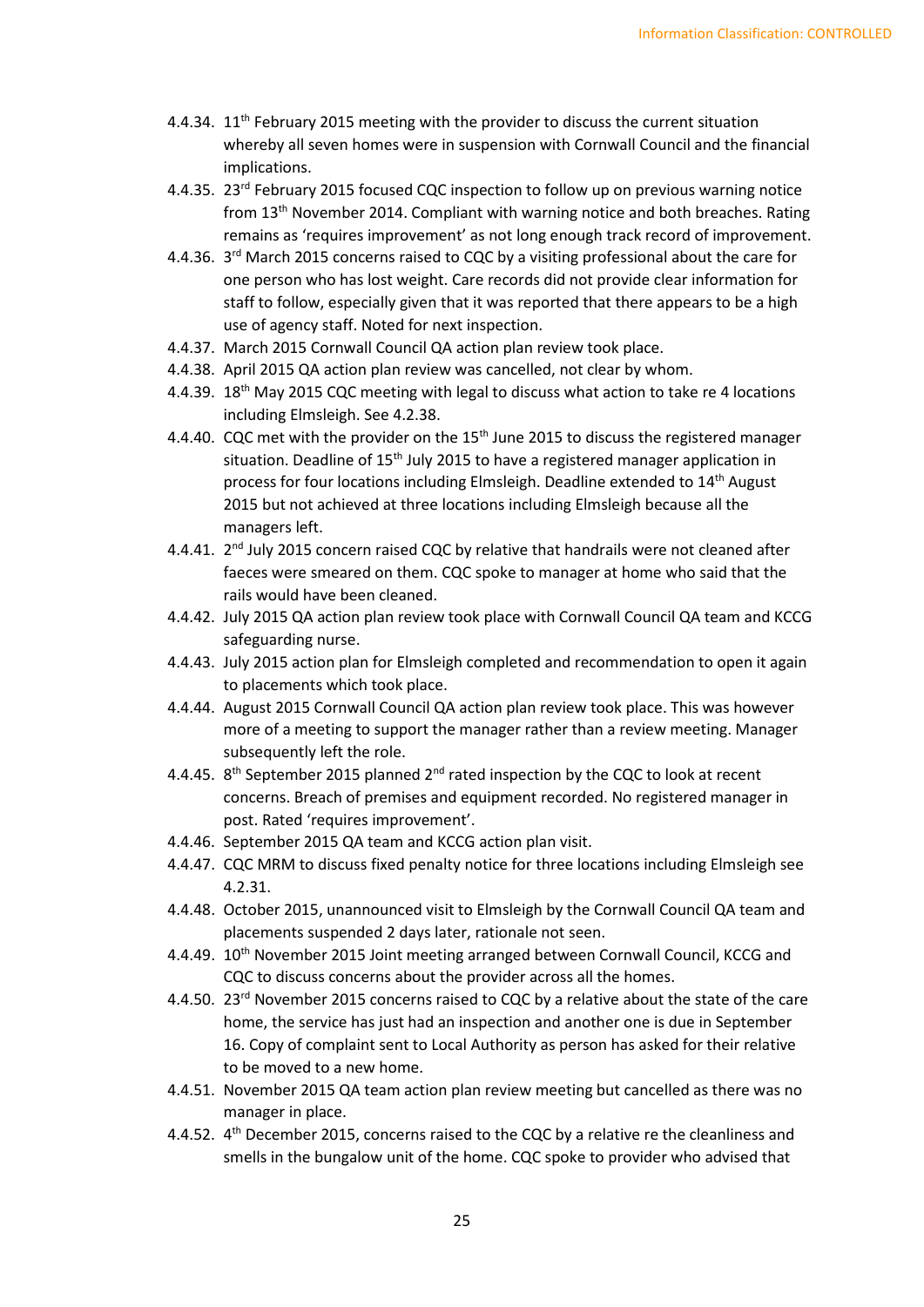there had been a problem with the drains. This has been resolved and a new carpet will be fitted. Noted for next inspection (due Sept 2016).

- 4.4.53. 8<sup>th</sup> December 2015 Police deal with an assault on staff by an agitated resident who did not have capacity. Incident was dealt with however Police note that residents room was soiled and smelt but window could not be opened. It does not appear that safeguarding issues/cleanliness etc were raised with local authority.
- 4.4.54. 29<sup>th</sup> December 2015 joint KCCG and local authority letter to Elmsleigh informing them of the lifting of suspension of placements. However, restricted to 2 per week. No rationale given and no evidence of who was monitoring situation.
- 4.4.55. January 2016 Cornwall Council QA action plan review meeting.
- 4.4.56. 7<sup>th</sup> January 2016 MRM by CQC to discuss the registered manager situation at three homes in group including Elmsleigh. Reasonable excuse letter sent out to Elmsleigh and gave the provider one month to take relevant action.
- 4.4.57. 2<sup>nd</sup> February 2016 Police deal with an allegation of assault on resident by carer. Reported by Deputy Manager. No further action taken. Not recorded if this was passed to other agencies.
- 4.4.58. 12<sup>th</sup> February 2016 phone call to provider by CQC who advised that an existing manager had applied to be the registered manager for Elmsleigh. CQC decide not to proceed with any action.
- 4.4.59. 21<sup>st</sup> March 2016 Police report re missing person, concerns re resident who stated home do not look after her. Passed to Maru, Cornwall.
- 4.4.60. 26th March 2016 call to Police from resident above at 4.4.38 saying she had bruises on her wrists from where someone tried to stop her calling Police she then hung up. Called back and spoke to a member of staff who stated that this related to an incident a few days ago, staff say they have this in hand and have removed the night worker that she has been threatening. No Police attendance.
- 4.4.61. 12<sup>th</sup> April 2016 concerns raised to CQC from unknown source we lack of heating and hot water and poor staffing levels. CQC spoke to provider who assured us that problems with the boiler had been resolved. Noted for next inspection in June.
- 4.4.62. 21<sup>st</sup> April 2016 concern raised by relative to CQC about the lack of care given to a person with dementia in the home for respite. Poor standards of hygiene, help not given to eat and tablets found in their pocket. Plan to follow up at next inspection in June 2016.
- 4.4.63. April 2016 Cornwall Council QA action plan review meeting.
- 4.4.64. 10<sup>th</sup> May 2016 report to CQC by SWAS re self-harm of one person. Environment reported as strong factor by Ambulance crew. CQC to follow up at planned inspection in June 2016.
- 4.4.65.  $14<sup>th</sup>$  June 2016 planned 3<sup>rd</sup> rated comprehensive inspection by CQC. Repeated breaches of premises and equipment. Still no registered manager. Warning notice re safe care and treatment. Rated 'requires improvement'.
- 4.4.66. 28<sup>th</sup> June 2016 information sharing from CC to the CQC re a Safeguarding alert raised by the District Nurses re the care of one person. It is recorded by the CQC that this matter was dealt with at the inspection of the 16<sup>th</sup> June 2016.
- 4.4.67. 30th June 2016 Police receive a referral from the MARU via an Advanced Nurse Practitioner in relation to an adult resident possibly experiencing physical abuse by his carers. Police reviewed the information and did not start an investigation as there was no information to support this. The concerns were fed into the systemic process that was ongoing.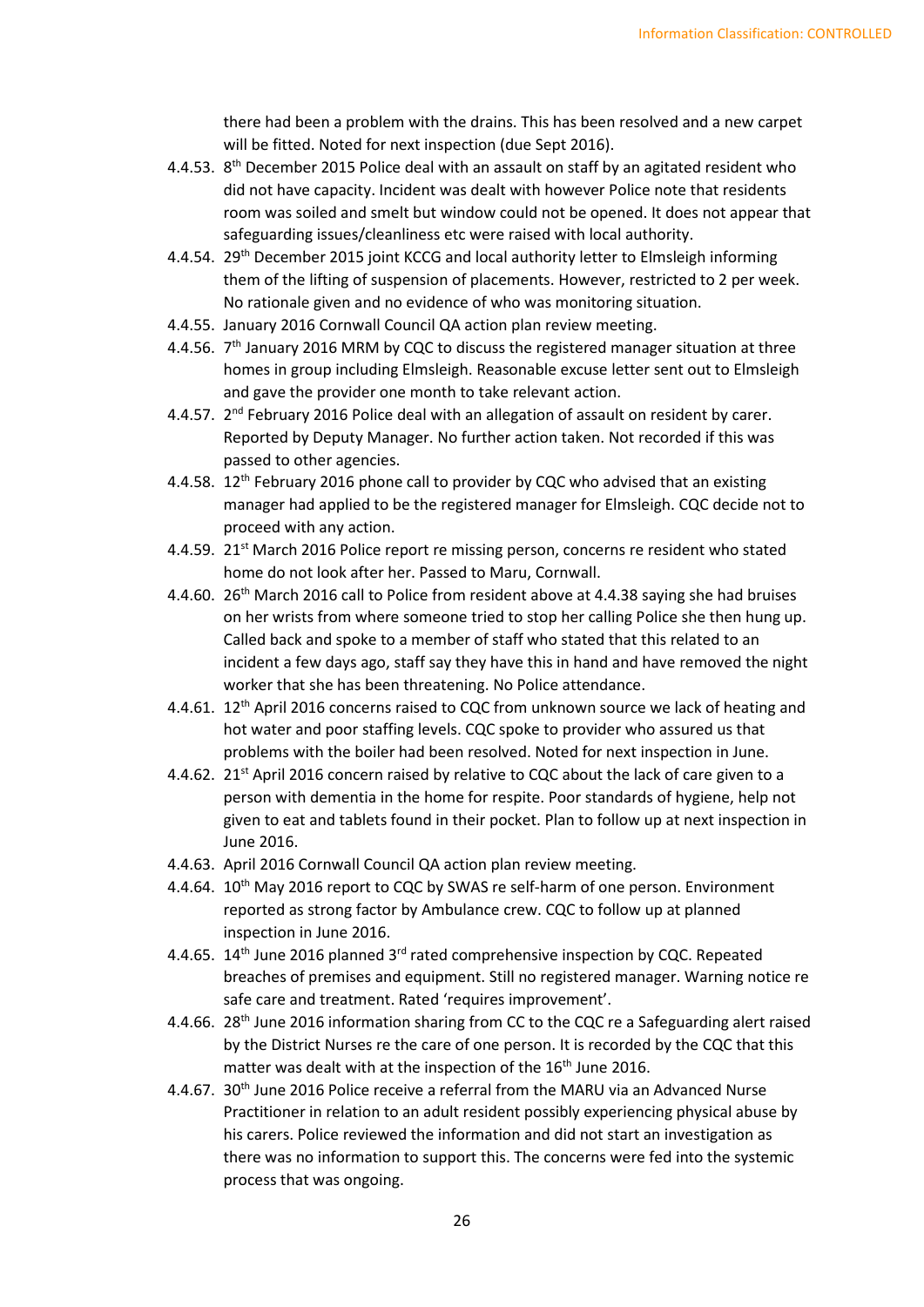- 4.4.68. July 2016 Cornwall Council QA action plan review meeting.
- 4.4.69. 12<sup>th</sup> September 2016 concerns raised to the CQC from a visiting relative re the security of the building, staffing levels and meeting peoples needs. Decision taken to bring forward the next inspection to look at concerns.
- 4.4.70. 20<sup>th</sup> October 2016 concerns raised to the CQC by a family about the care of their relative and the environment. This was marked up for follow up at the next planned inspection of 25<sup>th</sup> October 2016.
- 4.4.71. 25<sup>th</sup> October 2016, CQC 4<sup>th</sup> rated comprehensive inspection. Breaches for personcentred care, dignity and respect, consent, safe care and treatment, premises, governance and staffing. Rated inadequate. Notice to remove the location issued on the 17<sup>th</sup> November 2016.
- 4.4.72. 26<sup>th</sup> October 2016, CQC safeguarding alert raised re two residents found to be at risk from the inspection of the 25<sup>th</sup> October 2016.
- 4.4.73. September 2016 Cornwall Council QA action plan review meeting
- 4.4.74. 2<sup>nd</sup> November 2016 inspection by CQC or Morleigh Groups centralised recruitment process identified staff working at Elmsleigh without a cleared DBS check.
- 4.4.75. 14th November 2016 concerns raised by ASC in respect of staff DBS checks, poor record keeping, staff not wearing uniforms and the home not having heating.
- 4.4.76. 29<sup>th</sup> November 2016 alert raised by NHS Kernow CCG following concerns raised by an agency worker, raising concerns about the poor handovers of care, especially in emergency situations. Also concerns about the management and administration of drugs.
- 4.4.77. 30<sup>th</sup> November 2016 concerns raised to the CQC by an agency worker as the heating at the home had broken. Call to the service who assured the CQC that there had been a problem with the boiler and that this had been repaired.
- 4.4.78. 19<sup>th</sup> December 2016 new provider takes over.

#### **4.5. St Theresa's**

- 4.5.1. 4<sup>th</sup> December 2013, anonymous letter received by ASC on behalf of staff and residents at St. Theresa's. Allegations that residents are subjected to unsatisfactory practice, neglect and institutional abuse. Concerns re staffing levels especially at night. No action recorded.
- 4.5.2. December 2013 joint KCCG and QA team visit was undertaken and an action plan set.
- 4.5.3. 19<sup>th</sup> December 2013 CQC receive anonymous concerns re staffing and possible poor care (possibly same as above), noted for next inspection.
- 4.5.4. 7<sup>th</sup> January 2014 CQC first meeting with provider as portfolio recently increased to seven services. Stressed to the provider that CQC will look at the activity of the provider as a whole and want to see a consistent service, including effective governance across the service.
- 4.5.5. February 2014 Cornwall Council QA action plan review meeting planned but cancelled by the provider.
- 4.5.6. 14th February 2014 copy of letter received by CQC from Cornwall Council about the care of people at the home and the environment. Noted for next inspection.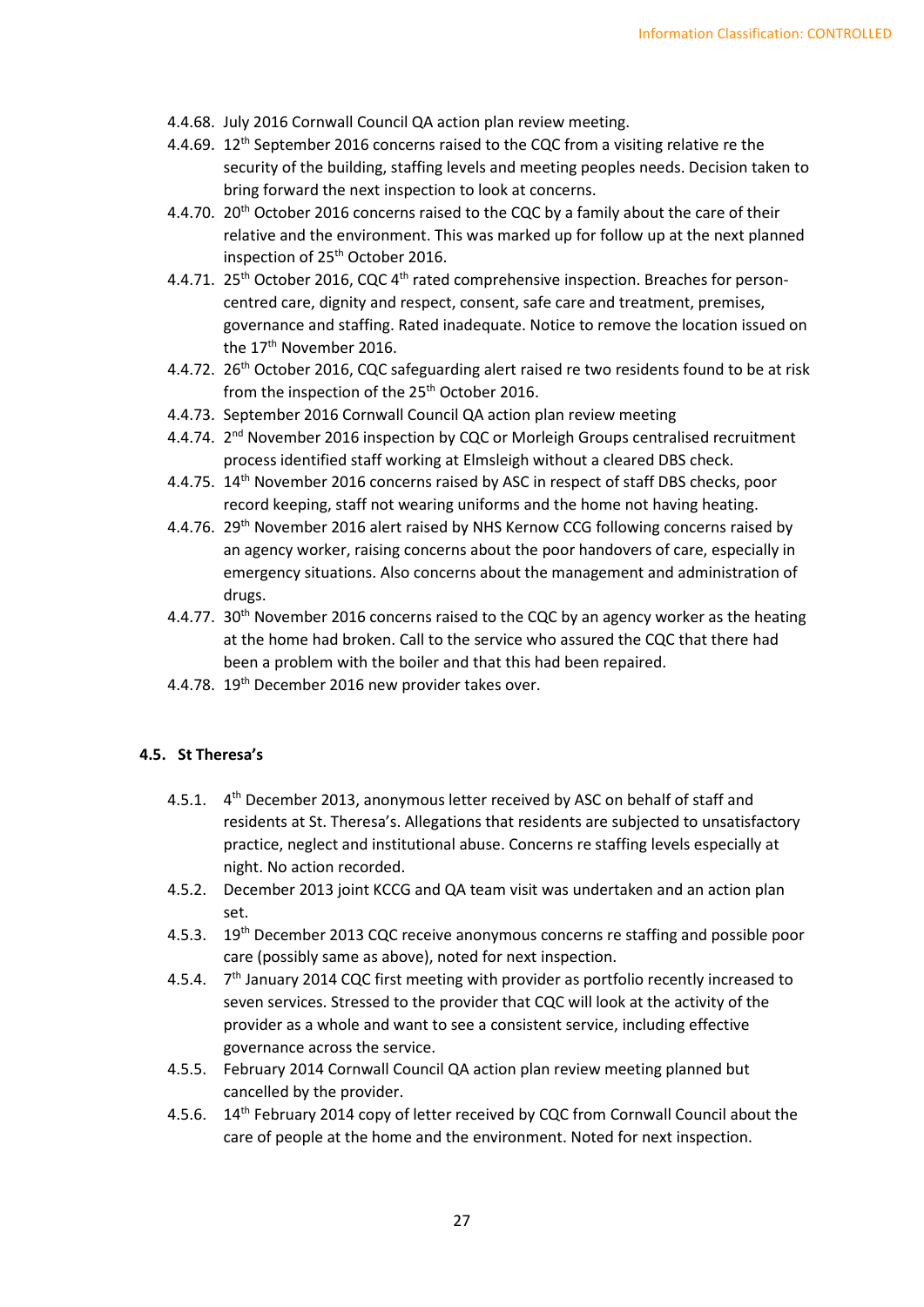- 4.5.7. 18<sup>th</sup> March 2014 Safeguarding concern raised to Police by staff at Hospital following concerns re injuries to a resident. No evidence of criminal actions following investigation and matter closed.
- 4.5.8. 6<sup>th</sup> April 2014 concerns raised via webform to CQC regarding lack of staffing levels and lack of stimulation for people. Noted for next inspection.
- 4.5.9. 24th April 2014, CQC meeting with provider to discuss registered manager situation and how provider plans to structure service.
- 4.5.10. April 2014 Cornwall Council QA action plan meeting took place.
- 4.5.11. 6<sup>th</sup> May 2014 concerns raised to CQC via webform regarding staffing leaving including the manager and deputy. Noted for next inspection.
- 4.5.12. 6<sup>th</sup> May 2014 whistleblower concerns raised to CQC re staffing levels as per 4.5.8. noted for next inspection
- 4.5.13. 8<sup>th</sup> May 2014 web form report to CQC as per 4.5.8 noted for next inspection.
- 4.5.14. 16<sup>th</sup> May 2014 web form report to CQC as above, noted for next inspection.
- 4.5.15. 22<sup>nd</sup> May 2014 anonymous report to CQC as above, noted for next inspection.
- 4.5.16. May 2014 Cornwall Council QA action plan review, new manager in place.
- 4.5.17.  $3<sup>rd</sup>$  June 2014, CQC inspection carried out, breaches re staffing and assessing and monitoring. Breaches from previous inspection 28/11/13 met.
- 4.5.18.  $11<sup>th</sup>$  June 2014 CQC receive letter from member of public re poor care at home, noted for next inspection.
- 4.5.19. 14<sup>th</sup>July 2014 CQC receive concerns from a relative re staffing levels, especially trained nurses. Compliance action re staffing already set at last inspection.
- 4.5.20. 14<sup>th</sup> July 2014 Safeguarding enquiry by the Police following concern raised by Social Services that medication wasn't being administered appropriately to a resident. As resident had capacity matter was dealt with via service improvement and closed by the Police.
- 4.5.21. July 2014 Cornwall Council QA action plan review meeting cancelled by new manager.
- 4.5.22.  $2^{nd}$  September 2014 CQC management meeting to discuss what actions to take about the group as a whole. Agreed to keep the registered manager situation under review and hold a meeting with the provider.
- 4.5.23. 9<sup>th</sup> Septembers 2014, CQC follow up inspection. Breach re staffing had been met, however repeated breach for assessing and monitoring.
- 4.5.24. 8<sup>th</sup> October 2014 CFT report allegation of inadequate intervention and pain control, assessment deemed allegations were not substantiated.
- 4.5.25. October 2014 Cornwall Council QA action plan review meeting cancelled, not clear by who.
- 4.5.26. 3<sup>rd</sup> November 2014 concerns raised to CQC by family about the care of their relative. Noted for next inspection.
- 4.5.27. January 2015 Cornwall Council QA action plan review did take place.
- 4.5.28. 3<sup>rd</sup> February 2015, CQC inspection. Breach of supporting workers and repeated breach for assessing and monitoring.
- 4.5.29. 11<sup>th</sup> February 2015 CQC meeting with the provider at their request to discuss the current situation where all seven homes are in suspension and the financial implications of that.
- 4.5.30. 15<sup>th</sup> February 2015, anonymous information raised to CQC re staffing levels and management of the home. These areas were covered at the last inspection.
- 4.5.31. March 15 Cornwall Council QA action plan review took place.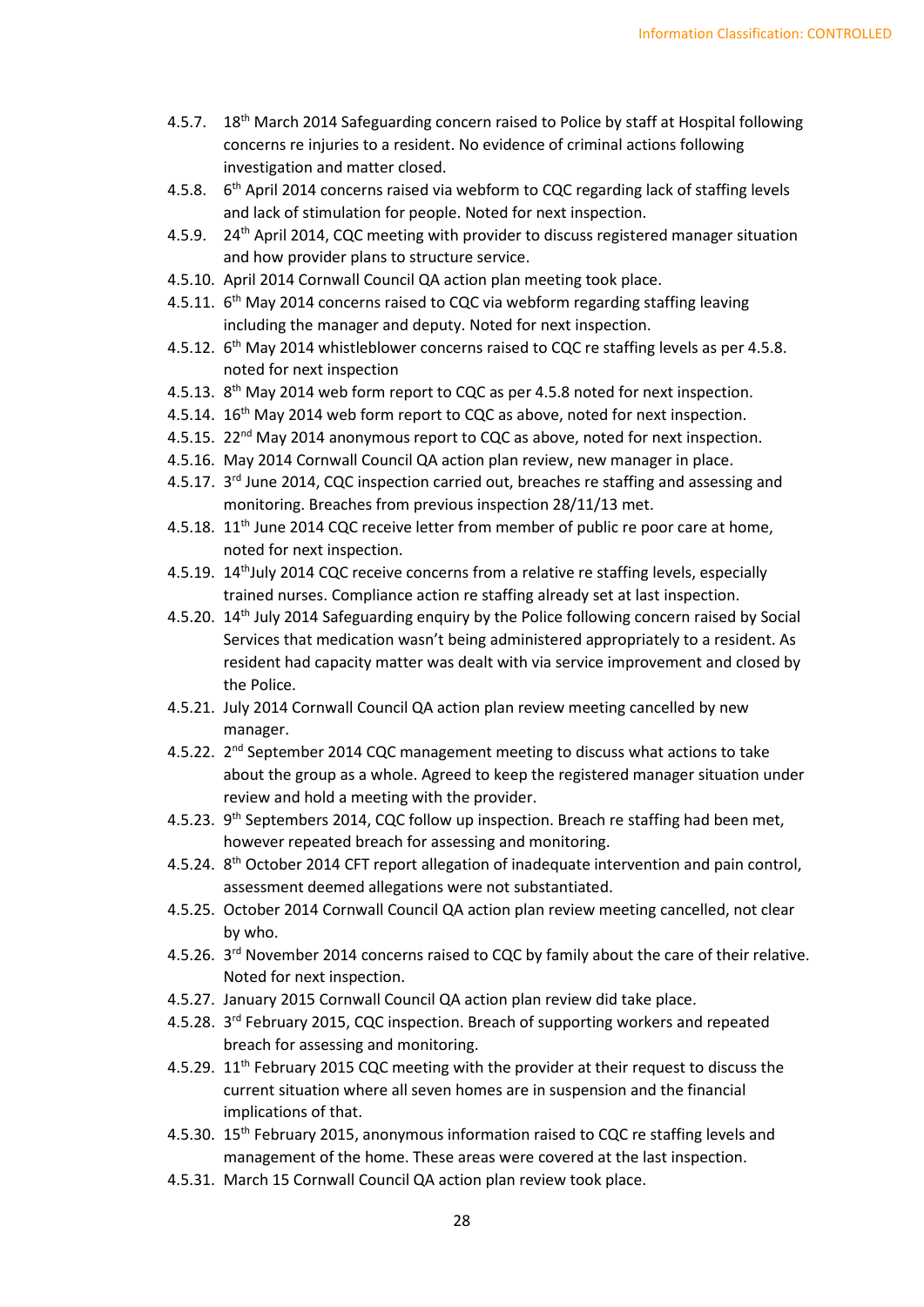- 4.5.32. 13th April 2015, concerns raised to CQC re registered managers attitude. Noted for next inspection.
- 4.5.33. 24<sup>th</sup> April 2015, whistleblower concerns raised to CQC re the boiler not working, no water or heating. Decision to carry out focused inspection on the 27<sup>th</sup> April and visit home on Saturday 25<sup>th</sup> April to check if boiler is working and people are safe.
- 4.5.34. 27<sup>th</sup> April 2015, focused inspection by CQC as above. Breach for supporting workers had been met. New breaches for person centred care, premises and equipment. Warning notice for safe care and treatment and good governance. This was the 4<sup>th</sup> inspection where assessing and monitoring/good governance were non-compliant.
- 4.5.35. 18<sup>th</sup> May 2015 CQC meeting with legal to discuss what action to take re four locations including St. Theresa's that do not have a registered manager. Decision not to take any further action due to work involved, which would include interviews under PACE and this was not considered proportionate. Decision to arrange a meeting with the provider to discuss manager situation.
- 4.5.36. 2<sup>nd</sup> June 2015, ASC safeguarding alert raised regarding the warning notice issued by CQC.
- 4.5.37. 15<sup>th</sup> June 2015, CQC hold provider meeting to discuss registered manager position. Deadline set of 15<sup>th</sup> July 2015 to have registered manager application process underway. Deadline extended to 14<sup>th</sup> August 2015 because managers at 3 locations including St. Theresa's had left.
- 4.5.38. 22<sup>nd</sup> June 2015, whistleblower concerns raised to CQC regarding staffing levels and lack of equipment such as pressure mattresses. Noted for next inspection.
- 4.5.39. 24<sup>th</sup> June 2015, whistleblower concerns re shortage of equipment. Noted for next inspection.
- 4.5.40. July 2015 Cornwall Council QA action plan review meeting cancelled.
- 4.5.41. 27<sup>th</sup> July 2015 CQC receive concerns from a relative re rain coming in from the ceiling in the lounge area. Believe risk of ceiling coming down. CQC phoned manager re leak but are told this has been ongoing and is due to be repaired. No immediate risk of ceiling coming down. Noted for next inspection.
- 4.5.42. 6<sup>th</sup> August 2015, CQC inspection. Warning notices and breaches met, new breach for consent and fit and proper persons employed.
- 4.5.43. 13<sup>th</sup> August 2015 whistleblower concerns to CQC that during recent CQC inspection some staff were told to hide as they were not eligible to work in the UK. Immigration notified who paid a visit to location. Four non EU nationals working at home and paperwork was in order although overall recruitment paperwork did not satisfy immigration requirements.
- 4.5.44. 21<sup>st</sup> August 2015 Whistleblower concerns re resident with pressure sores. Claims that shortage of equipment has contributed to issue. Decision to carry out inspection on 15<sup>th</sup> September.
- 4.5.45. August 2015 action plan review meeting took place.
- 4.5.46. 27th August 2015, following referral from CQC as at 4.5.44 Safeguarding alert forwarded by ASC to CFT. Resident involved admitted to hospital and subsequently died on the 20<sup>th</sup> October 2015. Systemic organisation abuse adult protection level 4 process had already commenced and this was to be considered alongside this.
- 4.5.47. 2<sup>nd</sup> September 2015 concerns raised to CQC by relatives of resident regarding the residents care. Noted for next inspection.
- 4.5.48. 7<sup>th</sup> September 2015 whistleblower concerns made via CQC to ASC re an ex resident whose family were concerned about her treatment re skin problems. Family claim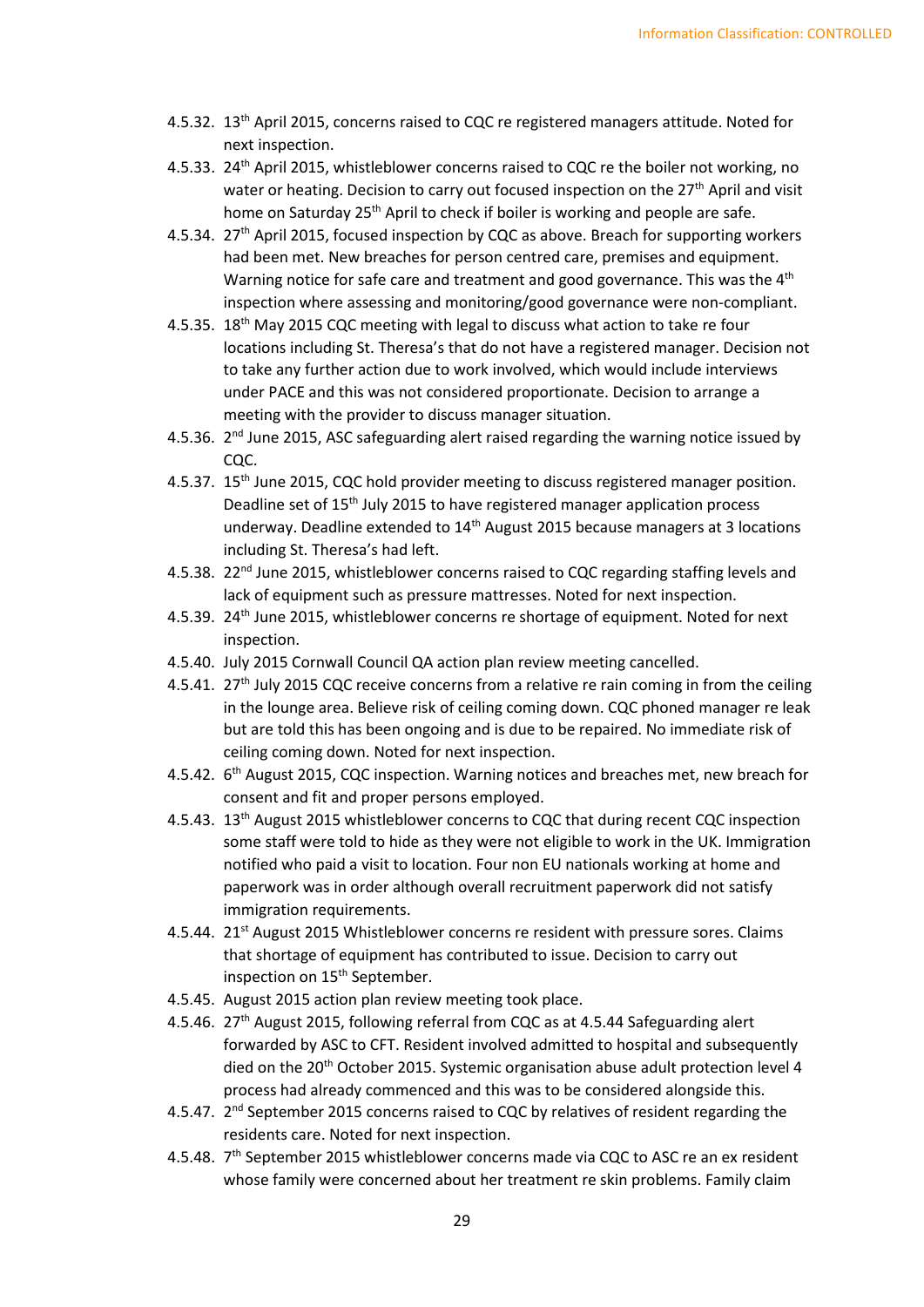home lied to them and equipment was taken away after home said that they couldn't afford the rental on them. Complaint also made by family about attitude of manager. Family happy to be contacted for more information. This appears to have been linked in to the ongoing systemic process in place (see 4.5.46), initial conference held 17<sup>th</sup> November 2015 and process closed 14<sup>th</sup> March 2016 but no outcome seen.

- 4.5.49. 8<sup>th</sup> September 2015 concerns raised to CQC by a visiting district nurse re lack of staffing levels and competency and general lack of confidence in management. Noted for next inspection.
- 4.5.50. 15<sup>th</sup> September 2015, CQC inspection. Breaches from previous inspections not covered. Serious concerns about the nursing care provided. Breaches of safe care and treatment, safeguarding and governance. Still no registered manager. Notice of proposal to cease nursing care issued 28<sup>th</sup> September 2015. Rated inadequate.
- 4.5.51. 18<sup>th</sup> September 2015 safeguarding alert raised by CQC re 7 residents found to be at risk during inspection at 4.5.50.
- 4.5.52. 30<sup>th</sup> September 2015 whistleblower concerns to CQC from agency worker re lack of drinks available and high level of urine infection. Whistleblower spoken to and was happy for their details to go to the CC safeguarding team.
- 4.5.53. 6<sup>th</sup> October 2015 CQC management review meeting to discuss fixed penalty notice for 3 locations including St. Theresa's re no registered managers. Advice from legal to either conduct PACE interview or send a letter to give provider the opportunity to explain. Agreed to send letters.
- 4.5.54. 11<sup>th</sup> October 2015, joint meeting with CQC, KCCG and CC to discuss concerns about the provider across all homes.
- 4.5.55. 21<sup>st</sup> October 2015 CQC receive representation from provider appealing against the notice of proposal to cease nursing care at home.
- 4.5.56. November 2015 Cornwall Council QA action plan review meeting took place but as there was a new manager in place it was used to familiarise the manager with the action plan and not used as a review.
- 4.5.57. 22<sup>nd</sup> December 2015, concerns raised by family about the care of their relative, noted for next inspection.
- 4.5.58. December 2015 Cornwall Council QA action plan review took place
- 4.5.59. 4<sup>th</sup> January 2016 CQC management review to discuss the delay in the review of the notice of proposal to cease nursing care (due to a delay in the allocation of a reviewer). Provider had made several telephone calls stating that if the home was not opened to admissions soon then the business would collapse. Decision taken to carry out inspection to check if improvement had been made, before the providers representations were reviewed.
- 4.5.60.  $7<sup>th</sup>$  January 2016 CQC management meeting to review the registered manager position at 3 homes including St. Theresa's, two of homes including St. Theresa's had manager in post who were applying for permanent role therefore decision taken to not take any further action against these homes.
- 4.5.61. 18th January 2016 CQC receive call from relative regarding concerns that home is not caring for her father properly. Father is currently in hospital and daughter is waiting for meeting to discuss his care before he returns. Daughter thinks that fluid records were falsified and he has not been given drinks. Noted for next inspection.
- 4.5.62. 21<sup>st</sup> January 2016 information from CC service improvement team to CQC.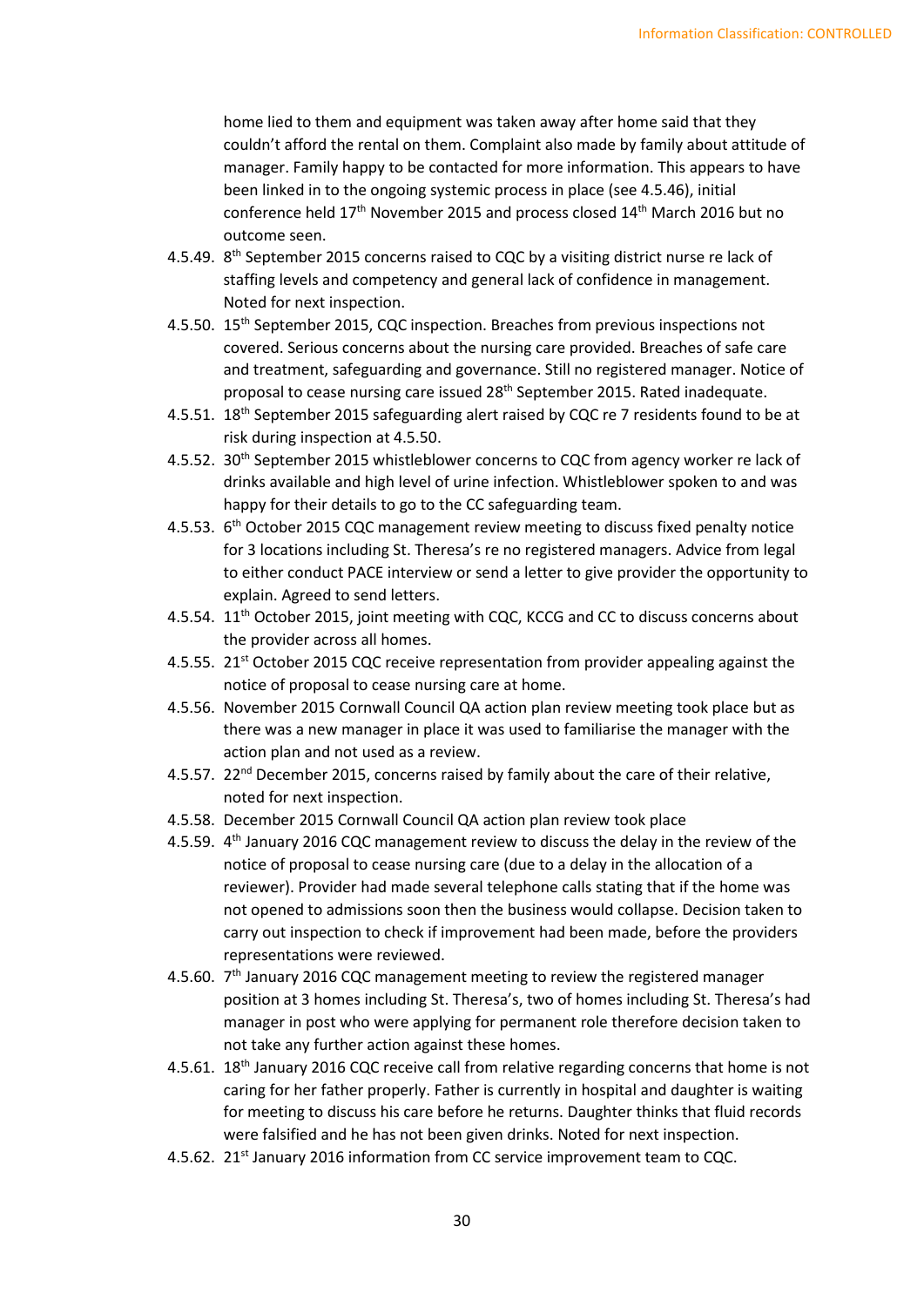- 4.5.63. 25th January 2016, CQC inspection. Nursing care found to be safe and planned in a way that met each persons individual needs. Notice of proposal to withdraw nursing care withdrawn. Reported breach for recruitment. All other breaches met. Rated 'requires improvement'.
- 4.5.64. January 2016 Cornwall Council QA action plan review meeting took place.
- 4.5.65. 4th February 2016 CQC withdraw St Theresa's notice of proposal to cancel their nursing registration as there is a process in place to appoint a new manager. Also recommend suspension of placements to be lifted. However, the CQC published their inspection report in February 2016 with two Amber indicators one being is the service well led.
- 4.5.66. March 2016 Cornwall Council QA action plan review took place.
- 4.5.67. July 2016 Desktop QA action plan review by the Cornwall Council QA team.
- 4.5.68. August 2016 QA action plan review took place.
- 4.5.69. 26<sup>th</sup> October 2016 alert raised to ASC and CQC by Hardcash productions re their intention to air programme and their findings. Information provided by Hardcash outlined serious concerns about the practice at St.Theresa's
- 4.5.70.  $1<sup>st</sup>$  November 2016 CQC inspection carried out following multi agency safeguarding meeting to discuss information at 4.5.69. Still no registered manager ;breaches for person-centred care, dignity and respect, safe care and treatment, premises, governance and repeated breach for fit and proper persons employed. Rated inadequate.
- 4.5.71. November 2016 Cornwall Council QA action plan review planned for early November but cancelled due to CQC inspection. QA action plan had been in place for 3yrs with 15 planned visits during this time but only 10 taking place.

#### **4.6. The Brake Manor**

- 4.6.1. 9<sup>th</sup> December 2013 safeguarding referral reported to LA by CFT in relation to the neglect of a resident, which eventually led to concerns for 2 other residents.
- 4.6.2.  $7<sup>th</sup>$  January 2014 CQC meeting with provider to discuss their plans, including management structure and governance across all homes.
- 4.6.3. 17<sup>th</sup> January 2014, whistleblower concerns raised to CQC re poor staffing levels, poor care and lack of food. Decision to carry out inspection.
- 4.6.4. 22<sup>nd</sup> January 2014 whistleblower concerns to CQC re poor staffing levels and poor care. Noted for next inspection.
- 4.6.5. 27<sup>th</sup> January 2014 CQC raise alert to ASC from a whistleblower regarding incorrect use of and poor manual handling techniques.
- 4.6.6. 27th January 2014 Local Authority ASC manager forwards concerns to CFT re systemic and care concerns for multiple residents at The Brake. No formal strategy, investigation or action plan. No outcome or conference notes on file.
- 4.6.7. 27th January 2014, CQC inspection. Breaches of consent, care and welfare and staffing.
- 4.6.8. 24th April 2014, CQC meeting with provider to discuss each home and registered manager position.
- 4.6.9.  $17<sup>th</sup>$  June 2014 CQC planned inspection. New breach re assessing and monitoring, repeated breach re consent. Warning notices re care and welfare.
- 4.6.10. July 2014 placements were suspended but it is not clear why this was.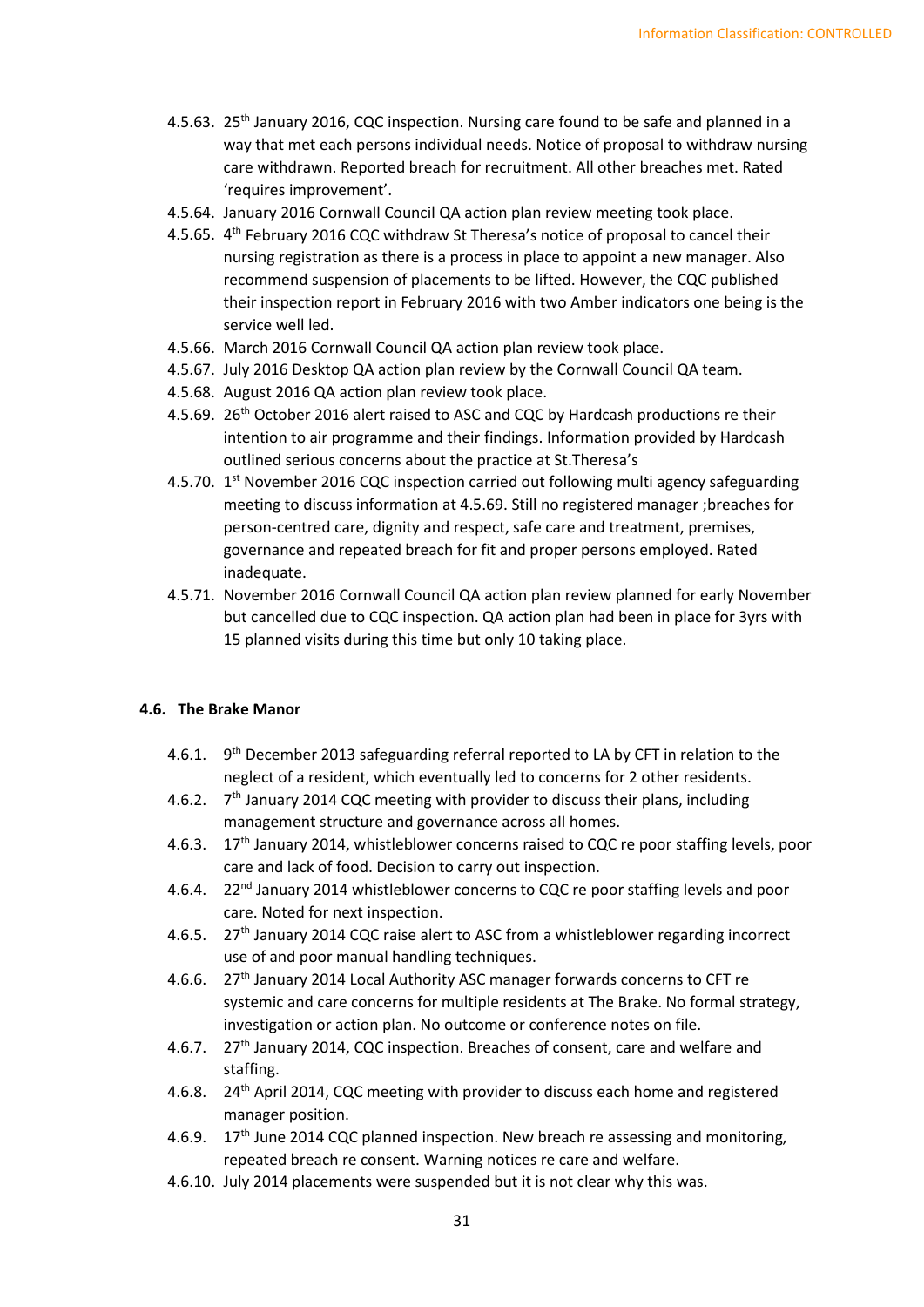- 4.6.11. 2<sup>nd</sup> September 2014, CQC management meeting to discuss what actions to take against the group as a whole. One location is rated red, five are amber. Agree to hold meeting with provider.
- 4.6.12. 12<sup>th</sup> September 2014 whistleblower concerns to CQC re staffing levels and training. Also lack of lifting equipment, noted for next inspection.
- 4.6.13. 16<sup>th</sup> September 2014, CQC inspection Warning notice re staffing met, new warning notice for care and welfare.
- 4.6.14. 23rd September 2014, CQC meeting with provider discussed need for overall management structure and warned that CQC will take action where they find ongoing non-compliance in the group.
- 4.6.15. October 2014 suspension of placement lifted although it is not clear why.
- 4.6.16. 3<sup>rd</sup> November 2014, CQC inspection. Warning notice for care and welfare and breach re assessing and monitoring met. New manager in place, no new breaches. Overall rating of good.
- 4.6.17. 6<sup>th</sup> January 2015, CFT referral to local authority following allegation from residents daughter that her mother was being neglected. Resident had unexplained injuries and home unable to account for them. Resident died  $11<sup>th</sup>$  February 2015. No further information received from Local Authority re outcome of referral.
- 4.6.18.  $11^{\text{th}}$  February 2015, CQC meeting with provider at their request as all seven homes are in suspension. Discussed how group could improve.
- 4.6.19. 9<sup>th</sup> March 2015, whistleblower concerns to CQC re night care. Worker was disciplined for not following procedure so appears malicious. Noted for next inspection.
- 4.6.20. 10<sup>th</sup> November 2015, CQC meeting with CC and KCCG to discuss concerns about the provider across all homes.
- 4.6.21. 7<sup>th</sup> December 2015 safeguarding alert made to LA by CFT re resident at home. Resident admitted to hospital following fall at home. Resident had previously made allegations of neglect against home. Triaged as level 3, despite acknowledgement that others may be at risk. No further information recorded re concerns.
- 4.6.22. 12<sup>th</sup> January 2016, CQC receive whistleblower concerns re lack of snacks and no hot water in building. Decision to carry out inspection in March 2016, this was decided because the impact on people appeared to be low and there was a high level of inspection being carried out at the other Morleigh Homes in January and February.
- 4.6.23. 8<sup>th</sup> March 2016, entry to say that resident had been found at the bottom of the stairs and there was a concern as to how this had happened. Nothing else recorded.
- 4.6.24. 16th March 2016, CQC inspection. No breaches found. Rated good.
- 4.6.25. 13th July 2016 allegation of neglect following a residents fall, S42 threshold met but outcome not recorded. Concerns appear not to have been substantiated.
- 4.6.26. 24th November 2016, CQC inspection. Rated inadequate
- 4.6.27. 29<sup>th</sup> November 2016 notice of proposal to cancel provider issues by CQC

## **4.7. Tregertha Court.**

- 4.7.1.  $7<sup>th</sup>$  January 2014, CQC first meeting with provider re all seven homes and how they were going to run them.
- 4.7.2. 1<sup>st</sup> April 2014 whistleblower concerns raised to CQC about the cleanliness of the home, cleaning staff hours reduced. Decision to carry out inspection.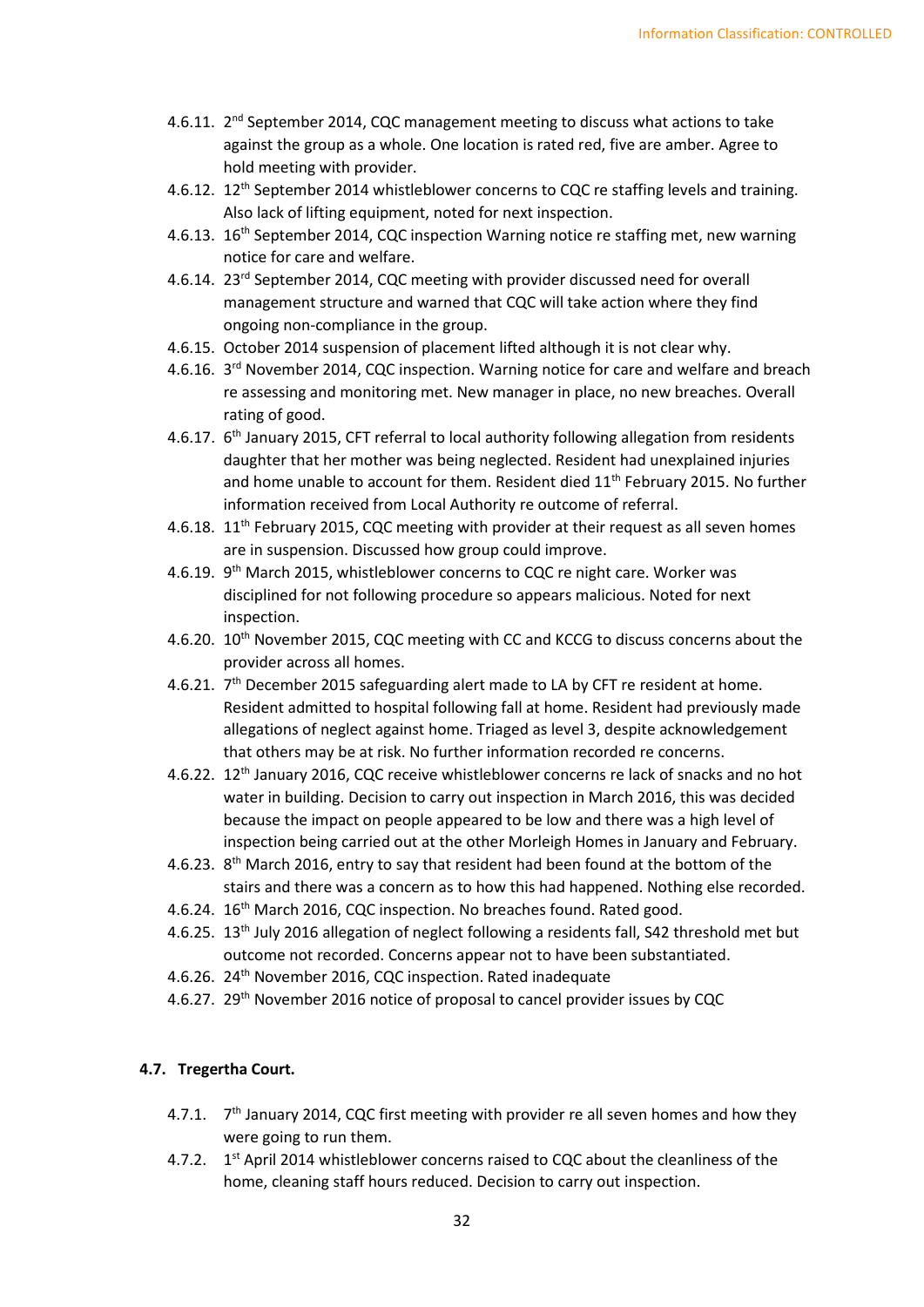- 4.7.3. 8<sup>th</sup> April 2014, CQC inspection. No breaches.
- 4.7.4. 24<sup>th</sup> April 2014 CQC meeting with provider to discuss each home and registered manager position.
- 4.7.5. 4<sup>th</sup> July 2014, concerns raised to CQC by 3 different relatives that staff hours had been cut, food is poor and call bel doesn't work. Decision to carry out inspection.
- 4.7.6. 9<sup>th</sup> July 2014, CQC inspection. No breaches.
- 4.7.7. 29<sup>th</sup> August 2014, ASC receive alert from GP who had been called to home. Concerned re staff numbers being cut.
- 4.7.8. 2<sup>nd</sup> September 2014, CQC management meeting to discuss what action to take re group as a whole. Agreed to hold a meeting with provider.
- 4.7.9. 15<sup>th</sup> October 2014, systemic safeguarding alert raised to ASC following individual alert re neglect of one resident. Allegations were individual and general for all residents. Process closed for individual but conference was held for systemic concerns including, staffing, DOLs, broken lift, reporting accidents and incidents.
- 4.7.10. 13th January 2015, safeguarding alert raised when resident found in her room on floor with injuries and food around her. Night staff had shown in book that she was dressed and in day room. Police involved but did not meet threshold for criminal investigation.
- 4.7.11. 15<sup>th</sup> January 2015 information via webform received by CQC re concerns over lack of staffing levels.
- 4.7.12. 19th January 2015, CQC received ambulance service concerns re lack of staff knowledge about residents. Noted for next inspection.
- 4.7.13. 5<sup>th</sup> February, CQC receive further concerns via webform re lack of staffing and lack of activities. Noted for next inspection.
- 4.7.14. 11<sup>th</sup> February 2015, meeting with provider re providers concerns that all homes are in suspension.
- 4.7.15. 3<sup>rd</sup> March 2015, CQC inspection. Breach re staffing and care and welfare.
- 4.7.16. 23<sup>rd</sup> March 2015, CQC receive webform concerns re staffing levels and care of people with diabetes. Issues had been covered at previous inspection.
- 4.7.17. 10<sup>th</sup> April 2015, CQC receive whistleblower concerns re staffing levels. Covered at inspection of 3/3/15.
- 4.7.18. 18<sup>th</sup> May 2015, CQC management meeting to decide what action to take re four locations who don't have a registered manager one of which is Tregertha Court. Decide to meet with provider.
- 4.7.19. 15<sup>th</sup> June 2015, CQC meeting with provider re registered manager situation. Tregertha Court however has a manager at this point.
- 4.7.20. 12<sup>th</sup> August 2015, CQC receive whistleblower concerns re staffing levels, lack of induction for new staff. Noted for next inspection.
- 4.7.21. 10<sup>th</sup> November 2015, joint meeting with CQC, CC and KCCG re concerns about the provider across all homes.
- 4.7.22. 10<sup>th</sup> February 2016, CQC receive whistleblower concerns re staff levels at night. Home phoned and CQC told that a member of night staff has recently been disciplined and they aren't short staffed at night. Noted for next inspection.
- 4.7.23. 15<sup>th</sup> March 2016, CQC receive concerns from a relative re lack of staff. Noted for next inspection.
- 4.7.24. 6<sup>th</sup> April 2016, CQC inspection. Outstanding breaches met, new breach for safe care and treatment, recruitment, premised and equipment. Rated 'requires improvement'.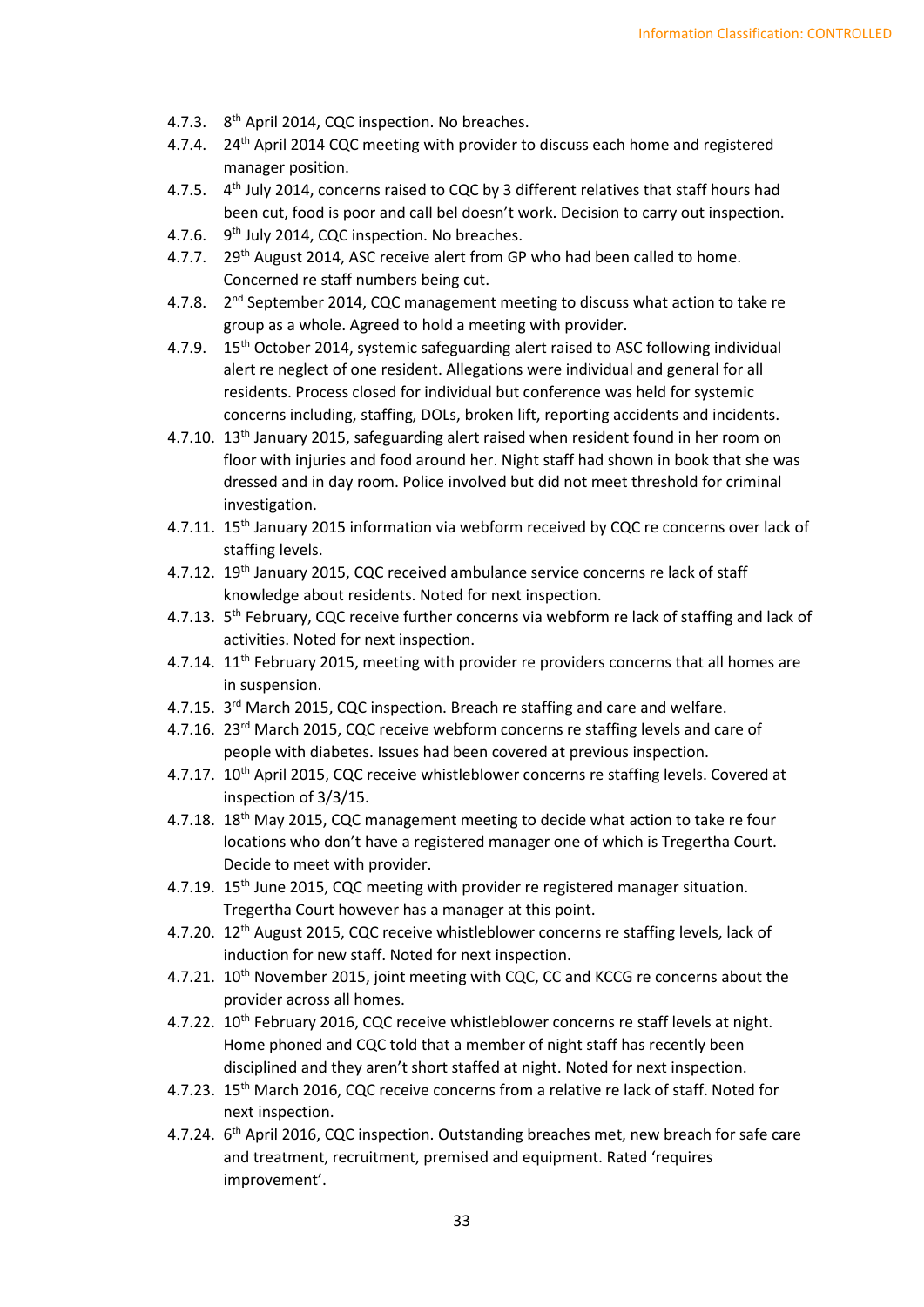- 4.7.25. 18<sup>th</sup> April 2016, meeting with provider re inspection at 4.7.24, decided not to issue warning notices as assurance given about the environment and recruitment systems. Meeting discussed if warning notices were issued this would most likely result in Cornwall Council suspending placements which would could then impact on the providers financial ability to resource the necessary improvements to the environment.
- 4.7.26.  $17<sup>th</sup>$  May 2016, CQC receive a concern from the ambulance service re delays in calling 999 after a resident died.
- 4.7.27. 15<sup>th</sup> September 2016, CQC receive concerns that lift is not working and that residents cannot come downstairs. Dates are 13<sup>th</sup> and 15<sup>th</sup> September. Home had notified CQC that lift had broken and that it had been repaired on the 1<sup>st</sup> September.

# **4.8. Summary of chronology information and action plans in place across all homes, identifying main opportunities for intervention.**

The chronologies are lengthy and contain a lot of information gathered over the three year period in relation to each home. It is important to list this as each home was run independently as well as being part of the overall group. Below however is a summary of the main information from the chronologies, along with the various actions plans and interventions that took place, as it relates to the group as a whole. It identifies the key opportunities for intervention and action and feeds into the IMR analysis.

- 4.8.1. At the start of this review period in December 2013 there were already concerns, action plans and alert processes in place for 5 of the 7 Morleigh Group homes, with the exception of The Brake Manor and Tregertha Court.
- 4.8.2. On the  $7<sup>th</sup>$  January 2014 the CQC had a first meeting with the provider, as the portfolio had now increased to seven homes. The management and staffing levels were discussed. The CQC wanted to see a consistent service including effective governance across all services.
- 4.8.3. On the 24<sup>th</sup> April 2014 there was a further meeting between the CQC and the provider to discuss the registered manager situation and how the provider plans to grow the service.
- 4.8.4. May 2014 Placements to Elmsleigh were suspended.
- 4.8.5. July 14 placement to The Brake Manor were suspended but it is not clear why.
- 4.8.6. On the  $7<sup>th</sup>$  September 2014 the CQC held an internal management review meeting to discuss the Morleigh Group as a whole. There are currently seven locations and four have significant non-compliance (one having two warning notices). One location is rated red by Cornwall Council and five are Amber rated. There had also been a suspension of placements to two of the homes within the group (The Brake Manor and Elmsleigh) during this time. This led to a meeting with the provider to discuss the need for an overall management structure and a QA system at provider level. It was also stated that there was a need for consistent managers at each home. By this stage the action plans and processes mentioned at 4.8.1 had been ongoing for almost 12 months.
- 4.8.7. November 2014 NHS Kernow undertake a comprehensive root cause analysis investigation into aspects of care at Collamere including a manager with no clinical training or qualification.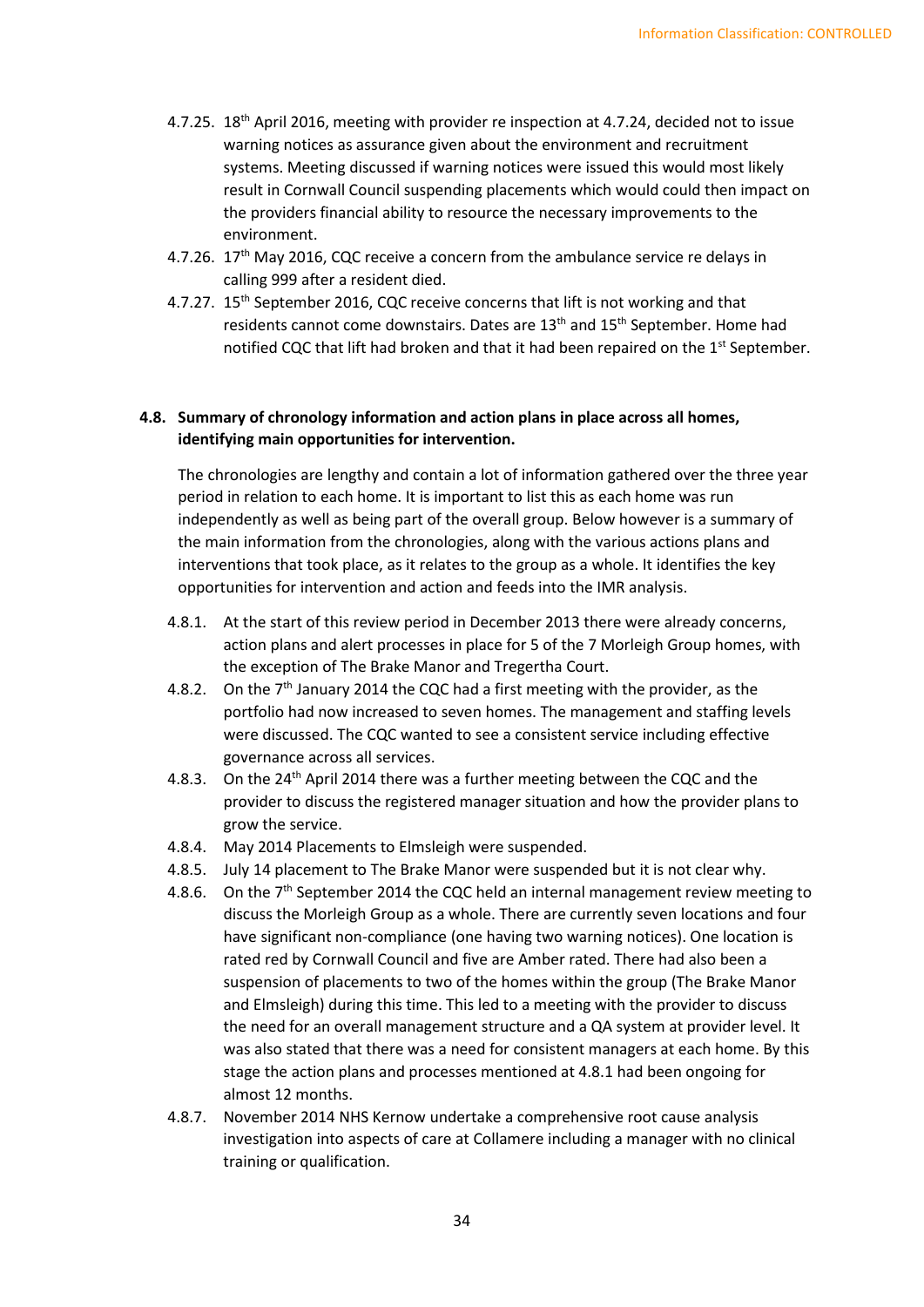- 4.8.8. November 2014 NHS Kernow and Cornwall Council suspend placements to Elmsleigh.
- 4.8.9. December 2014 Cornwall Council facilitate a meeting with the Continuing Health Care and provider to discuss the identified concerns. There are no minutes of this available.
- 4.8.10. 15<sup>th</sup> January 2015, placements were suspended to all homes across the group by the local authority supported by NHS Kernow. At this time at least three of the homes (Clinton, Collamere and St Theresa's were on local authority action plans).
- 4.8.11. January 15<sup>th</sup> 2015 NHS Kernow safeguarding adult lead instigated a Morleigh Group serious incident report and requested Cornwall Council to collaborate which they declined.
- 4.8.12. 5<sup>th</sup> March 2015 the Cornwall Council Safeguarding Case Manager contacted NHS Kernow and recommended lifting the suspension of placements and replace with 'place with caution'. This appears to have been agreed but there were still concerns about Elmsleigh and Alexandra which remained in suspension. Concerns were raised by the NHS Kernow Safeguarding lead that the Morleigh Group case was being managed on an ad hoc basis. Systemic alerts being managed by commissioning but individual concerns through the Safeguarding Adults process.
- 4.8.13. 9<sup>th</sup> April 2015 the final safeguarding report for the Morleigh Group was completed and approved by NHS Kernow serious incident assurance group. The summary says that NHS Kernow are not currently assured that the care they are funding is safe, effective or providing residents with a positive experience. Improvements to practice following previous concerns are not sustained.
- 4.8.14. On the 18<sup>th</sup> May 2015 the CQC held a management review meeting to discuss what action to take regarding four homes within the group who had no registered manager in place. The decision was made not to go ahead with any fixed penalty notices as this would involve interviews under pace and they felt that the work involved was not proportionate to the outcome. They agreed to meet with the provider to discuss the manager situation.
- 4.8.15.  $9<sup>th</sup>$  June 2015 the provider gives an update on the action plan and there is an agreement for NHS Kernow safeguarding lead and the local authority service improvement team to facilitate improved working with the Morleigh Group, there is however no record of this or what it entailed.
- 4.8.16. 15<sup>th</sup> June 2015 the CQC held a meeting with the provider to discuss the manager situation and they decided to extend the deadline to the 14<sup>th</sup> August 2015.
- 4.8.17. July 15 Elmsleigh re-opened after all actions completed by provider.
- 4.8.18. July 2015 concerns raised re Collamere as there was no manager in place.
- 4.8.19. 10<sup>th</sup> Sept 2015 provider announces voluntary suspension for Collamere as no manager in place.
- 4.8.20. 10<sup>th</sup> September 2015 the CQC inform the local authority and NHS Kernow of their proposal to withdraw nursing registration for St.Theresa's. This however did not take place.
- 4.8.21.  $6<sup>th</sup>$  October 2015 the CQC held an internal management review meeting to again discuss issuing a fixed penalty notice to the four homes who were still without a registered manager. The meeting decided to send a letter using the decision tree tool for all inspections at each location since there had not been a registered manager to evidence the impact of no registered manager.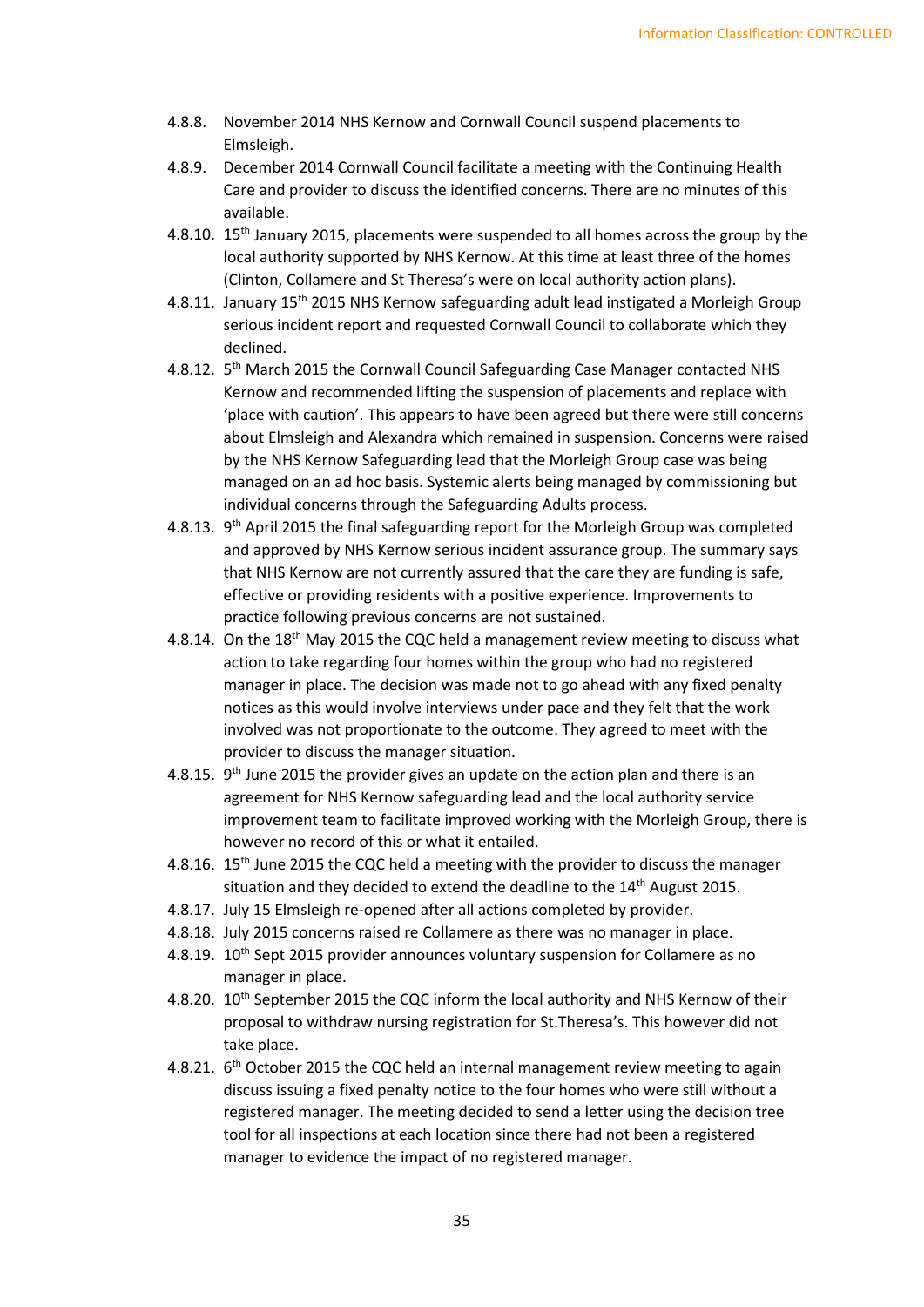- 4.8.22. October 2015 following an unannounced visit to Elmsleigh by the local authority QA team placements were suspended.
- 4.8.23. November 2015, following a CQC inspection and a meeting between the CQC, Cornwall Council and KCCG placements were suspended to Collamere. This meeting also discussed the wider concerns about the provider but no other action plan or outcome is recorded.
- 4.8.24. December 2015 placement to Elmsleigh resume but no reason provided.
- 4.8.25. January 2016 suspension to Collamere lifted but no clear reason why.
- 4.8.26.  $7<sup>th</sup>$  January 2016 CQC management review meeting to discuss the three locations who still did not have a registered manager (Clinton had someone applying for the job so they were not included). The provider was given one month to remedy the situation.
- 4.8.27. February 2016 CQC withdraw St. Theresa's notice of proposal to cancel their nursing registration as there was a registered manager process underway. However, on the 23<sup>rd</sup> February the CQC released a report for St. Theresa's with 2 Amber indicators which were 'is the service well led' and 'is the service safe'.
- 4.8.28. March 2016 the local authority QA team report that the placements at Clinton House were lifted although it is not clear when this was put in place. However, before the end of the month the suspension was back in place for Clinton House. This was a joint decision by NHS Kernow and the local authority due to allegations of severe neglect and abuse towards multiple residents.
- 4.8.29. July 2016, CQC warning notice issued re Elmsleigh and discussed between local authority and KCCG.
- 4.8.30. August 2016 it appears suspension of placings to Clinton House were removed but no rationale given.
- 4.8.31. September 2016 CQC report for Collamere released, 4 Amber indicators.
- 4.8.32. 26<sup>th</sup> October 2016 alert raised to ACS and CQC by Hardcash productions re their intention to air their programme and their findings. Information provided by the production company outlined serious concerns about the practice at four of the Morleigh Group Homes.
- 4.8.33. 29<sup>th</sup> November 2016 following airing of Panorama programme highlighting concerns around four Morleigh Group Homes and a multi-agency meeting to discuss the concerns, the CQC carried out a number of inspections on the Morleigh Group and a notice of proposal to cancel the provider was issued by the CQC.
- 4.8.34. One of the best ways to show the timeline is in the graph below produced by the ASC Safeguarding IMR. It identifies the consistency of concerns raised throughout the period of the review and that the concerns were as strong if not stronger in late 2014 early 2015 than when the Panorama programme was aired in late 2016.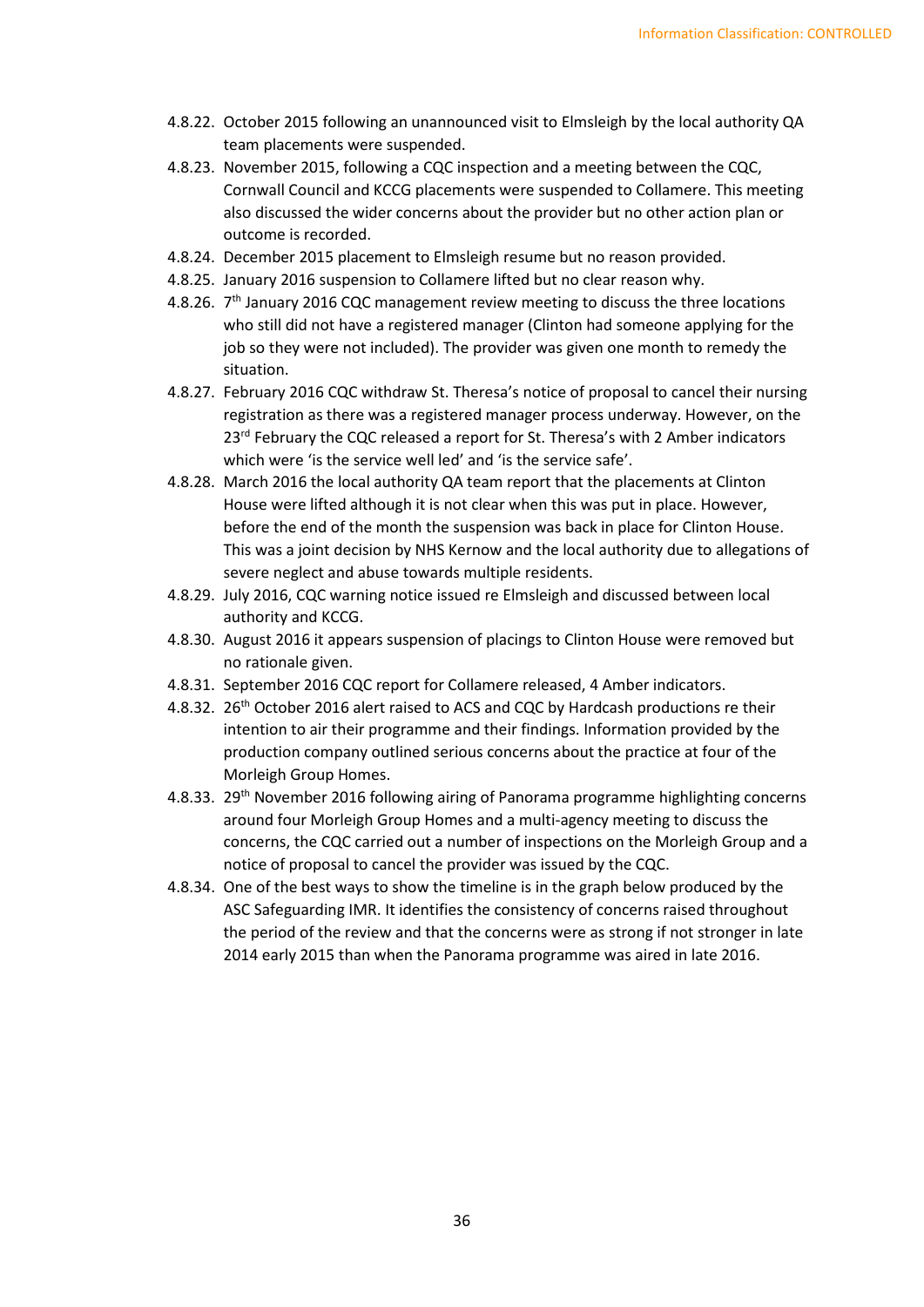

## **5. Themed Analysis.**

This section brings together the content of the IMR's, the Practitioner Learning Event and other available information, along with the report author's own analysis, to address the 5 key questions that were central to the terms of reference for the review.

- 5.1.**(Monitoring).** What was the interface between commissioning, contract management, quality and safeguarding and how effective was this interface?
	- 5.1.1. It has been made clear by the Local Authority that a lack of detailed records for the period of this review has hampered the analysis that can be provided. There have been a number of changes within the Local Authority over this time both in structure, policy and personnel.
	- 5.1.2. In 2012 the first commissioning strategy was developed for adult social care following the creation of the commissioning team. However, it appears that the commissioning intentions were the responsibility of the Senior Manager for Quality Assurance who held a joint role up until August 2016 when the post holder left. At this time the Commissioning role went to a Senior Manager for Commissioning. Therefore, it appears that the Commissioning and QA teams were one of the same during the period of this review
	- 5.1.3. The ACS Commissioning IMR states that between 2013 and August 2016 the responsibility for the care homes commissioning, contracts and quality was with the Senior Manager, Quality Assurance. Commissioning between these dates was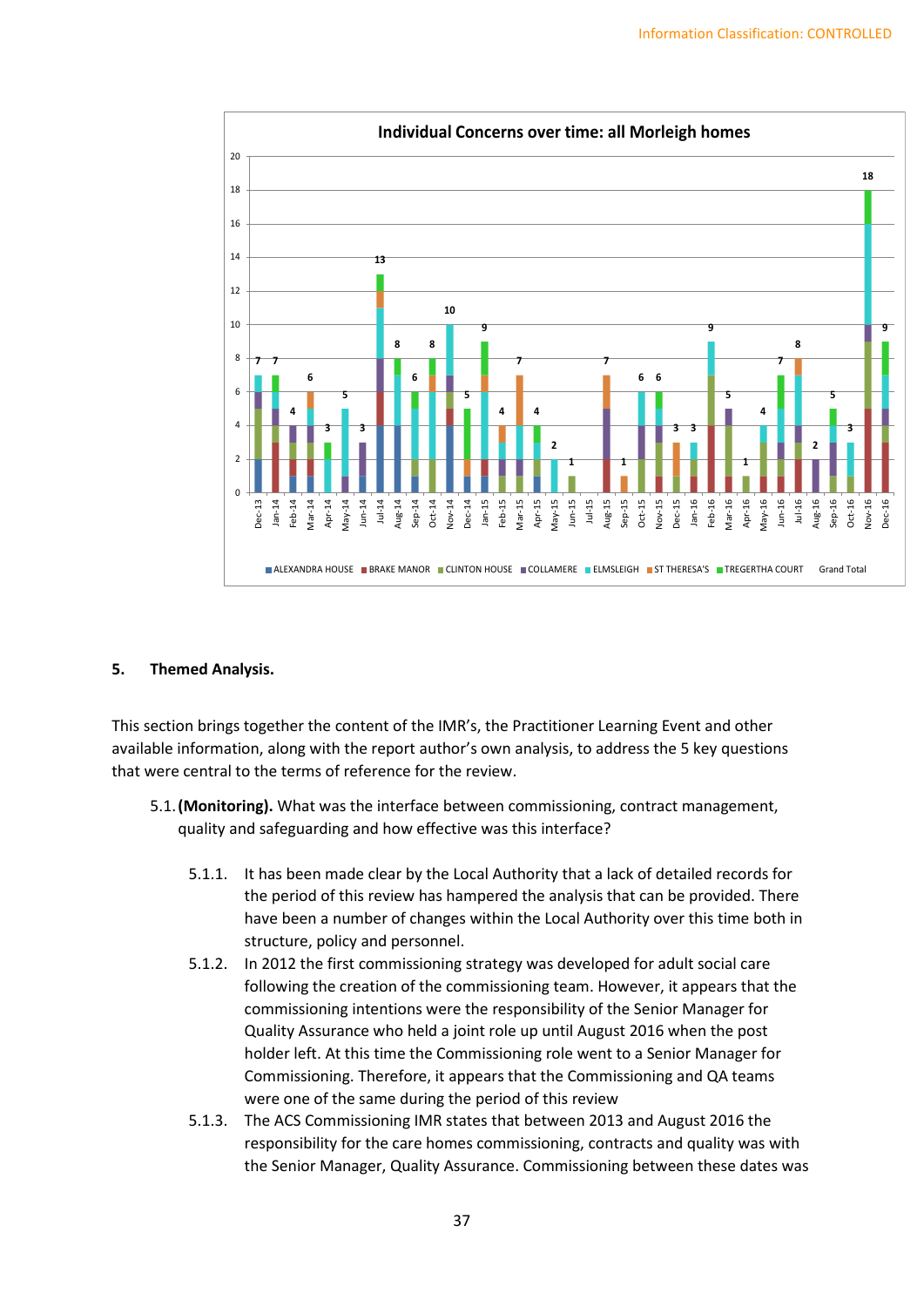at a micro commissioning level via tripartite individual placement contracts between the Council, the service user and the Provider. The placements were made by the operational social work staff subject to agreement of the funding via the scheme of delegation. Operational staff were responsible for agreeing the fee with the care home. The only review that would have taken place at that time would be when the individual was reviewed by the allocated assessor. There was however no mechanism for collating the information from the individual assessments to identify if the homes were meeting the outcomes of all the individuals residing there.

- 5.1.4. During the period of the review it is not always clear what policies were being followed or if there was policy in place. The individual placement contract had been in place for approximately 20yrs. This contract included a copy of the support plan for the individual residents.
- 5.1.5. The Care Act of 2014 obviously meant that new policy had to be drawn up and in response to this the Local Authority amalgamated its Adult and Childrens Safeguarding Unit. The CFT IMR states that The Safeguarding Adult Board (SAB) produced its interim Safeguarding Policy and Standards in April 2015 with the accompanying SAB Decision Making Standards effective from May 2015. However, it was felt that this did not effectively encompass a response to managing organisational abuse and systemic concerns. Due to concerns raised by health professionals, they were asked to draft an interim policy entitled Organisational Abuse/Failure to Safeguard. This eventually led to the SAB Organisational Abuse Policy being ratified in July 2016.
- 5.1.6. The Senior Manager, Quality Assurance worked with Health counterparts at the Clinical Commissioning Group, the Care Quality Commission and the Safeguarding Team. While there were some meetings with the representatives from the market in relation to fees and workforce issues there were no individual provider contract meetings.
- 5.1.7. ACS Commissioning state in their IMR that during this time there was no policy in place in terms of how long the council and NHS Kernow would work with a provider if they continued to fail to deliver a service at an acceptable standard or failed to sustain improvement. This was clearly one of the reasons why events went on for so long before the were cancelled as a provider. There was no framework to follow or refer to.
- 5.1.8. The Senior Manager, Quality Assurance was responsible for making recommendations regarding suspensions to residential homes. Recommendations for nursing homes suspensions were made jointly with the Senior Manager QA and their counterpart in NHS Kernow. The recommendations would be agreed by Heads of Service and Directors. Where appropriate the notification to the provider would be issued jointly. These decisions were based on intelligence from Quality Assurance; including but not limited to service visits, Provider Performance Monitoring Forms, Compliments and Complaints, safeguarding alerts and information from the Care Quality Commission and Health.
- 5.1.9. In relation to the CQC's role in Monitoring their IMR states that they made safeguarding alerts and shared concerns as appropriate to the local authority. Regular Care Quality Monitoring meetings were well established which the local inspection manager attended and shared concerns about the provider and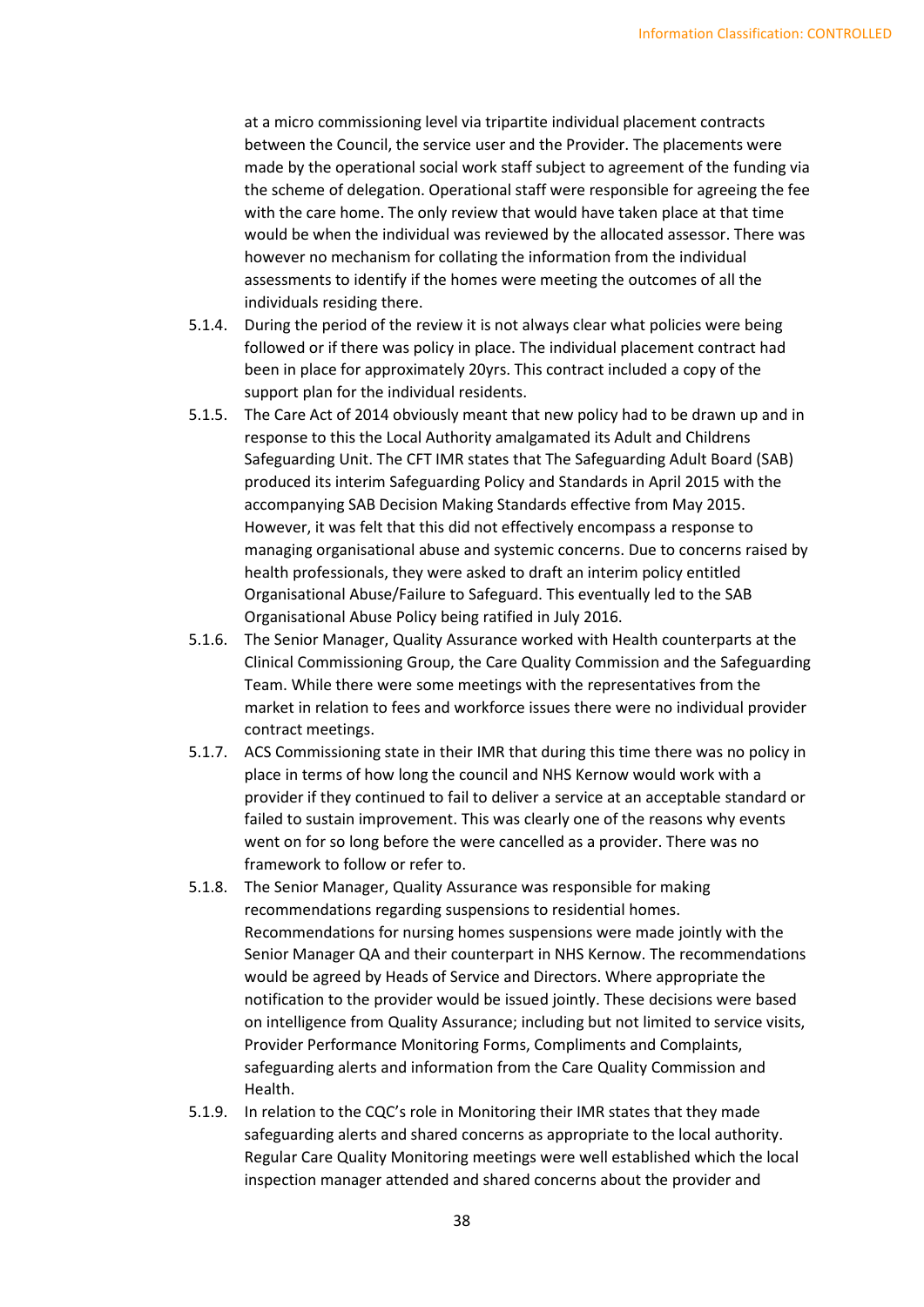individual services. It was stated however at the practitioner learning event that it was a small group of people from each agency that regularly attended meetings and seemed to be the ones dealing with the issues relating to the Morleigh Group. It was suggested that this should have been a larger group and certainly some more senior managers involved. They felt that it was the individuals that were working together without clear and robust processes underpinning this, this was a risk as if an individual left there was no process or system to ensure that things continued.

- 5.1.10. It is quite clear that during the period of the review various homes within the group were placed in suspension as various times; sometimes the homes were placed in Amber which was defined as place with caution, this rating no longer exists. It is not clear however how organisational safeguarding concerns contributed to any suspension decisions. It seems as though providers could have a QA action plan, Safeguarding action plan and CQC action plan in place at the same time. At times the decisions made did not seem to reflect what was happening in their own or other agencies action plans. A good example of this is at 4.3.66 where an Adult Protection Conference for Collamere concluded that due to the commitment and efforts of the Morleigh Group there was no need to continue with the Adult Protection Process. However only 5 days before this meeting the CQC had carried out an inspection and rated the home 'requires improvement'. There was no consistency of working together and no joint message. It must have been a really confusing picture for the provider.
- 5.1.11. The QA team IMR states that it was not clear how effective the interface was between the various teams. QA officers involved have identified that they continued to raise concerns to the QA manager at the time who in turn raised them to the Senior Commissioning Manager however it is not clear what action was then taken. It also appears that the shared learning did not routinely take place in the team. The QA team IMR also states that despite evidence of visits with safeguarding staff there did appear to be a lack of joint working between quality and safeguarding teams during this review period.
- 5.1.12. It was mentioned a number of times within the Practitioner Learning Event that Communication within the partnership was often very poor. Those outside of the immediate teams such as GP's would raise concerns and never receive any feedback or be part of any discussion regarding the alert. An example of this has been confirmed in more detail by health colleagues at 5.3.8.
- 5.1.13. As can be seen at 4.8.1 there were already concerns, action plans and alert processes in place for 5 of the 7 Morleigh Group Homes at the beginning of this review period, it is not clear who were responsible for each of these plans or what they entailed, however the CQC recognised in January 2014 (4.8.2) that there was a need to ensure effective governance across all seven homes and this was relayed to the provider in a meeting. The CQC identified management and staffing as key areas for the provider now it had taken on the whole group.
- 5.1.14. In April 2014 there was a further meeting between the provider and CQC to discuss the registered manager situation and how the provider planned to grow the service. This was an important step by the CQC who appeared to have identified at an early stage that the Group should be seen as a whole and not individual homes. It appears however that what didn't happen at this stage was any recognition from the local authority or senior figures in health that this was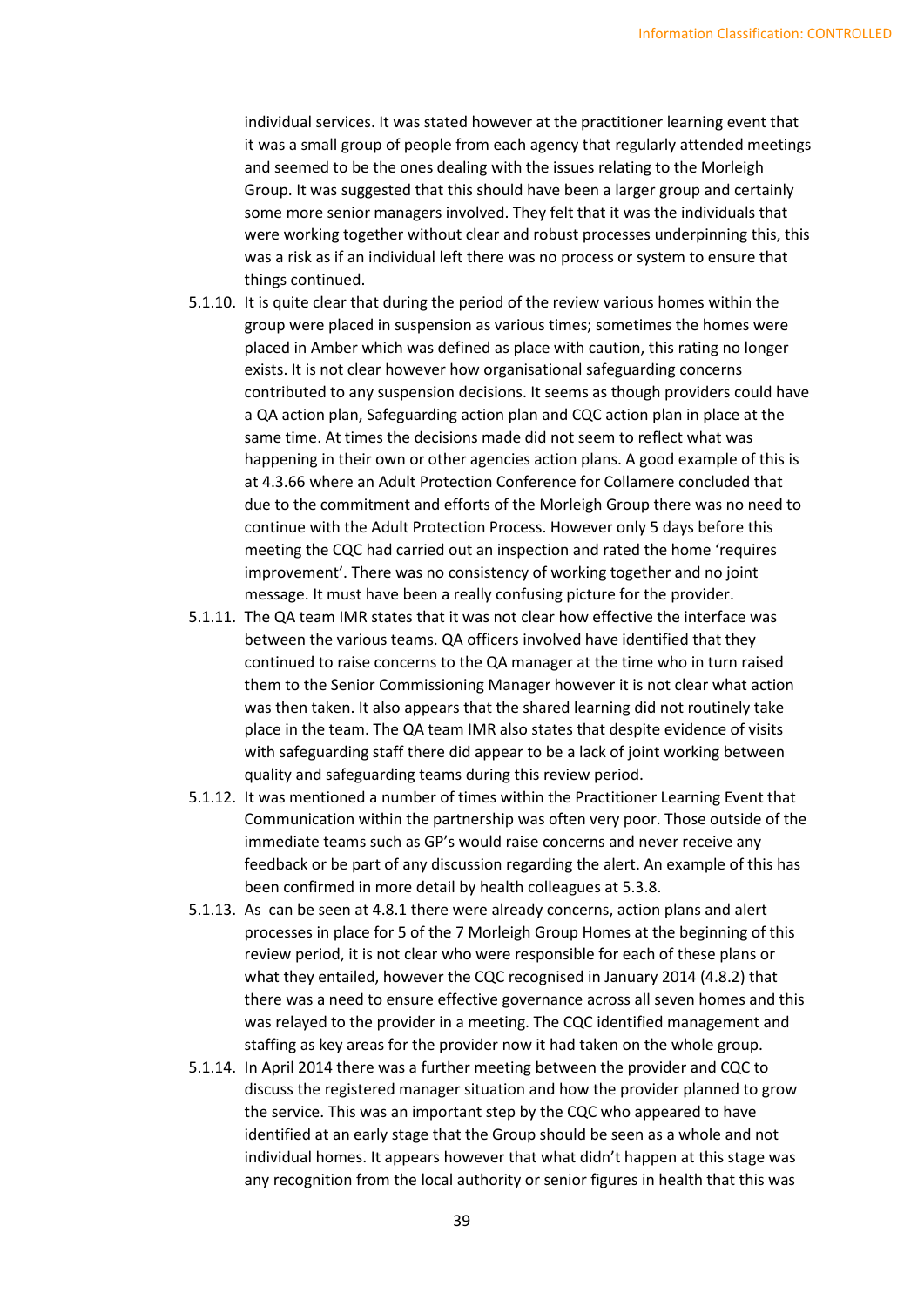the case. There doesn't appear to have been any involvement from other agencies in the initial meetings between the CQC and the provider, nor were the ongoing actions plans and alerts taken into consideration. There is no evidence at any stage of the QA team or Local Authority Safeguarding Team considering the group as a whole and safeguarding alerts were always registered against individual residents or against individual homes in the case of systemic alerts.

- 5.1.15. In September 2014 the CQC held an internal Management Review Meeting to discuss the fact that they had major concerns about the Morleigh Group as a whole. At this time one of the homes was rated red which appears to be The Brake Manor and 5 Amber by Cornwall Council. The CQC also noted the need for consistent managers at each home. There is however a lack of information to confirm the red and amber ratings by Cornwall Council or what was being done around this. Clinton House clearly had a Cornwall Council QA action plan in place but over the course of 2014 a number of review meetings were cancelled by the provider (4.2.16 and 4.2.17). There were also QA action plans in place for Elmsleigh, St. Theresa's, The Brake Manor, Tregertha Court and Collamere. There had also been numerous alerts raised by professionals, relatives and staff along with anonymous whistleblowers. There is no evidence up to this point that agencies other than the CQC were viewing the group as a whole.
- 5.1.16. There is mention that up until September 2014 there were a number of systemic and individual safeguarding alerts raised, although it is not clear how these fed into any of the QA processes/action plans. There is also evidence (4.2.3) that there was confusion with individual alerts being placed into systemic processes but then not considered. Health professionals voiced their concerns about this a number of times within their chronologies/IMR's.
- 5.1.17. The first real recognition of issues within the group as a whole appear to have come at the end of 2014 and early 2015. In November 2014 NHS Kernow suspended placements to Elmsleigh and also undertook a root cause analysis investigation into care at Collamere. In December 2014 Cornwall Council facilitated a meeting with the continuing Health Care and the provider to discuss identified concerns. This led to the local authority supported by NHS Kernow suspending placements across the Morleigh Group. What then happened appears very unclear and does not show multi-agency or individual agencies working in a positive light.
- 5.1.18. This was an ideal opportunity for all agencies to come together and set out clear plans for how they would support and monitor the Morleigh Group. At this point the CQC already had concerns about the leadership of the homes individually and as a whole. Six of the homes had Cornwall Council QA action plans in place, Health had strong concerns at least about Collamere and Elmsleigh and Adult Safeguarding had received numerous safeguarding alerts/concerns as had other agencies including the CQC.
- 5.1.19. Following the suspension of placements in January 2015 the NHS Kernow safeguarding lead instigated a Morleigh Serious Incident report and requested Cornwall Council to collaborate, however they declined.
- 5.1.20. On the 5<sup>th</sup> March 2015 the Cornwall Council Safeguarding Case Manager contacted NHS Kernow and recommended lifting the suspension of placements and replacing them with 'place with caution'. This appears to be a deviation from the policy at 5.1.8 as the request did not come from the Senior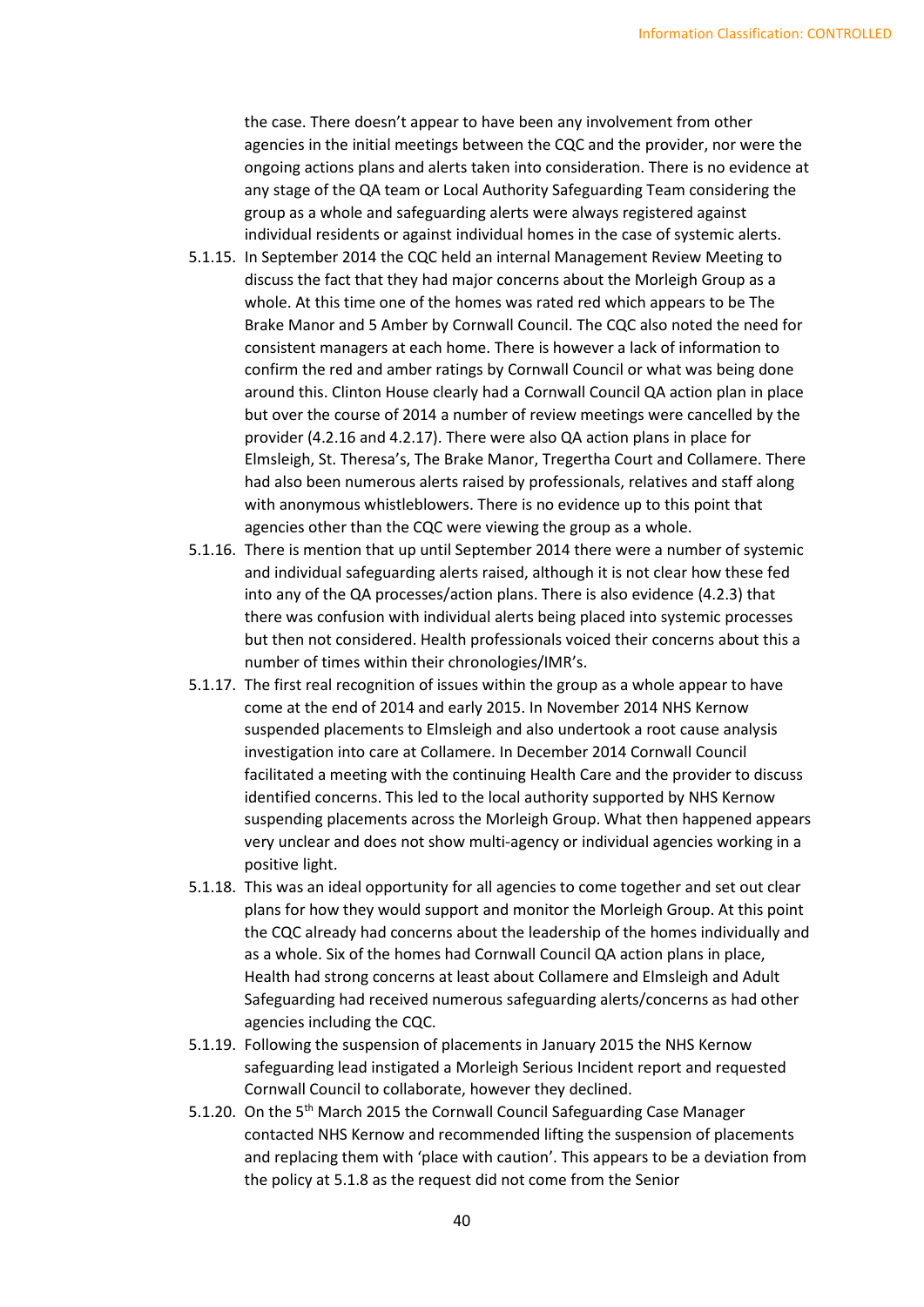Commissioning/QA manager or any of their team. The request seems to have been agreed by NHS Kernow with the exception of Elmsleigh and Alexandra who remained in suspension. Concerns were actually raised by the NHS Kernow Safeguarding lead that the Morleigh Group was being managed on an ad hoc basis and this certainly seems the case from the evidence presented. However, there is no mention of this concern being escalated within NHS Kernow or the multi-agency partnership.

- 5.1.21. An email from the NHS Kernow safeguarding lead sent to the local authority Safeguarding team at the end of March 2015 summed up the concerns that Health had. The email states that it was agreed that a Safeguarding Adult alert would be made for the entire group by the council, however, this action had been delayed significantly and was eventually made some weeks later. The process however did not proceed through the safeguarding route but instead was being managed by commissioning. While the author accepted that commissioning would play a role in relation to continuation of funding, a safeguarding process should have been followed to deal with the issues raised in the safeguarding alert. The reason why the alert was not dealt with under a safeguarding process may well have been due to the fact that there was no organisational safeguarding process to follow. The summary of the email identified the main points as.
	- i. The decision was made not to proceed via the safeguarding process outside of any discussion with partners
	- ii. Minutes have not been received from any meetings
	- iii. Managing this process under commissioning is possibly putting residents at risk if corrective measures are not put in place.
	- iv. Conversations have been had with the safeguarding adults independent chair, however information regarding decisions made following this meeting have not been shared.
	- v. The whole Morleigh Group issue was being managed on an ad hoc basis.
- 5.1.22. On the 9<sup>th</sup> April 2015 the final Safeguarding report for the Morleigh Group was completed and approved by NHS Kernow. However, the summary of this report states that NHS Kernow are not currently assured that the care they are funding is safe, effective or providing residents with a positive experience. Improvements to practice following previous concerns are not sustained.
- 5.1.23. On the 18<sup>th</sup> May 2015 the CQC held an internal management meeting to discuss the registered manager position. Whilst all of the above was happening four of the homes within the group still had no registered manager in place and this had been the position for some time, a previous meeting had been held by the CQC with the provider 12 months earlier to discuss this. There is no mention of this position with the process that had been started by the local authority in December 2015 at 5.1.18. There is also no mention of the recent whole group suspensions and Local Authority/Health processes that had taken place in relation to this, within the CQC discussions around the registered manager positions. The CQC had made it a priority right at the start of this review period that the Group had effective governance across all services. This clearly hadn't been and still wasn't the case.
- 5.1.24. The CQC internal meeting of the 18<sup>th</sup> May to discuss the manager position decided not to go ahead with any fixed penalty notices as this would involve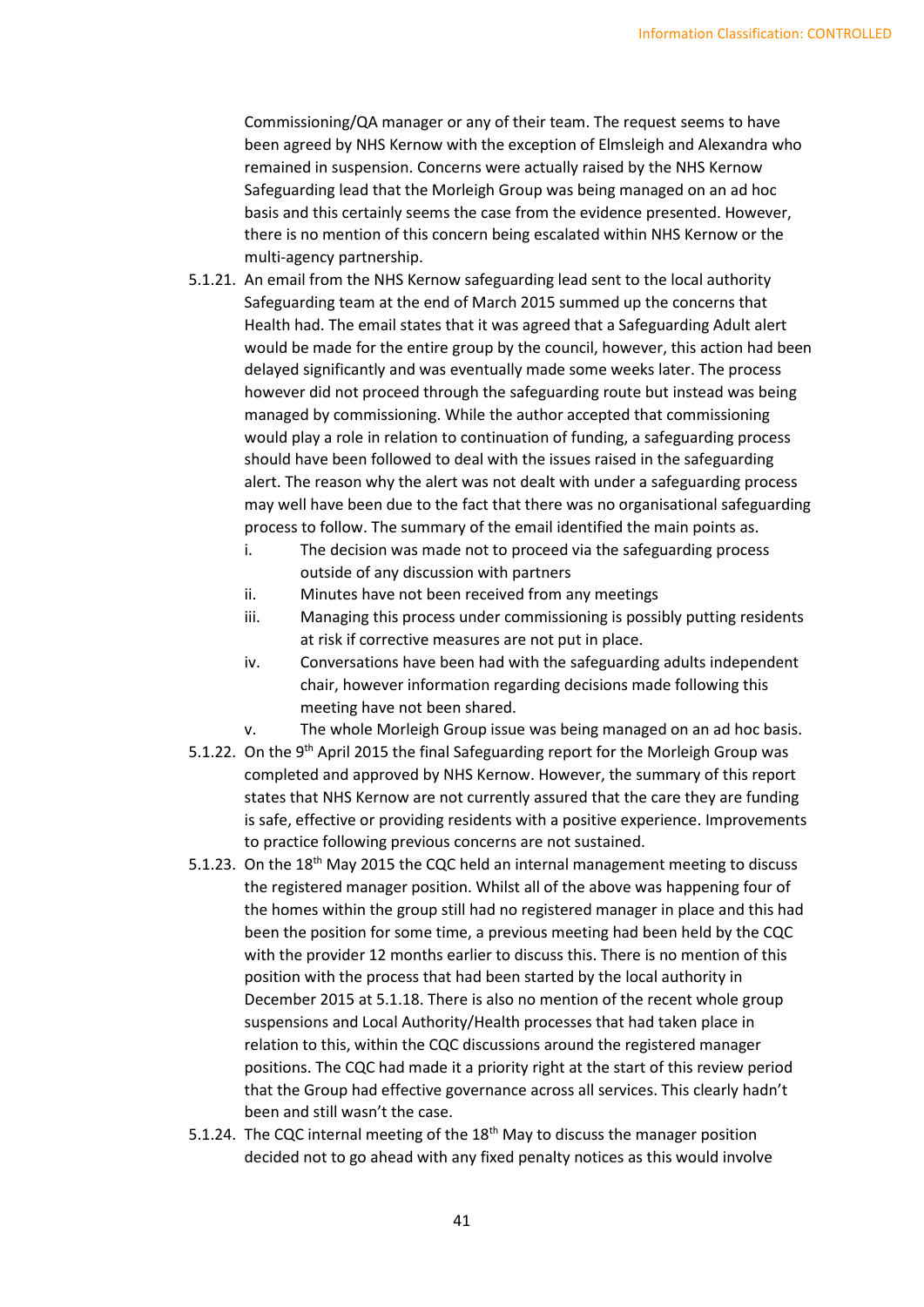interviews under PACE and it was felt that this was not proportionate. They agreed to meet with the provider to discuss the situation.

- 5.1.25. It appears that agencies continued to work in isolation throughout 2015. The CQC held a meeting with the provider in June and decided to extend the deadline for managers to be in place within all homes to August 2015. The local authority QA team continued to carry out QA action plan reviews through 2015 at Elmsleigh, Clinton House, St. Theresa's, Collamere and Tregertha Court. The author however has not seen these action plans or how they relate to the concerns and suspensions of placements that occurred at the start of 2015 (5.1.18).
- 5.1.26. In October 2015 the CQC again held an internal management meeting to discuss issuing a fixed penalty notice to the four homes without a manager. It was decided however to send a letter using the decision tree tool for all inspections at each location.
- 5.1.27. In October 2015 following an unannounced QA team visit to Elmsleigh placements were suspended although there are no details recorded of exactly why or when the visit was planned as it wasn't a QA action plan review.
- 5.1.28. On the 15<sup>th</sup> October 2015 there appears to have been a meeting between the local authority QA manager, the charging manager and the Morleigh Group Finance Officer, the exact purpose of the meeting is unknown and there are no notes recorded. However, there was then a meeting held on the 10<sup>th</sup> November 2015 at the NHS Kernow offices attended by the local authority senior commissioning manager, the CQC inspection manager, the KCCG Safeguarding Nurse and the QA team officer. It is stated that the meeting was an opportunity to discuss concerns and answer questions in relation to the nursing homes and the financial sustainability of the homes. It was clarified that the meeting was not to discuss the CQC appeal re the St. Theresa's proposal to remove the nursing registration (4.8.20) or safeguarding. It is not clear what if any outcomes were achieved by this meeting. There doesn't appear to have been any structure or policy being followed at this stage and this is probably because they didn't exist. It was clear however that agencies and departments were still working in isolation as during this period the following occurred;
- 5.1.29. At the end of November 2015, the QA team undertook their seventh action plan review of Elmsleigh who were currently in suspension from taking any placements. This action plan had been ongoing since the beginning of the year (there had also been an action plan in place in 2014 with no clear outcome), during 2015 there had been two suspensions of placements. However, this action plan review did not actually take place as there was no manager in place. Despite this the suspension of placements was actually lifted at the end of December although no rationale has been seen for this.
- 5.1.30. At the same time as the above, the CQC had two internal management meetings in 2015, the last being in October to discuss the four homes without a registered manager, one of these being Elmsleigh. They had threatened sanctions but these had not been carried through. There does appear to have been some joint working in November 2015 when following a CQC inspection and a meeting between the CQC, Cornwall Council and the KCCG placements were suspended to Collamere (provider had suspended placements themselves between September and October due to having no registered manager). This meeting also apparently discussed the wider concerns about the group but no action plan or outcome is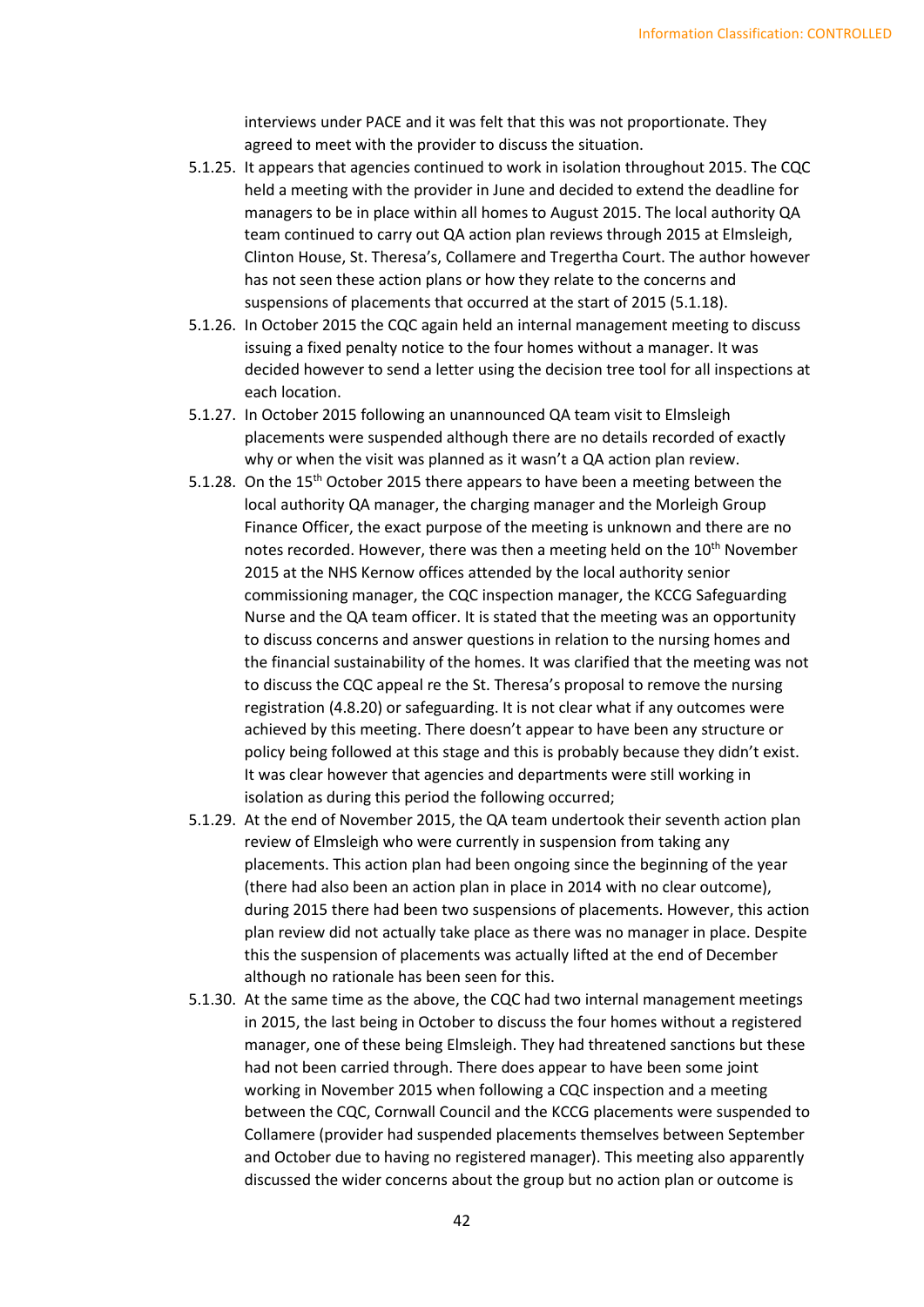recorded. However, the Cornwall Council QA were still reviewing Collamere on a regular basis due to the action plan that they were on but there is no detail as to how this fed into the lifting of suspensions in January 2016. The action plan was still in place when the group was finally taken over.

- 5.1.31. There was a similar pattern through 2016 in relation to the Morleigh Group still being managed on an 'ad-hoc' basis with agencies working in silo's. The CQC had a further internal meeting in January 2016 to discuss the three homes (Clinton had some applying for the job so was no longer considered) without a manager and again extended the deadline by a month for the provider to remedy the situation. They also withdrew St Theresa's notice of proposal to cancel their nursing registration in February as a registered manager process was underway, despite equally releasing a report in the same month with 2 Amber indicators one being 'is the service well led'.
- 5.1.32. On March 2016 the local authority QA team reported that placements to Clinton House were lifted although it was not clear when they had been put into place. They were however back in place later that month due to allegations of severe neglect and abuse towards multiple residents. Despite this however there is no record of what was done regarding this, this suspension was lifted in April 16 again with no clear rationale, this was despite a CQC inspection on the  $7<sup>th</sup>$  April 2016 that rated Clinton House as 'requires improvement'.
- 5.1.33. There is a meeting recorded on the  $7<sup>th</sup>$  July with the local authorities Senior Commissioning Manager, QA Manager and the Morleigh Group. There is no mention of health or the CQC being involved in this. There was a discussion about the delay in completing actions plans and managerial changes in the homes. There is no record of any minutes of this meeting or outcomes. What is very clear from this however is that the focus of this meeting was on the action plans that in most cases had been ongoing from the beginning of this review period and the leadership of the homes. This is something that the CQC had laid out quite rightly as a priority at the beginning of this period but had failed to deal with and yet as key partners in this they do not appear to have been invited to this meeting.
- 5.1.34. There is evidence that a desktop review of the local authorities QA actions plans took place on the 8<sup>th</sup> July a day after the above meeting, why this wasn't done prior to the meeting is not clear and there is no evidence of any involvement from other agencies or outcome to this review.
- 5.1.35. There is no further significant joint working up until the letter from Hardcash productions in October 2016 which resulted in a number of multi-agency meetings that led to the transfer of the Morleigh Group to the Cornwallis Group. What is significant at this time however is that prior to the Cornwallis Group taking over the Morleigh Group the Local Authority Commissioning Team looked at potential options in terms of continued service delivery for the individual residents in the homes. Although there is no copy of these options it is significant that they were considered at this stage and that options were available but there is no mention of them being considered previously.
- 5.2.**(Improvement).** How were agencies working together with the provider to address concerns and instigate sustainable improvement actions and how were these actions monitored? How did the provider respond to the challenge?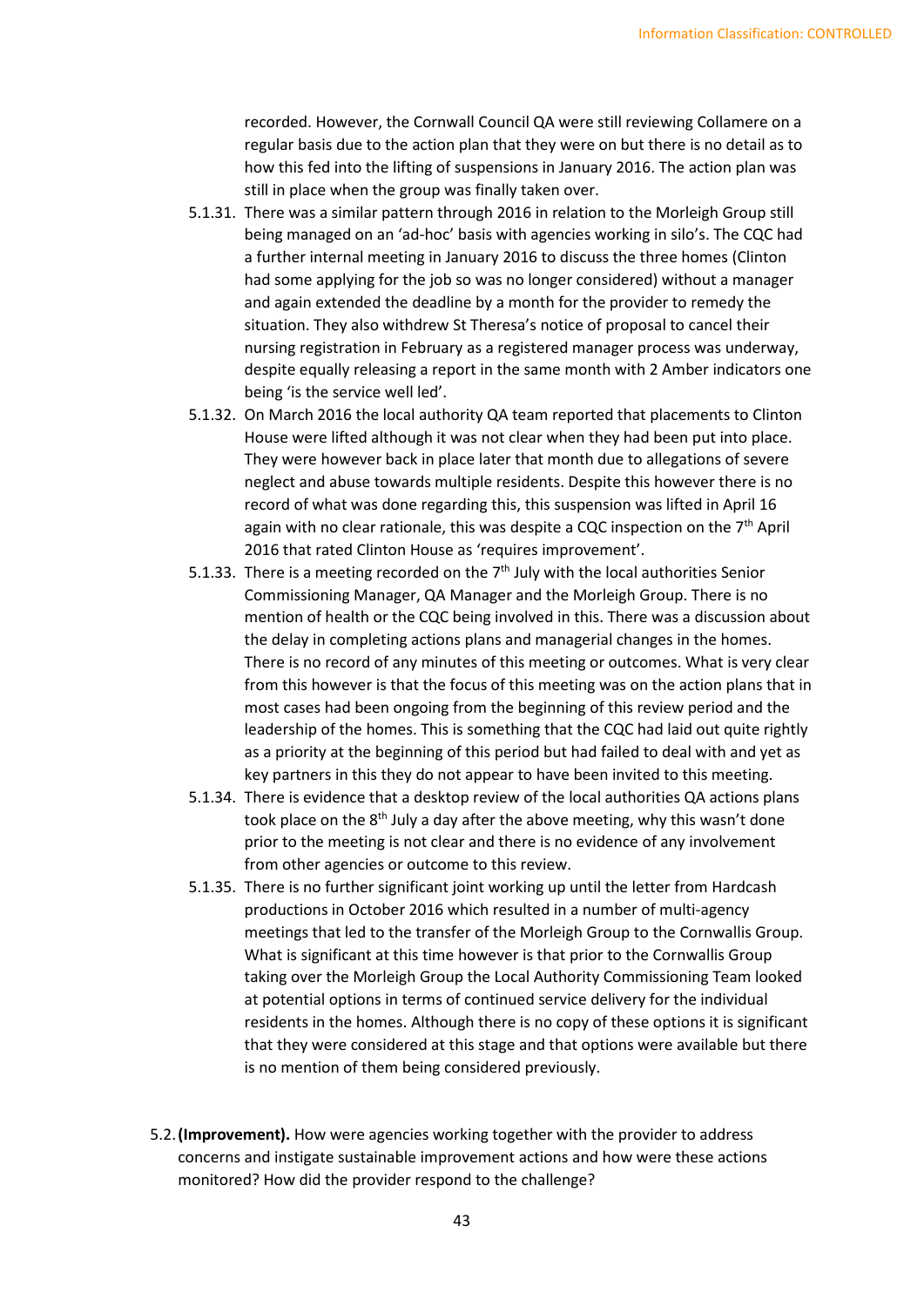- 5.2.1. What is very clear from this review is the tremendous support provided by individuals and individual agencies to support the residents within the Morleigh Group Homes throughout this review period. What is not so clear however is how agencies worked together to address concerns and how or if the provider rose to this challenge.
- 5.2.2. The QA team IMR states that from the information provided it is clear that agencies had been working together but it was not clear how effective this joint working was. Concerns were identified and improvements noted and monitored, however it is likely that the underpinning issues (such as culture and leadership impacting on safety and quality of care) were not truly visible and were therefore not acted on in a co-ordinated and structured way by the agencies involved. This point obviously has to be challenged as the CQC identified the leadership issue right from the start of this period and set to the Morleigh Group that effective governance across the whole group was key.
- 5.2.3. The QA team IMR also identified that there appears to have been a less than robust escalation within agencies as well as a lack of true engagement from the provider. The practitioner learning event felt very strongly that the owners of the Morleigh Group would make improvements and say the right thing when the focus was on them but the minute agencies looked away the previous failings crept back in, this is evidenced within the fact that CQC inspections would often find the same issues or if one area had been improved another one then failed the inspection. QA team action plans also ran for many years with no clear outcomes being achieved.
- 5.2.4. The provider did not appear to have its own internal QA process and even if it did it would be difficult to see how it could have operated as it seldom had registered managers in the majority of its homes.
- 5.2.5. The ASC Safeguarding IMR has identified a number of concerns about the attitude of the owner of the Morleigh Group and the author feels that there could be an element of disguised compliance by the provider whereby they attended meetings and on the whole offer positive contributions but then fail to back this up with actions.
- 5.2.6. NHS Kernow staff regularly raised serious concerns regarding poor care delivery in all of the homes across the Morleigh Group. In January 2015 NHS Kernows adult safeguarding lead raised serious concerns regarding the low level of care delivery in all of the Morleigh Group Homes. The concern noted the apparent lack of improvement within the homes where operational abuse and individual adult safeguarding procedures were consistently being raised. Concerns were also raised regarding the effectiveness of the local authority service improvement team who were actively supporting the homes. The Director of Clinical and Corporate Affairs emailed the Contracting Manager at Cornwall Council asking to meet, to discuss whether there were alternative ways of working with the provider. There is however no evidence of any response to this request despite follow up requests.
- 5.2.7. Professionals from Cornwall Partnership NHS Foundation Trust (CFT) and Peninsula Community Health Services<sup>[2](#page-43-0)</sup> worked proactively with the Multi-Agency

<span id="page-43-0"></span> $2$  PCHT – Peninsular Community Health Services – provider of healthcare services in Cornwall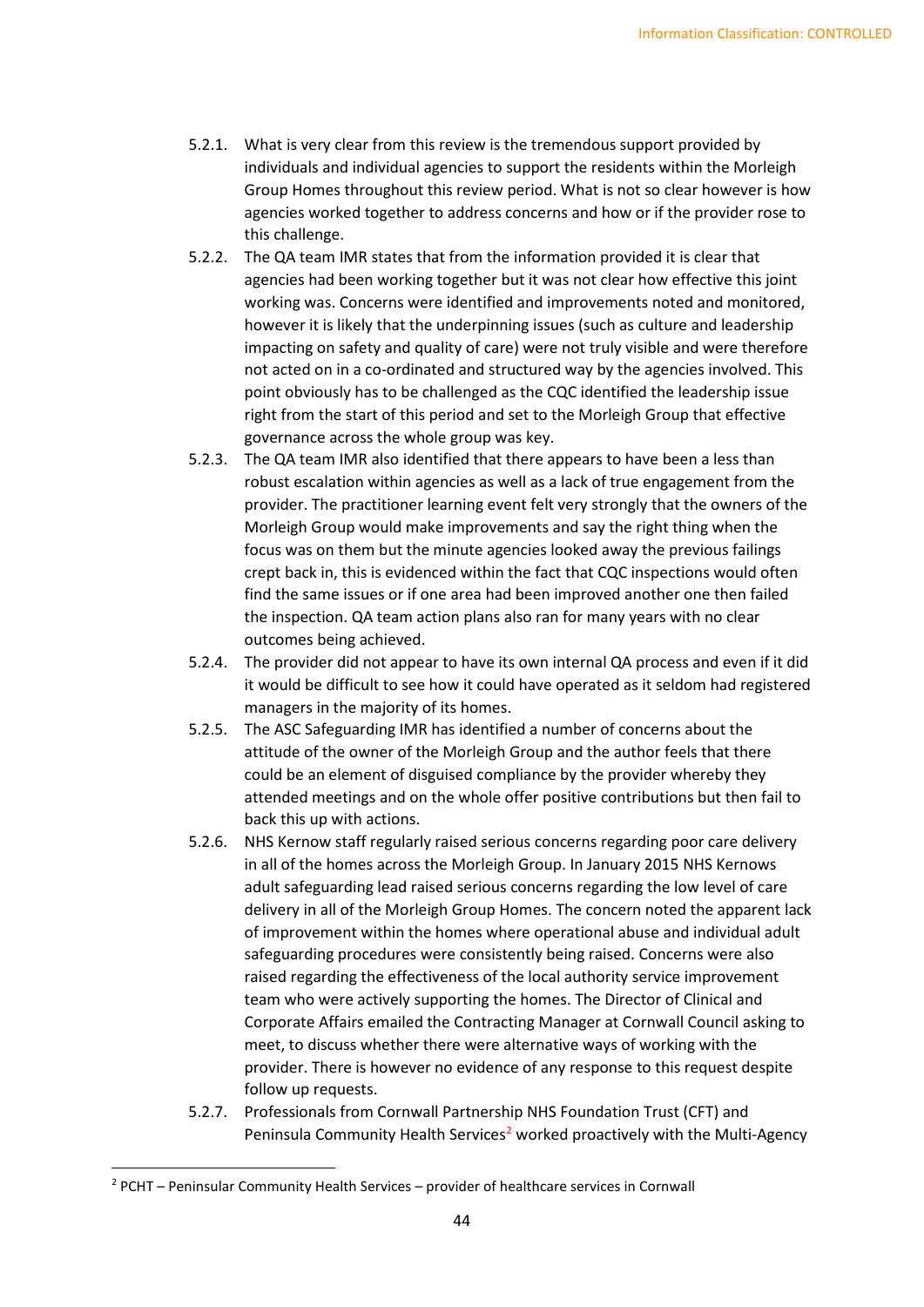and provider when invited to do so by Adult Social Care. They would provide appropriate services and disciplines to help support the patients and the provider. This enabled the provision of a health focused analysis of concerns and enabled input at safeguarding conferences and review meetings. Continuity in this respect was crucial as was the effective monitoring of concerns reported as this facilitated the recognition of reoccurring systemic concerns and themes across the Morleigh Group.

- 5.2.8. The CFT identified concerns within their IMR of the considerable variances in Multi-Agency safeguarding coordinating management and standards of investigation. It was apparent that the provider was not always subject to the same level of robust challenge and monitoring and this did not improve the care outcomes for residents. In addition, the provider was astute and able to exploit the situation to their own ends. There is evidence that Safeguarding Conference meetings for Clinton House and Collamere having to be terminated because the provider reported that they had not provided a response to the safeguarding concerns and despite evidence to the contrary they had not received any written correspondence from the co-ordinating manager detailing the allegations.
- 5.2.9. Some effective inter-agency collaborative working by health helped support the provider and improve quality of care for patients, when their skills and expertise were utilised to try and upskill Morleigh Group nursing and care staff. In response to the alert raised at 4.2.32 extensive support was provided by a St Austell Community Nurse and TV specialist nursing teams to facilitate the upskilling of staff at Clinton House and improve service delivery.
- 5.2.10. Health professionals were often concerned about the closing of safeguarding processes as they did not feel that sufficient time had been given to enable change to be embedded.
- 5.2.11. The Police obviously play an important role in the safeguarding of vulnerable residents/patients within a care home setting, however investigations can often be difficult due to the capacity of the individuals concerned. During the review period the Police received 130 reports. There were 57 reports of sudden death which would be expected and were dealt with in line with the forces policy. The remaining reports covered areas such as missing persons, theft of property etc. However, there were 19 incidents relating to concerns regarding staff, one of which has resulted in a prosecution for assault. This would seem a low rate of prosecution but it has to be seen in light of the evidential difficulties that often existed. As with any agency it is important that the resident/patient is placed at the heart of any investigation and treated in the same way that you would treat any individual. The Police investigations into reports of suspected abuse in the main were thorough and conducted by specially trained officers. However, there were some occasions where practice may need to be reviewed. Following the report of injuries to a resident at 4.5.7 it is recorded that statements were taken from staff by the manager at the home and presented to Police and which decisions were then based upon. We have discussed in other areas where staff have been reluctant or even scared to speak out and statements should be taken by someone not directly involved in the home.
- 5.2.12. A further Police matter recorded at 4.5.20, involved concerns that medicines were not be administered correctly. It was noted that as the resident had capacity then section 44 of the Mental Capacity Act could not be used. Other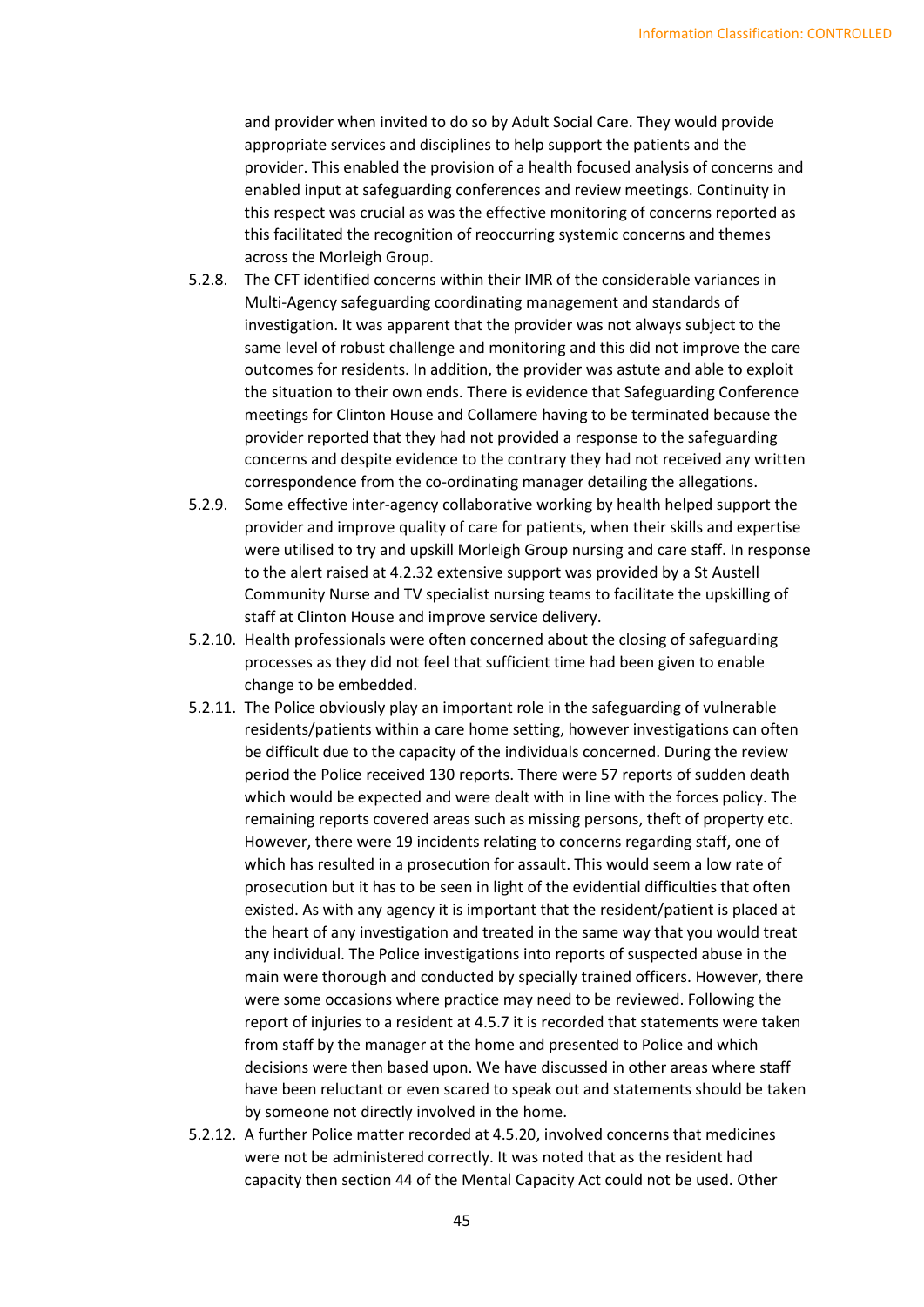offences such as assault however do not seem to have been considered and the enquiry was deemed better be dealt with under service improvement. It is not clear however how this was taken forward or even if it was shared with other agencies. This is again an example of not making Safeguarding personal and placing the resident/patient at the heart of the enquiry.

- 5.2.13. When Police are unable to prosecute, it is vital that they still share information in the correct way, following a Police enquiry on the  $26<sup>th</sup>$  November 2014 (4.2.26) into the death of a resident they concluded that it had been the result of natural causes. The family have however raised concerns about the deceased's care and the Police have said that it is up to them to report this to Social Services. This should have been raised by way of a safeguarding alert by the Police.
- 5.2.14. Even before this review period started due to concerns about the quality of care in the homes the Cornwall Foundation Trust supported by the Kernow Clinical Commissioning Group had put in place two nurse practitioners to work with the homes in a concerted effort to improve long term conditions for the residents. Their work included putting together a management tool kit which was shared with the Morleigh Group.
- 5.2.15. The author has also spoken to two GP's who went above and beyond their required role to visit the homes out of hours and provide support to residents/patients. Community nurses were often used to support patient interventions despite the Morleigh Group being funded to provide the nursing care themselves.
- 5.2.16. There are also lots of examples within the alerts raised in the chronologies that identified the efforts health staff went to supporting residents who were at risk. One such example being at 4.2.2. What this also highlighted however was how agencies were not working together to improve standards. This particular alert that came in at the beginning of the review period and is similar to a number raised throughout was a safeguarding alert raised by health (CFT)in relation to the neglect of a resident who had been left for long periods in wet and soiled clothing. The alert also raised concerns about faulty equipment. The local authority triage forwarded the concerns for inclusion in the current systemic process for the home in question. This process however was then closed in January 2014 with no mention of this alert or the actions to keep the resident safe. The issue was not mentioned in the minutes of any review meeting. Health obviously provided help and support to the resident and health managers did provide information and instruction to the community nursing team and specialist nurses to be vigilant for any other cases of neglect. There was not however any multi-agency response to the alert raised and there are lots of similar examples throughout the review period.
- 5.2.17. What must also not be overlooked is the efforts of the Morleigh Group Staff working within the homes. This is mentioned a number of times by professionals who worked with the homes during this period and also by a direct interview by the author with a former member of staff. Despite sometimes working in poor conditions, understaffed and sometimes without the required skills the vast majority of staff employed within the homes were dedicated to the care of the residents.
- 5.2.18. There are also numerous examples of whistleblowing that appear to come from staff, to the CQC and this often appears as a 'cry for help' as they seek to get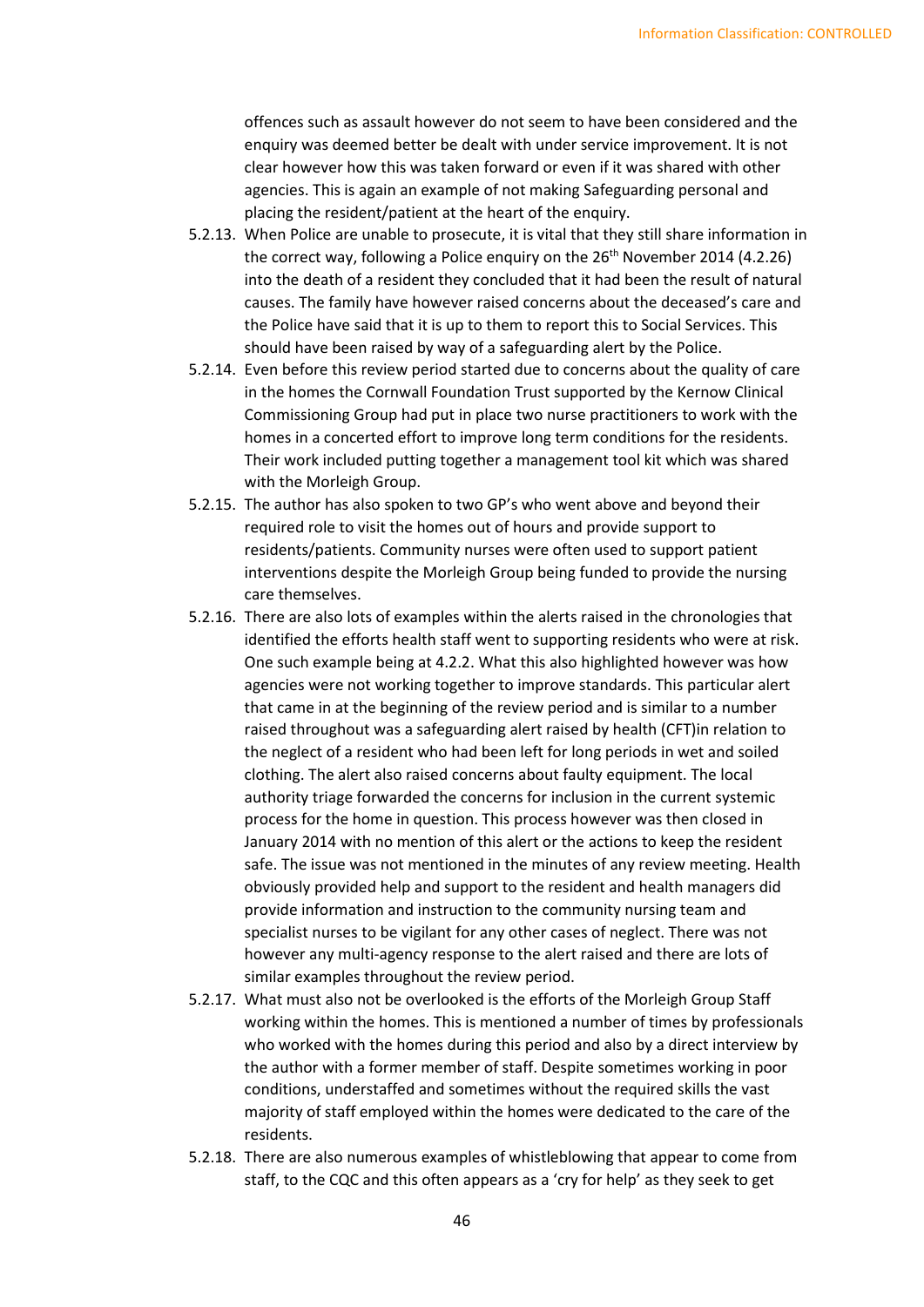improvements made, examples of this are recorded at 4.2.4, 4.2.7 and 4.2.10. It should be noted how brave staff were to try and raise these issues, especially as one of these concerns (4.2.8) specifically mentions staff being bullied by the owner. These whistleblower concerns however appear to have been dealt with in isolation by the CQC, there is no evidence of these being shared with other agencies and in the vast majority of cases the result of the information received is shown as 'noted for next inspection'. Staff occasionally raised concerns directly such as at 4.3.18 when a member of staff at Collamere raised concerns to the local authority in relation to the incorrect use of equipment and neglect of residents. There is however no mention of what happened to this information or who it was shared with.

- 5.2.19. Relatives also raised concerns throughout this review period and quite rightly should have been encouraged to do so. However, they were treated in a similar way to those concerns raised by professionals. At 4.2.19 a relative raised a concern to the CQC that related directly to the care of their diabetic family member. However, this is not shown as being shared with any other agency and is 'noted for next inspection' which was four months away.
- 5.2.20. There does not appear to have been any clear process for dealing with concerns raised outside of the safeguarding alert process, whether they were raised by professionals, residents, families or staff. It appears that the majority of whistleblower concerns were raised to the CQC although as mentioned above most of these are shown as 'as noted for next inspection' and not shared with other agencies. This meant that apart from the actual concern not being dealt with itself, it wasn't possible for the bigger picture to be built up that included all of the agencies information. An example of this being the concern raised to the local authority at 4.3.22 regarding neglect of residents at Collamere which was not shared with other agencies, followed by a whistleblower concern to the CQC regarding Collamere the next day at 4.3.23 regarding poor practice and staff not having undergone DBS checks. This information should have been shared and a joint approach taken rather than the agencies acting in silo's.
- 5.2.21. What is of more concern is the whistleblower concerns raised that directly identified residents at risk that were not dealt with at the time. One of a number of examples of this being at 4.5.38 where concerns were raised to the CQC regarding a lack of pressure mattresses, the treatment of pressure sores is something that featured strongly in safeguarding alerts and yet this information was 'noted for next inspection'
- 5.2.22. Homes often had both CQC and Cornwall Council QA action plans in place which on their own were aimed at being supportive but these often seemed open ended, especially in the case of the QA plans with most running over the whole course of this review. The message being given out to the homes and Morleigh Group as a whole must also have seemed extremely confusing at times. As mentioned at 5.1.33 when in March 2016 placements to Clinton House were lifted, suspended again later in the month, lifted again in April but the CQC inspected the homes on the  $7<sup>th</sup>$  April and rated it 'requires improvement'.
- 5.2.23. This confusion and lack of joint working between the agencies played into the hands of the Morleigh Group and they became obstructive to the help that was provided and the ongoing processes in a number of ways.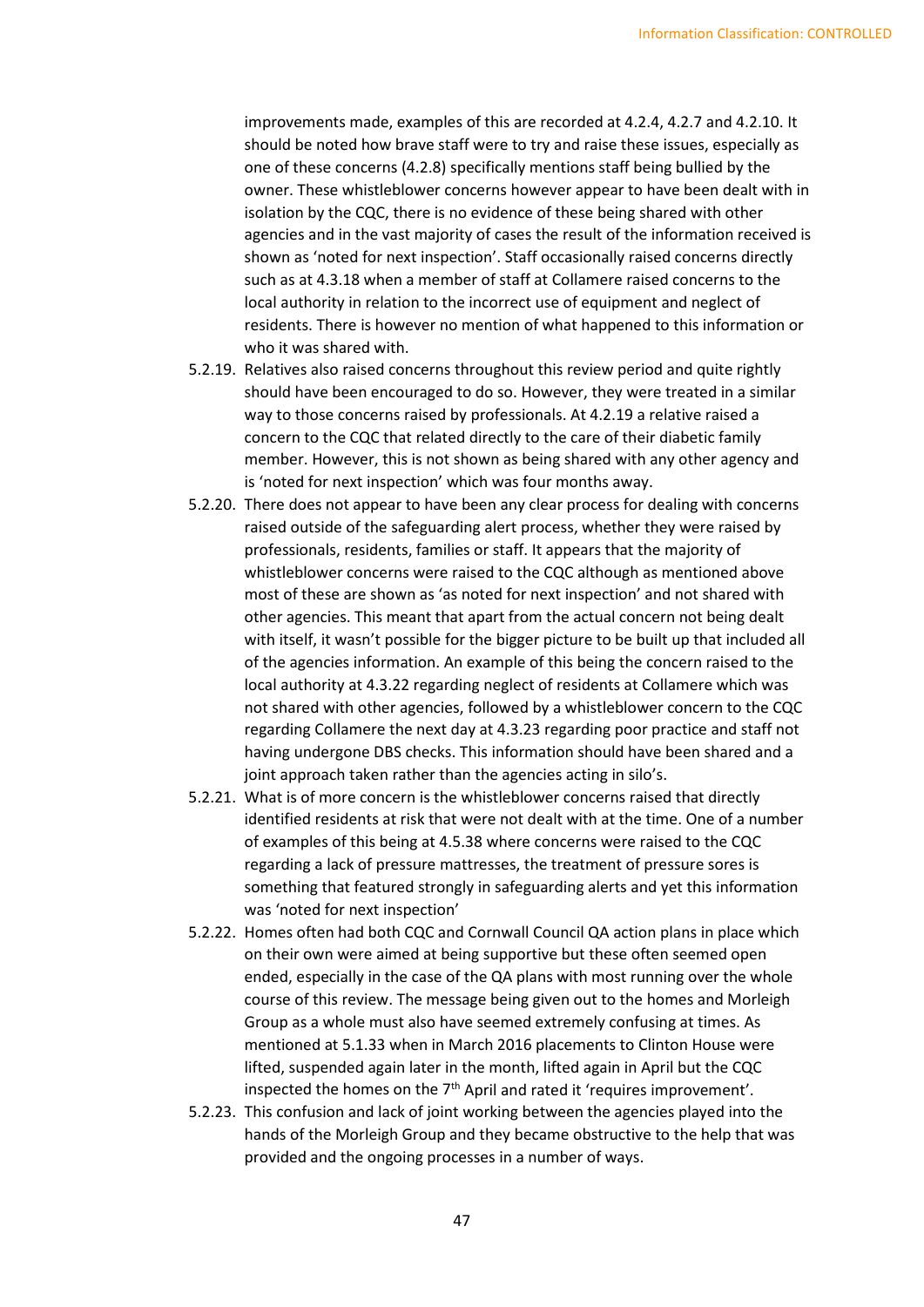- 5.2.24. They were initially receptive to the suggestion of holding a monthly clinic by the nurse practitioners at their homes, however the planned dates for these clinics were repeatedly postponed before being finally declined. Action plan review meetings were often cancelled as they claimed not to have received notice of these or they couldn't take place as there was a manager in place. During the Clinton House organisational review in March 2016 the owner of the Morleigh Group commented that she was surprised the meeting was being brought forward due to concerns as the CQC inspector has been 'quite happy and noted there had been improvements. This did not tally however with the information provided by the CQC. There was concern voiced that the issues raised were often minimised by the Morleigh Group owner.
- 5.2.25. There is also evidence of the Morleigh Group deliberately turning agencies on each other. When a local GP surgery raised the issue of the lack of assessments taking place for new patients and threatening to stop taking on patients because their voice wasn't being heard, the Morleigh Group complained to the CQC who then asked the GP surgery to invoke their own internal discipline process for refusing to take on new patients.
- 5.3.**(Practice)** What was the effectiveness and sustainability of the Multi-Agency approach in managing the systemic allegations and how were the individual allegations brought into the systemic process?
	- 5.3.1. The Practitioner Learning event made it clear that the reporting system was ineffective and that the system was unable to link reports and identify that it may be the  $2^{nd}$ ,  $3^{rd}$  or  $4^{th}$  report for that individual home, there was also evidence of information being recorded on different systems. The CCG had their own system and the local authority had theirs, this happened because health staff did not have access to the local authority recording system (Mosaic). Individual features of the recording system also made it difficult to identify concerns regarding provider as alerts were recorded under the individuals name and not by care home.
	- 5.3.2. The CQC IMR states that although the CQC passed safeguarding concerns to the local authority as required and inspectors attended safeguarding meetings to share information, there was a lack of a co-ordinated approach of the actions to bring about the improvements required. This point would have to be challenged however, as quite often the CQC would not pass on safeguarding alerts raised to them by whistleblowers. Contrasting examples of this are at 4.2.9 where concerns raised by a family whose family member was staying at one of the homes for a short period, were passed to Cornwall Council, however concerns raised 4.2.19 which were very similar were not shared with the local authority. Each agency worked in isolation with no clear coordinated plan of action to address issues with the provider.
	- 5.3.3. At the beginning of this review the author put together a timeline of all the chronologies, the second entry on the 4th December 2013 was a safeguarding alert made by the CFT regarding a resident at Clinton House who was suffering neglect and a failure to respect their dignity which was causing psychological distress. There were also concerns raised re other residents due to the failure of key equipment. These were serious allegations and quite rightly raised as a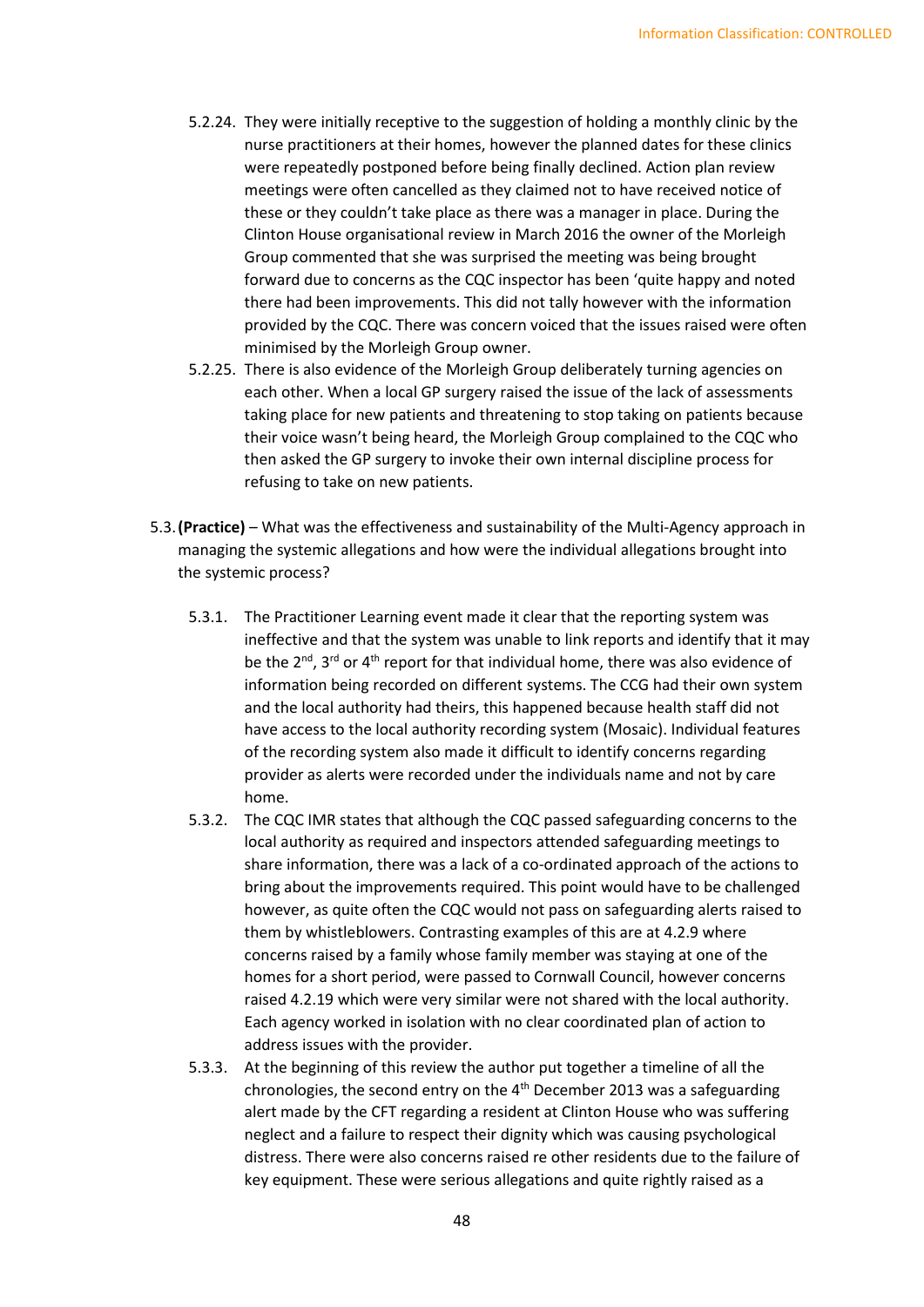safeguarding alert. There was already an ongoing multi-agency systemic safeguarding process ongoing in relation to Clinton House. The local authority triaged the alert for inclusion and consideration as part of the current systemic process. There was no further or separate meeting for this alert but there was a meeting on the  $8<sup>th</sup>$  January for the ongoing systemic alert whereby the outcome was recorded as closed. This recent alert was not mentioned. Furthermore, this alert did not appear in any of the local authorities' chronologies or IMR's. This process occurred numerous times throughout this review period. This issue is further illustrated in the table below provided by the ASC Safeguarding IMR, it shows how few individual alerts over the review period went through to a safeguarding conference.

|                      | No Strategy<br>Discussion/Meeting | Meeting/Discussion<br>but no conference | Discussion and<br>conference<br>held |  |
|----------------------|-----------------------------------|-----------------------------------------|--------------------------------------|--|
| Tregertha Ct.        | 3                                 | 9                                       | 8                                    |  |
| St Theresa's         | 6                                 | 5                                       |                                      |  |
| Elmsleigh            | 33                                | 25                                      |                                      |  |
| Collamere            | 8                                 | 17                                      |                                      |  |
| <b>Clinton House</b> | 15                                | 22                                      |                                      |  |
| <b>Brake Manor</b>   | 10                                | 19                                      |                                      |  |
| Alexandra Hse        | 12                                |                                         | 2                                    |  |
| Total                | 87                                | 104                                     | 16                                   |  |

- 5.3.4. One of the issues in dealing with alerts in this way is the delays that occurred in the process. When individual alerts fed into an ongoing systemic process they were often not discussed until the next meeting around the systemic process. An example of this being at 4.2.49 when serious alerts were raised about the treatment of three residents at Clinton House on the 30<sup>th</sup> October 2015 were not discussed until an initial local authority review conference for the systemic concerns at Clinton House was held on the 1<sup>st</sup> February 2016. Clearly this goes against the making safeguarding personal emphasis that should be at the heart of all decision making when alerts are raised.
- 5.3.5. The below chart from the ASC Safeguarding IMR also identifies that the vast majority of concerns raised were in fact Neglect, acts of omission and physical abuse. The concerns of organisational abuse are small, although added together it indicates that there was an issue with the overall care being provided it does seem to point to the fact that the concerns should have been dealt with as individual concerns as well as the relevant management information then being fed into the systemic processes.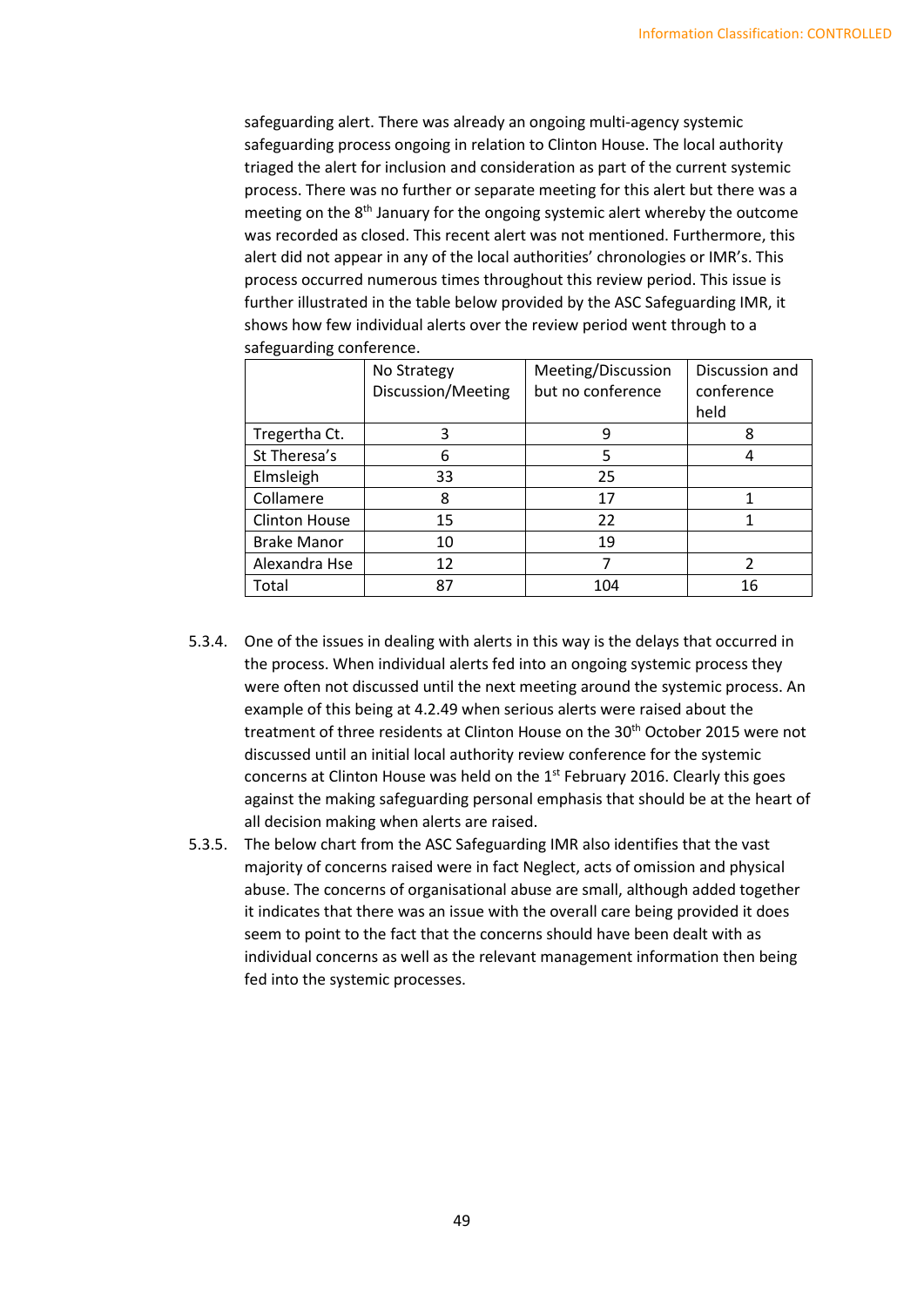

- 5.3.6. Health regularly made their voice heard in relation to their concerns regarding the way that the safeguarding alerts were being dealt with. One such example recorded at 4.4.9 (one of the three referrals mentioned) identifies an alert raised by the CFT in relation to a resident at Elmsleigh who was receiving poor care and neglect. The alert was first raised on the  $12<sup>th</sup>$  April 2014 (resident dies on the  $14<sup>th</sup>$ April 2014) and the concerns included the following; no trained staff to commence fluid infusion, no pressure relieving mattresses, staff on duty were from an agency and had a mental health background and did not appear competent to be in charge of such poorly patients, there was also a glove placed over the smoke detector. Health staff took all necessary immediate actions to support the resident and the matter was triaged into Adult Safeguarding on the 17<sup>th</sup> April 2014. There was no direct contact received by health despite follow ups and the offer of assistance. On the 14<sup>th</sup> May 2014 the CFT received an investigation plan from the local authority. No specific actions were identified for  $PCH<sup>3</sup>$  $PCH<sup>3</sup>$  $PCH<sup>3</sup>$  but a social worker was identified to liaise with the community team but this did not happen. No individual conference was held but the referrals for the resident were discussed at the Elmsleigh systemic initial safeguarding meeting and the outcome for the resident was shown as unsubstantiated. It was clear that the correct people had not been involved and the concerns around the resident clearly not investigated properly. The CFT safeguarding lead asked for it to be recorded in the minutes that the safeguarding process had failed. They also raised the issue to the KCCG safeguarding leads but there is no evidence that any further action was taken by senior health managers from the KCCG.
- 5.3.7. It is difficult to avoid the role of the conference chair when looking at how concerns were managed and dealt with. They had a key role to play in how alerts were managed, what actions were considered and the outcomes achieved. It seems however that there was a lot of unease, especially from Health in relation

<span id="page-49-0"></span><sup>3</sup> PCH – Pensinsula Community Health Services – provider of health services in Cornwall.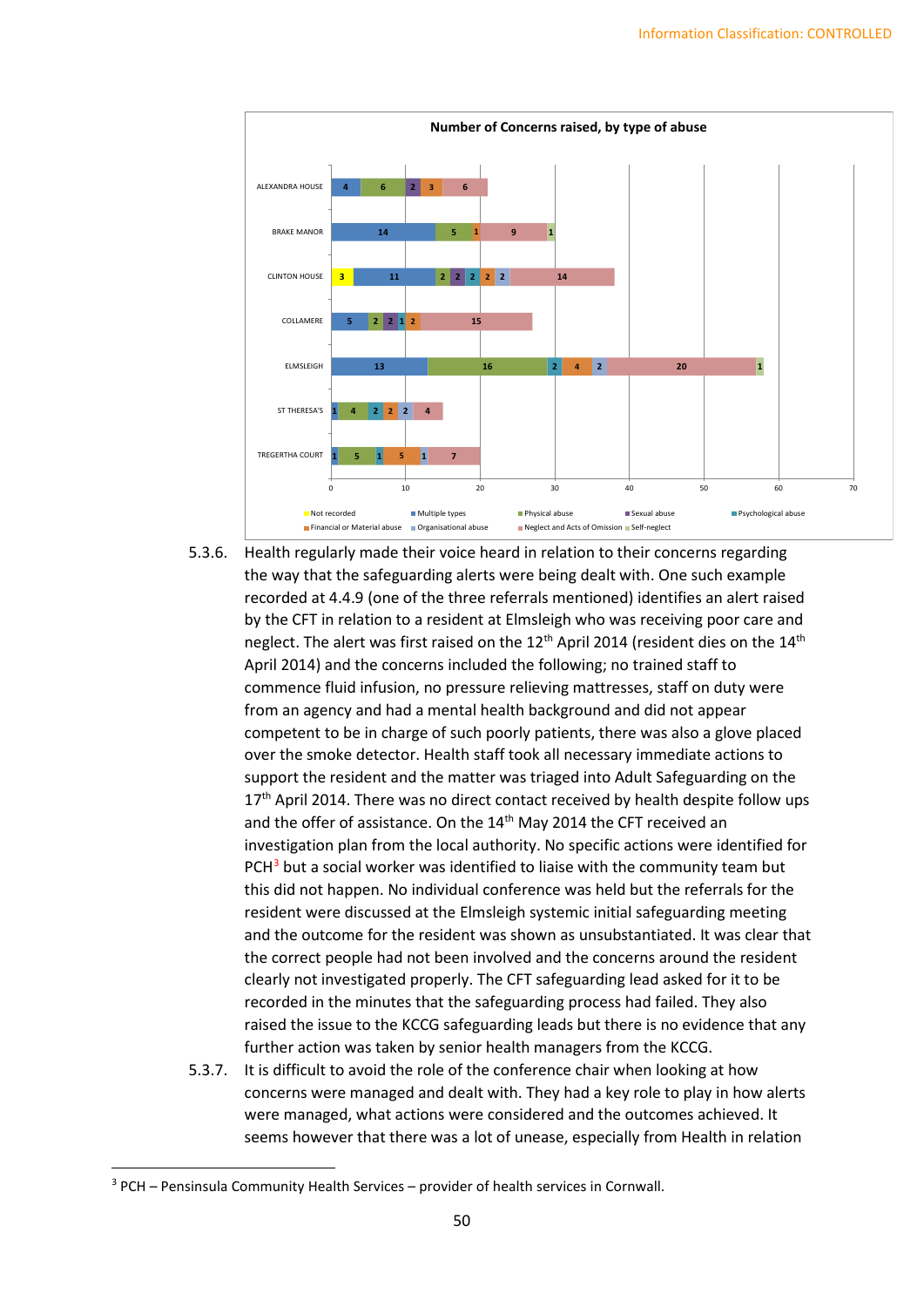to how conferences were run, often feeling that they were closed down too early with no clear rationale as to why and without any clear outcomes being achieved.

- 5.3.8. One of the issues identified within the IMR's is the lack of access to information that hampered the management of safeguarding alerts. This was identified within the CFT IMR whose author identified that they did not have access to the local authority Mosaic system until mid-2015. This meant much time was taken up trying to find out information from others and they were unable to track cases and effectively monitor risk.
- 5.4.**(Assurance)** How was the sustainability of improvement managed and what actions were taken to embed change across the group? Were there ongoing Multi-Agency quality assurance processes in place to support the sustainability of improvement actions.
	- 5.4.1. Within the QA team IMR it is noted that they are unable to answer this question as the Quality assurance team data does not provide any of this information. This identified the poor recording keeping that occurred during the time of this review by the local authority. We can see that five homes had action plans at the beginning and throughout this process, however there do not appear to have been any records kept of these. There were QA processes in place and reviews are shown to have taken place but these processes were never ending with no result and no penalties. The record keeping could well have played a big part in this.
	- 5.4.2. The ASC Safeguarding IMR has recorded that it is clear from the data and analysis that improvements were not sustained with several homes being subject to organisational safeguarding processes year after year. There doesn't appear to be reference to previous safeguarding processes when current processes are in place. None of the organisational processes considered the other homes in the group in any depth, the homes were dealt with in isolation. When a timeline is pulled together it is clear that patterns and trends did exist but the information did not seem to fall into place. Different social work managers led safeguarding processes with each home and there was not a co-ordinated or county wide approach.
	- 5.4.3. The NHS Kernow IMR records that it seems that the management and homes had little will to sustain improvements once the NHS Kernow and Local Authority Staff withdrew.
	- 5.4.4. The CQC noted in their IMR that they had a role to play in improvement through their regulatory inspections, the actions that they take and the publishing of reports. These reports are intended to support the provider to improve. The lack of sustainable improvement over the period of time demonstrates that there was a failure to support improvement in the services.
	- 5.4.5. Due to their concerns the CQC arranged a meeting with the CCG and information shared in addition to the ongoing safeguarding and discussions at CQC monitoring meetings. This was to make sure that the seriousness of the issues were understood by the CCG. However, the CQC themselves still failed to take any action over the registered manager position despite threatening to do so a number of times.
	- 5.4.6. The CFT IMR records that the community based teams and specialist practitioners made concerted efforts to share learning and best evidence based nursing care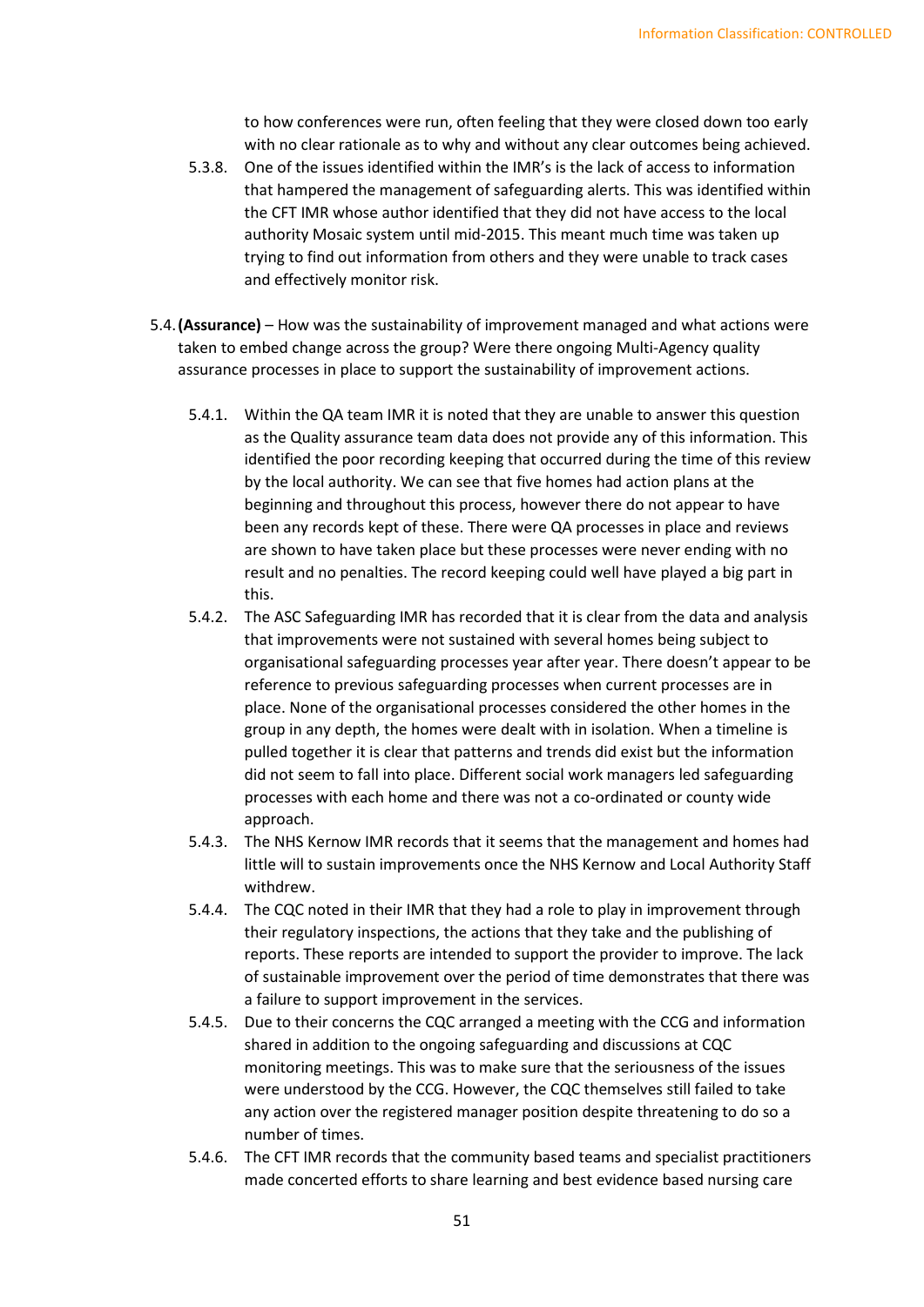practice with the Morleigh Group based on individual adult need. This help was consistent across the review period. Multiple safeguarding referrals were reported during the review period as per the safeguarding policy. Health professionals reported their concerns and often voiced their frustrations that the Morleigh Group were often less than receptive to the assistance and support that health professionals were offering them in an attempt to improve the quality of their care standards. The restructuring of Education, Health, Social Care and Safeguarding management appeared to impact on the overall service improvement response to systemic concerns. The approach was not always effectively conjoined and the fragmented approach plus length of time that the safeguarding process took to commence was of serious concern as this left patients at risk of harm, abuse and subject to poor quality care for long periods.

- 5.4.7. The CFT go on to say that interagency working was often disorganised and inconsistent in its approach and methodology and there did not appear to be a quality assurance process in place to monitor or challenge this. Systemic concerns were viewed as individually pertaining to a specific care home rather than the whole group until 2016.
- 5.4.8. Health professionals from the CFT and Peninsula Community Health were sufficiently concerned about the quality of care in Morleigh Group Care Homes that they were vigilant when present in the facilities. Health professionals were used to sharing intelligence across the health and social care community and worked proactively to support the provider when individual and systemic concerns were identified. It is clearly recognised that by improving the quality of care delivery this improves patients outcomes and up skilling the providers to deliver the nursing skills and interventions they were commissioned to deliver made economic sense.
- 5.4.9. It has been mentioned at 5.2 the efforts made by agencies to support the Morleigh Group residents throughout the period of this review. More examples of this include the following from the CFT.
	- i. The clinical and long term management toolkit documents introduced by the nurse practitioners for care homes
	- ii. Skin bundles, pressure relieving risk assessment tool and would guidance from the specialist tissue viability service
	- iii. The multi factorial falls risk assessment tool and guidance from the specialist falls team
	- iv. Bladder, bowel and continence assessment tools and guidance from the specialist bladder and bowel management service
	- v. Specialist palliative care support and syringe driver management training
	- vi. Plus, support from a range of specialist community services community nursing; dementia liaison; Parkinsons disease; diabetes management; stroke services; gastrostomy and feeding training and support; community psychiatric nurses, rehabilitation etc.
- 5.4.10. This support however was not embedded and the Practitioner Learning Event felt that one of the primary reasons for this was the constant lack of or changing of managers, this meant that change was not embedded and new managers often knew nothing of the actions plans that had been set and the history of problems.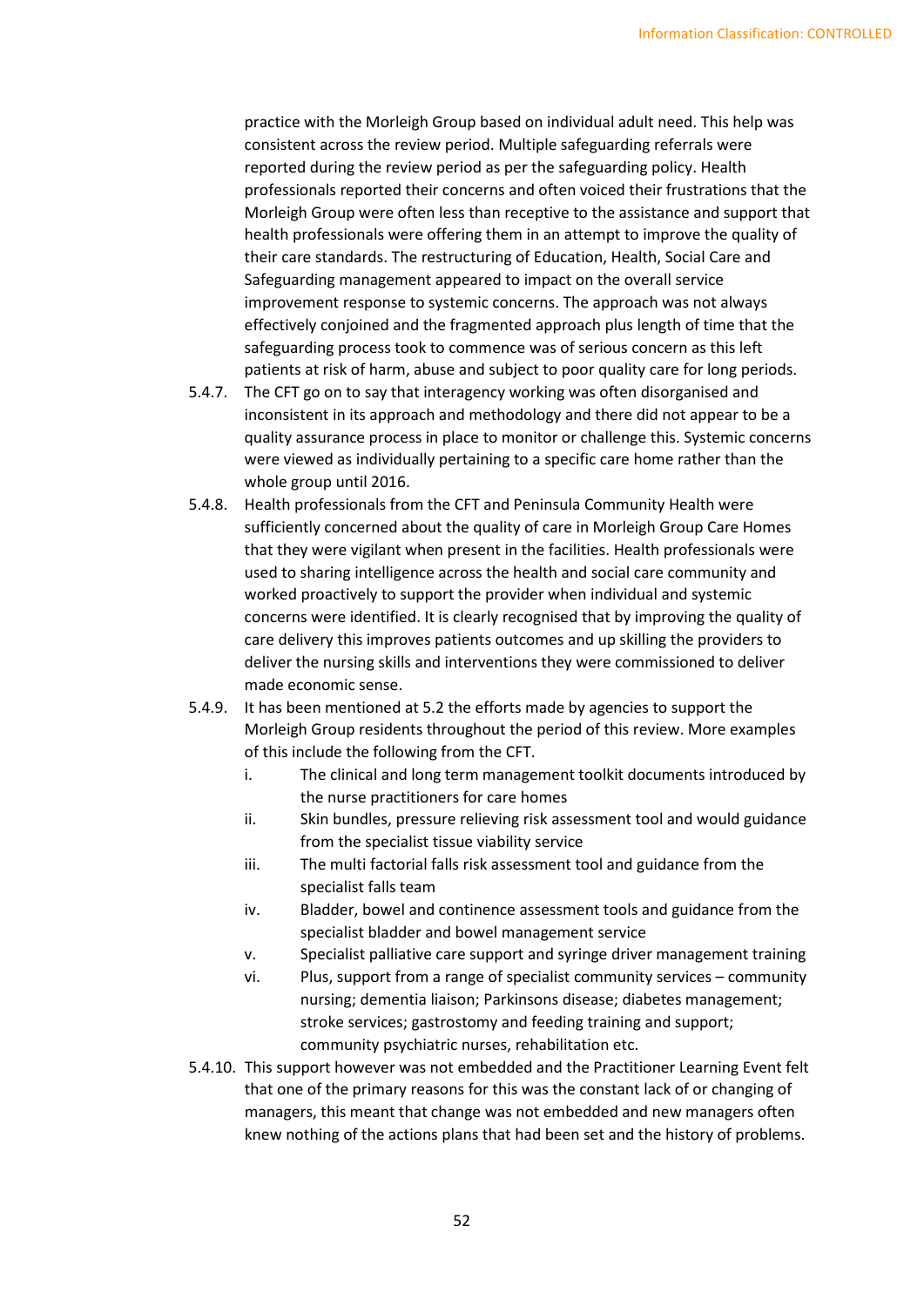- 5.5.**(Experience)** How effective was the process for families and residents when they raised concerns about their experiences? Were response to the families and residents managed effectively and what impact did this have on the experiences of those living in the care home.
	- 5.5.1. It is vital that the voice of those who are vulnerable and users of the service are heard and considered at every stage. This can be done in a variety of ways. Direct contact with the residents or their relatives, information from staff and other visiting professionals, observations from those present at any given time.
	- 5.5.2. It is not just direct information that is important, it is also vital to identify indicators of things that may be happening that may have an adverse affect on those who are vulnerable.
	- 5.5.3. In order to collate information, there must be clear identified processes for those wanting to raise concerns, they must feel safe that they will be protected when they do so and those professionals who receive the information must ensure that it is acted upon. It must also be recognised that it can be extremely difficult for residents, families and staff to raise their concerns and therefore when they do this must be taken very seriously.
	- 5.5.4. The CQC stated at the practitioner learning event that they always looked to speak to residents and/or relatives if they were available when they carried out inspections. They also sought the views of staff but commented that they were often scared to come forward.
	- 5.5.5. The author is not aware of there being a clear whistleblowing policy that was operated by the multi-agency in relation to care homes and especially the Morleigh Group. It appears that the CQC received the majority of whistleblowing concerns and there are numerous examples of these recorded within their chronology. Whistleblowing is however often a cry for help and a last resort for those either working or residing in the homes. This information therefore has to be risk assessed and acted upon appropriately on every occasion. Unfortunately, on most occasions the CQC responded to reports by noting them for the next inspection or monthly meetings with partners. Many of these concerns were in relation to risk that needed dealing with straight away, such as a lack of vital equipment, call bells being removed and a lack of trained staff. The CQC should have had a clear and robust process for acting on these concerns and there should have been a clear process within the multi-agency for receiving and dealing with these concerns and it not being left to a single agency.
	- 5.5.6. The CQC have also acknowledged within their IMR that the experiences of families should have been given more weight when making judgements about the quality of services. They have also acknowledged that the negative information received over a long period of time should have featured more prominently in their inspection reports and should have influenced the judgement and ratings.
	- 5.5.7. The local authority QA team have acknowledged that the team had limited involvement with families and residents in part due to how the audit they conduct is structured as it focuses on documentation rather than interaction and observation. This is clearly a failing and is not in line with making safeguarding personal. There should be far more focus on the experience for the residents.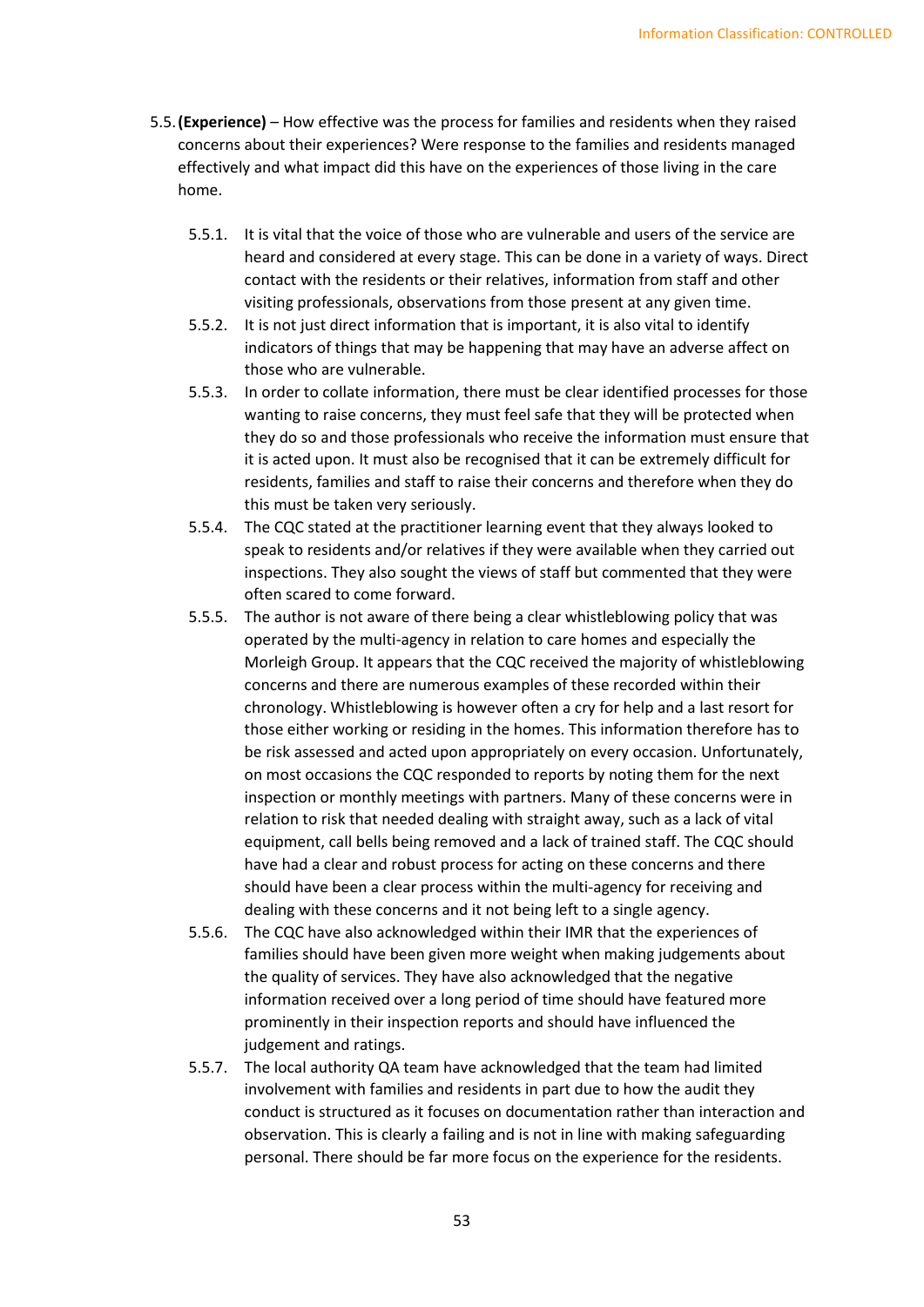This would be easier however if all the concerns raised to partner agencies were available to the QA and shared across the multi-agency.

- 5.5.8. NHS Kernow have recorded in their IMR that they had a robust complaints process in place during the time span of this review and although there are no examples provided the author has no doubt that this was the case. What is not clear however is how these complaints were fed into the multi-agency arena and shared with others. This management information as we have mentioned above is vital to build the pictures across the board in relation to how care homes are performing and treating their residents.
- 5.5.9. There is little, if any information contained with the chronologies or IMR's in relation to residents or their families being involved in safeguarding conferences/meetings. This has been confirmed by the CFT IMR where it is noted that it was rare that patients themselves or their relatives were participant in safeguarding meetings. One of the main reasons for this may be because a lot of the individual concerns were placed into systemic processes that did not have the individual at the centre of the process. The ASC Safeguarding IMR has also made reference to this situation and the fact that Making Safeguarding Personal is about keeping the person central to the process.
- 5.5.10. The purpose of Section 42 Care Act enquiries is to decide what action is needed to help and protect the adult. The aims are to establish the facts, ascertain the adult's views and wishes on what they want as an outcome and establish if any other person is at risk of harm. All too often it seems the emphasis was on paperwork, the providers response or the professionals response. It was not often that observations with the residents or their relatives were mentioned.
- 5.5.11. Some cases were also closed prematurely when the immediate risk to the person had ceased i.e., they had moved to another home or even died but the transferable risk had not been dealt with and the risk to others hadn't been taken into account. An example of this is the matter recorded at 5.3.6.
- 5.5.12. One of the best ways of identifying if residents concerns are being dealt with is by looking at the number of repeat referrals that are made. Over the course of this review period 43 people within the Morleigh Group Homes were subject to repeat safeguarding concerns. The table below provided by the ASC Safeguarding IMR author provides the full data available in relation to repeat referrals.

|              | Concerns     |                |                |                |              |       |  |
|--------------|--------------|----------------|----------------|----------------|--------------|-------|--|
| Home         | $\mathbf{1}$ | $\overline{2}$ | 3              | 4              | 5            | Total |  |
| Tregertha    | 6            | 3              | $\mathbf{1}$   |                | $\mathbf{1}$ | 11    |  |
| St           | 6            | 3              | $\mathbf{1}$   |                |              | 10    |  |
| Theresa's    |              |                |                |                |              |       |  |
| Elmsleigh    | 25           | 9              | $\overline{2}$ | $\mathbf{1}$   | 1            | 38    |  |
| Collamere    | 17           | 5              |                |                |              | 22    |  |
| Clinton      | 23           | 6              | $\mathbf{1}$   | $\mathbf{1}$   |              | 30    |  |
| House        |              |                |                |                |              |       |  |
| <b>Brake</b> | 16           | 5              |                | $\mathbf{1}$   |              | 22    |  |
| Manor        |              |                |                |                |              |       |  |
| Alexandra    | 15           | 3              |                |                |              | 18    |  |
| House        |              |                |                |                |              |       |  |
| Total        | 108          | 34             | 5              | $\overline{2}$ | 2            | 151   |  |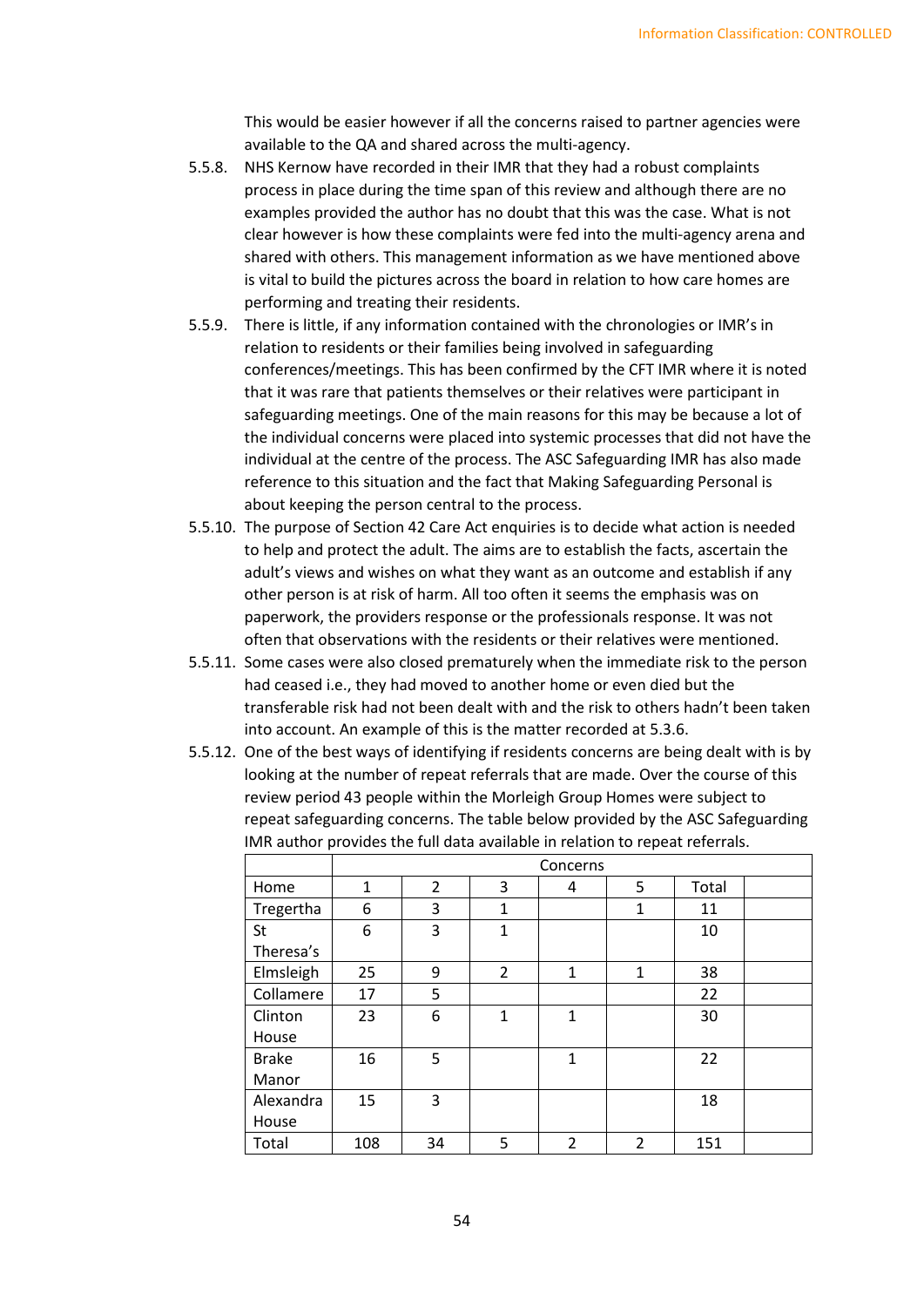5.5.13. A general appeal was put out through the press for any residents or families that were affected by the Morleigh Group to contribute to this review. The author did speak to a number of people both ex staff and relatives who came forward. Their contributions were extremely useful and supported the findings of this review. It is also quite clear and mentioned above that many relatives and staff tried to raise concerns throughout this period of time via whistleblowing made to the CQC. It was pointed out at the Practitioner Learning Event that many relatives would not have wanted the homes to close as they were close to where they lived and wanted their family members close. Staff also relied on the homes for work. The concerns raised therefore should be seen in this context and treated far more seriously then they were.

## **6. Conclusions**

- 6.1.1. In any safeguarding adult review, it is important to try and answer 'why?' questions and to reflect on whether the particular features of the case as they have become to be understood reflected wider systemic issues locally and/or nationally.
- 6.1.2. The biggest 'Why?' question in relation to this SAR is why did it take a short BBC television programme to bring about the change in the lives of the residents of the Morleigh Group? What was it that brought about such significant change following the Panorama programme that all those professionals working within the multi-agency had failed to achieve over the previous three years, despite the wealth of evidence that is clearly evident within this report and the chronologies and IMR's prepared before it? There is no evidence to suggest that things were any worse at the end of 2016 than they were at the end of 2013. Some of the key findings are as follows:
	- All but Alexandra House had Quality Assurance action plans running throughout the review period, with no clear outcomes.
	- Individual homes and sometimes the whole group were in suspension numerous times.
	- Over 100 residents had concerns raised for them more than once.
	- Over 200 safeguarding alerts were made for individuals but only 16 went through to an individual safeguarding adult conference.
	- Over 80 whistleblower or similar reports were made, concerning a variety of issues many of which put residents at risk.
	- The CQC carried out 44 Inspections across the Morleigh Group during this review period, the vast majority identifying breaches of the requirements laid down for the effective running of the service.
	- There was a period of at least 12 months when four of the homes had no registered manager in place. Despite this being identified as a key area for compliance by the CQC at the start of this review period.

## **6.2.Making Safeguarding Personal**

6.2.1. This should be at the heart of everything that is done to keep vulnerable adults safe. Professionals within each agency on an individual basis, clearly focused on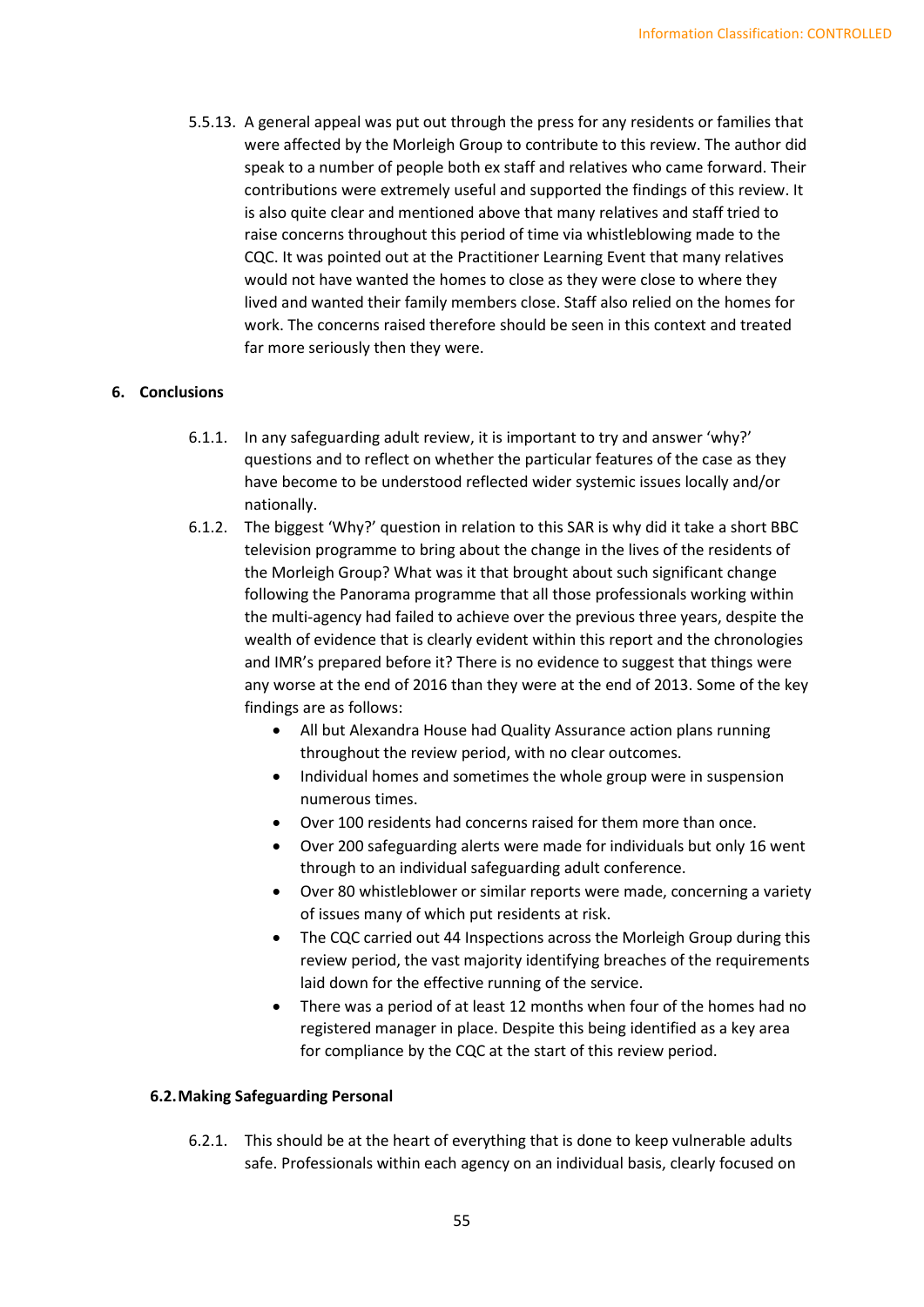this and much work was done, sometimes over and above their roles, to provide the best care for the residents/patients in the Morleigh Group Homes. However, Making Safeguarding Personal does not appear to be sufficiently embedded in practice across the multi-agency. Safeguarding alerts were not looked at from the individuals point of view but were too often lost within a systemic process that had no clear outcomes for individuals. Anonymous concerns raised, predominantly to the CQC, were not shared with other agencies so that the issue raised could be dealt with. Although it was mentioned at the Practitioner Learning Event that residents and families were included in reviews, I have seen little or no evidence of this. The QA team specifically mentioned that their reviews did not concentrate on this as they were mainly focused on paperwork. A number of enforcement opportunities presented themselves to enable the environments to be a better and safer place but these were not taken. There were no processes in place to bring together all the indicators that were presenting themselves to provide a holistic picture of life in a Morleigh Group Home.

#### **6.3.Record Keeping**

6.3.1. One of the features of this review has been the recognition from the local authority that record keeping was not as it should have been. This is surprising given the seriousness of some of the issues that were dealt with and discussed. There do not appear to be records of Quality Assurance Action plans, individual and systemic case conferences or decisions around the suspension of placements in homes within the Morleigh Group. This has made it difficult to understand some of the reasoning for decisions made at the time. The author has seen a number of complains raised by Health that they were not sent minutes of key meetings, however there is no evidence of this being raised to a higher level.

## **6.4.Sharing of Information**

6.4.1. Effective safeguarding depends on the flow of information and is often a feature in safeguarding reviews. One feature of this review is there does not appear to have been any reluctance or resistance to share information and in some cases, it did take place, for example the CQC inspection reports were shared across the multi-agency, however it just doesn't seem to have happened in the vast majority of cases. The policies and processes simply weren't in place for the effective sharing of information. Practitioners stated at the learning event that when referrals were made there was often no feedback. Health have mentioned a number of times that minutes of meetings were not provided. There was no gathering of information to form an overall picture (see analysis). Whistleblower concerns were often not shared with all agencies. There were instances of the suspension of placements being lifted but there were still QA team or CQC actions plans in place that identified risk.

#### **6.5.Contingencies**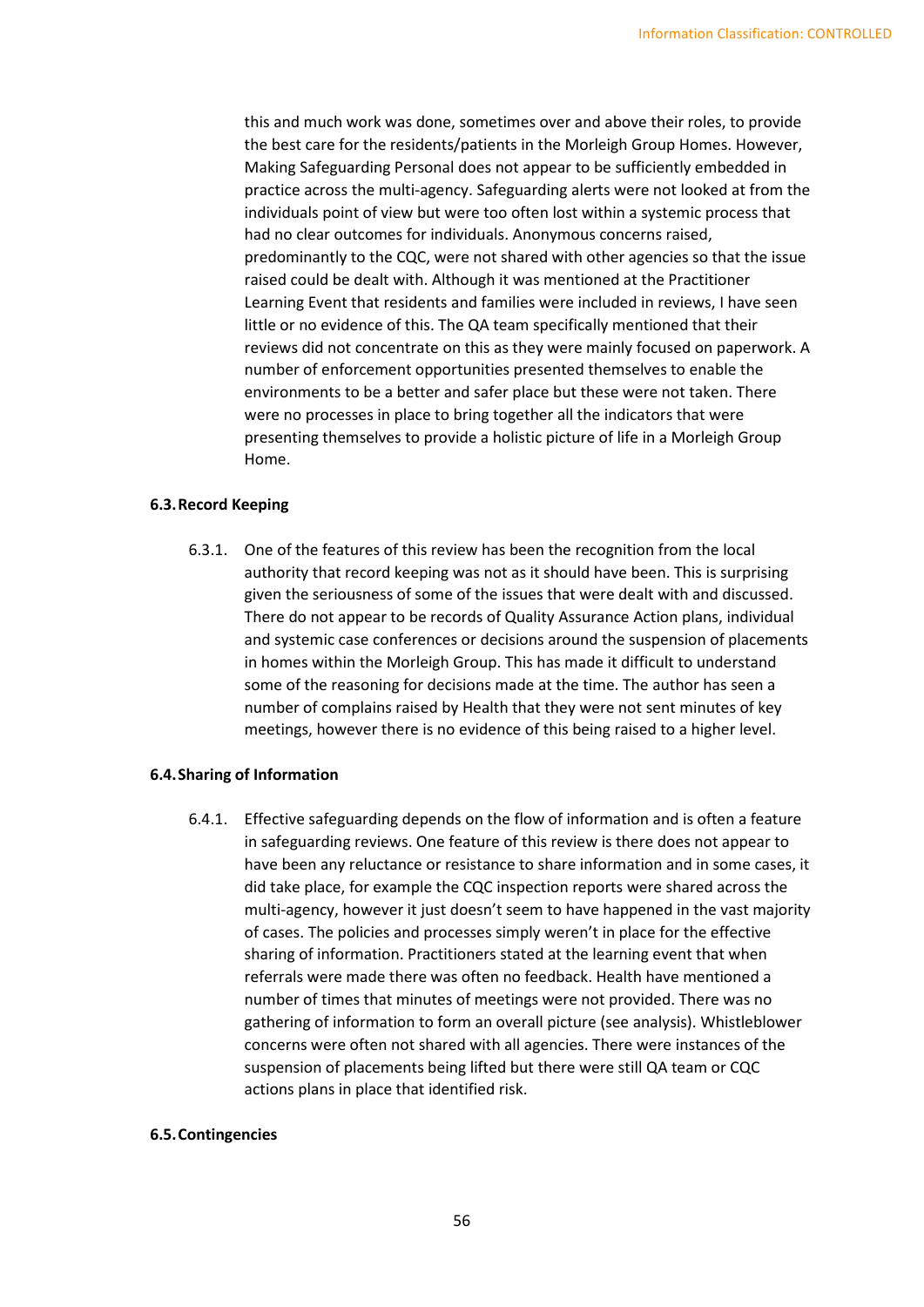6.5.1. The question was posed at the initial SAR meeting 'was this group too big to fail' and was this a concern or even fear that held agencies back from taking action at an earlier point. The Care Act 2014 section 48 is quite clear that local authorities must step in if a business fails and there should have been a clear and robust contingency plan in place for this to happen if need be. If this had been the case agencies would have been able to act more freely and enforce non compliance safe in the knowledge that there was a contingency plan available. There is no evidence however that this was ever the case or was an option open to those who were dealing with the suspension of placements. In November 2015 there appeared to have been a meeting between the local authority QA manager, the charging manager and the Morleigh Group Finance Officer but it was not clear what this meeting was about. There is no other mention of any contingency planning around the Morleigh Group until the end of 2016 shortly before it was taken over. In order to deal with concerns of this type those managing the situation must have all available options open to them.

#### **6.6.Enforcement**

6.6.1. The aim of all agencies working with the Morleigh Group was to work with and support the owners to improve the quality of life, wellbeing and safety of those that they cared for. This was evident throughout this review and at times the Cornwall Council QA reviews turned into support sessions for new managers (4.4.44 and 4.5.56), the CQC gave the owners of the Morleigh Group ample opportunity to recruit new managers to homes and we have seen the work done by the CFT to provide support at 5.4.10. However, when all this fails not only should enforcement action be threatened but it must also be carried out. The CQC on a number of occasions discussed fixed penalty notices or the withdrawal of the nursing care licence (St Theresa's), however this was not carried through, the reasons given for not issuing fixed penalty notices for the lack of registered managers was that it would require interviews under PACE, this may have been an obstacle to overcome but when the focus should have been on the individual and the risk of harm then this should not have been a reason for not taking enforcement action to remedy the situation. The local authority and the KCCG also had powers to suspend placements to the homes and in fact they did do this on numerous occasions. However there didn't seem any coherent strategy behind this and it almost happened too much to have any effect. On occasions when placements were re-instated there was a limit as to how many residents could be admitted per week but there did not seem to be any monitoring or control over this. The Police took enforcement action whenever possible although when this is/was not an option it is still vitally important that information sharing takes place so that other safeguarding process can be applied.

## **6.7.Analysis of information**

6.7.1. It was discussed at the Practitioner event how powerful graphs such as that at 4.8.34 (and others) are. At a glance it shows the number of concerns per home and as information is built up it can be compared against previous years and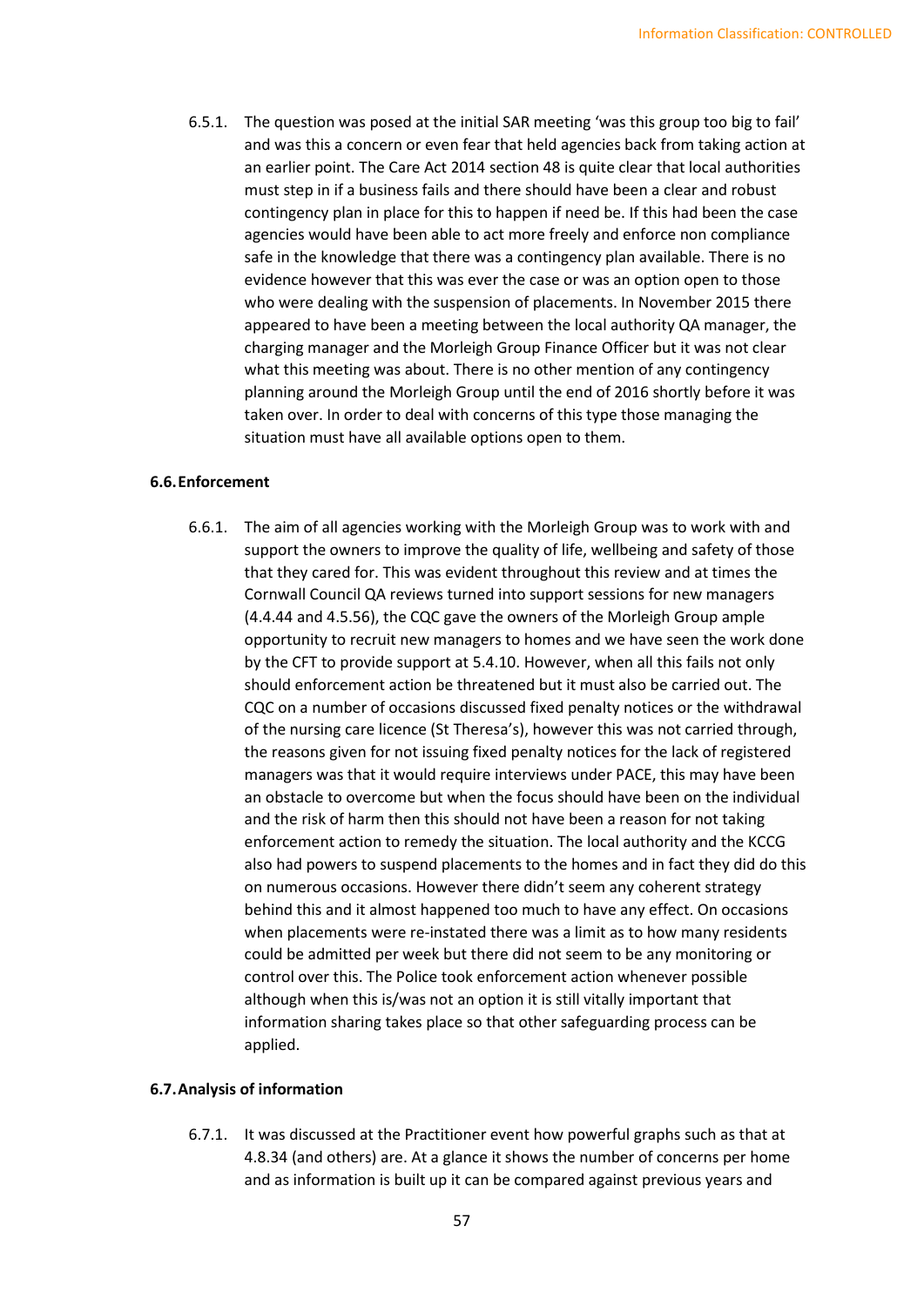other such locations. In compiling this review 1000's of pieces of information were available from all agencies, that when brought together produce a compelling picture. However, this information has to be understood and analysed to make meaningful management information. When this is done properly it gives a powerful case for change and supports any escalation process if change is not seen to be taking place. In this review the information has come from separate agencies, when compiling a merged chronology of all the information there was rarely any cross over of information. Individual agencies held their own information and it was never brought together in one place. Individual alerts, whistleblower concerns, repeat concerns, types of abuse, concerns by perpetrator, by age, by gender, police involvement, conferences held (or not) is all information that should be collected across the multi-agency for all locations not just those involved in this review. When viewed and compared this will provide an excellent picture of what is happening at each location and will be a measure of how safe the residents are and an indicator of their quality of life and wellbeing. The question has to be asked, if all of this information had been available in a sufficient format during the period of this review would action have been taken prior to the airing of the Panorama programme?

## **6.8.Structure of Service**

6.8.1. Organisations are constantly going through periods of change for various reasons, however it is important that the basic structure of safeguarding services remain in tact to ensure that service delivery is not affected. During the majority of this review period the Commissioning for the Morleigh Group and QA teams were essentially one and the same and led by the same manager. This has now changed and the Commissioning team is not directly involved with the residents. The QA teams should be an independent function that is not influenced by any other department, so that they are free to challenge not only the providers but also other departments if their recommendations are not being acted upon.

# **6.9.Audits/Reviews/Action Plans.**

6.9.1. All of the homes within the Morleigh Group were subject to CQC inspections or QA team reviews on a regular basis but why did this make no difference? Nearly all of the Cornwall Council QA action plans were in place for too long with no meaningful or clear outcomes. Although the management changes and provider engagement played a part in this, this in itself should have raised concerns. There is no evidence of any escalation of the fact that the action plans went on for so long. There is also evidence within the data that the audit tool may not have been fit for purpose and had no ability to measure and monitor culture and leadership. However, the CQC inspections did have a focus on leadership and they have identified this from a very early stage in the review period. The concerns however carried on and despite the issue constantly being discussed internally and with the provider the situation didn't improve throughout the period of review.

## **6.10. Escalation**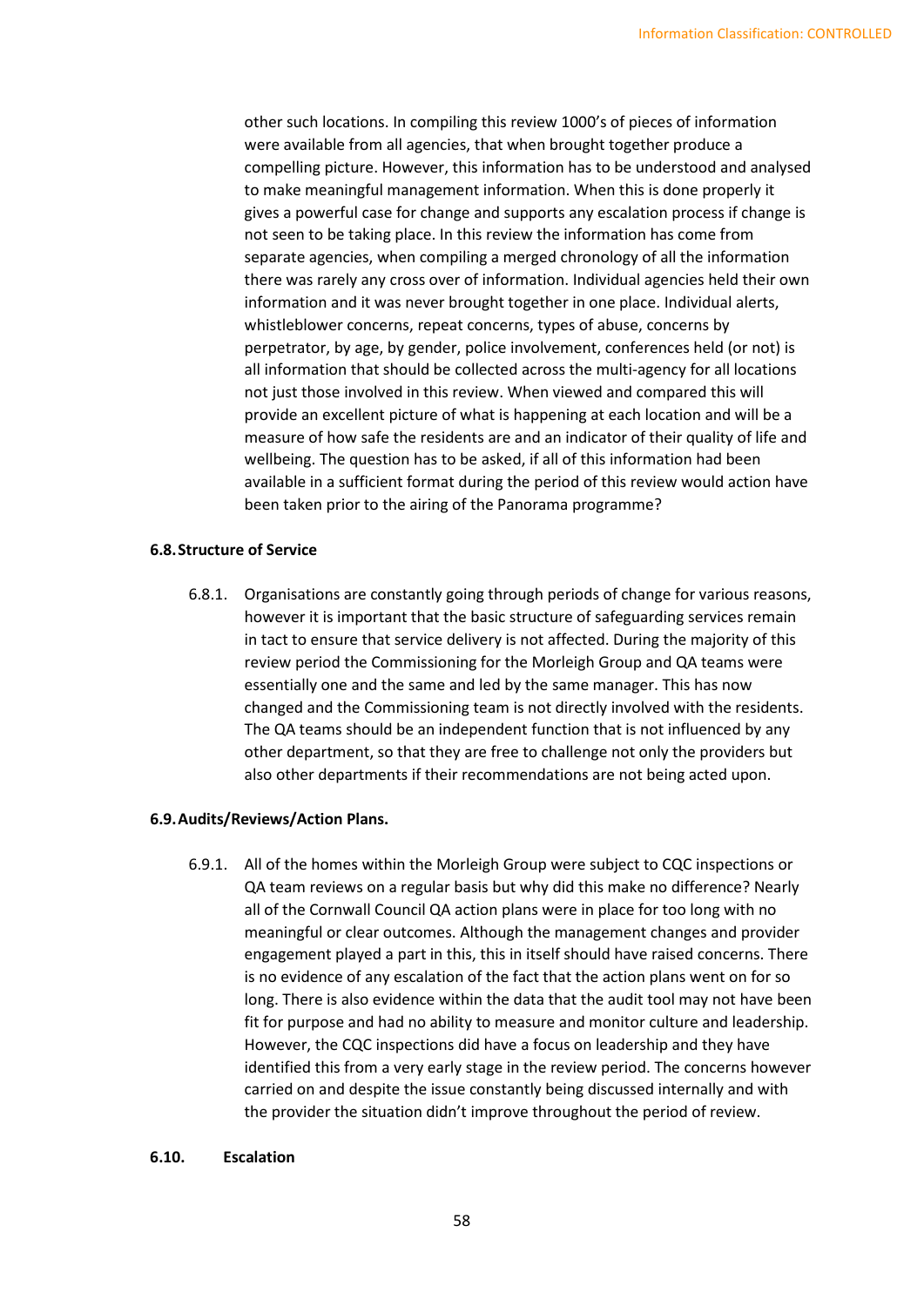6.10.1. It could be argued that the reason the Panorama programme achieved the result it did was because the concerns aired reached the very top of each of the agencies working within the partnership. This shouldn't however have to wait for a programme such as this to have this effect. Each agency and the partnership as a whole should have escalation policies in place. They are quite simple and straightforward but have not been mentioned throughout this review by any agency so we can only assume that they did not exist. Although policies themselves are quite straightforward there does need to be some detail at each level to identify each role holders responsibility when the process is used. Although there is no mention of a process in place there was occasionally evidence of concerns being raised to a higher level (5.3.8) but no evidence of what was expected or indeed what actually happened when the concerns were raised. The use of and outcomes of the escalation process should also be captured within the data referred to at 6.7.

# **6.11. Referral process**

6.11.1. The local authority operate a triage process for referrals but it is noted within the QA team IMR that approx. 10-20% of referrals completed by health and social care professionals go directly to the Quality Assurance Team without going to the safeguarding triage process. This is likely to have been the case throughout this review period and was confirmed at the Practitioner event. This is likely to lead to a degree of overlap in roles between the QA team and Safeguarding team and this has been reflected within the QA team IMR. It is also vitally important in safeguarding vulnerable people that professionals remain vigilant to all indicators, even those that may not be direct safeguarding concerns in the first instance. It is vital then that all referrals are recorded and signposted to ensure that there is no duplication and that all information is gathered and fed into any system as described at 6.7.1. All referrals need to be properly assessed and fed into the appropriate process. It is vital that concerns about individuals are treated as such and once a person centred outcome has been achieved that deals with all the risk identified, then that outcome can be fed into organisational processes.

# **6.12. Contract Management**

6.12.1. We have seen at point how the 5.1.3. commissioning process was out of date and not fit for purpose in relation to being able to hold providers of care services to account. There were no real review processes, timescales for change or penalties built into the contracts. This meant that when issues were identified there was no real process to fall back on or refer to. Action plans went on for years and there seemed almost to be a blockage to any enforcement action taking place. There is only reference to one meeting with the Morleigh Group Finance officer (5.1.28) during the course of this review period although the exact purpose of this meeting is not known.

## **6.13. Whistleblower/Complaints processes**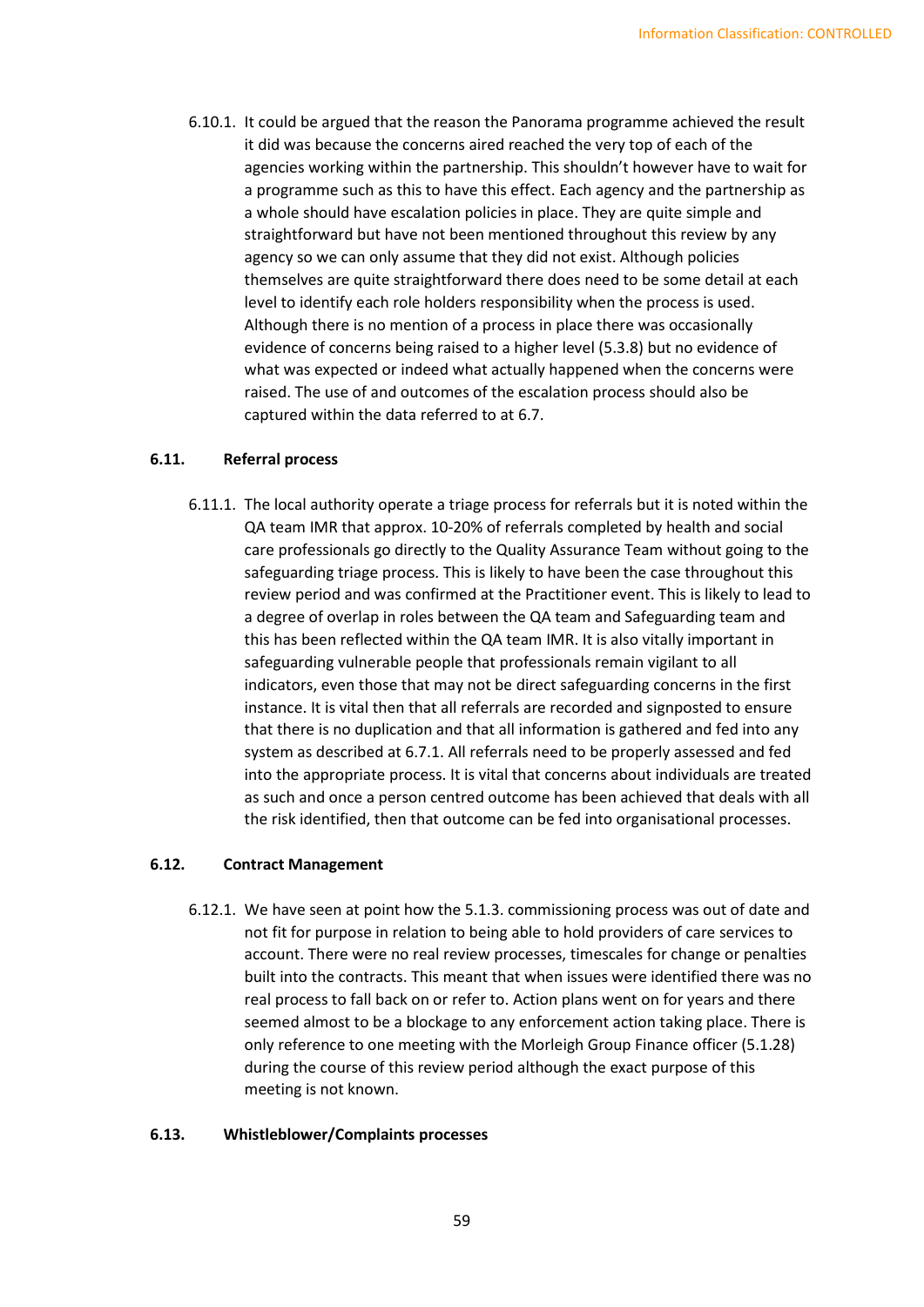6.13.1. There is no multi-agency whistleblower policy identified but it appears that most whistleblower concerns were made to the CQC. They had their own process in place but they are a monitoring and inspection service and not reactive to dealing with individual Safeguarding alerts made by whistleblowers. There was no whistleblowing process in place within the multi-agency for processing these reports and this still appears to be the case. There was and still is confusion as to who deals with concerns raised whether they be via whistleblowers or other avenues. The author when speaking to a GP's surgery saw evidence of a number of concerns being raised to the Cornwall Council QA team by the surgery, only to be told by the QA team 'we don't deal with individual concerns we only deal with systemic concerns'. There was no signposting as to the correct team to refer the issue to or understanding that these may have fed into systemic processes. This process requires ownership, clear signposting and a robust risk assessment process so that concerns raised to any agency can be fed into a central point, assessed and the appropriate action taken to safeguard individuals.

## **6.14. Suspension of placements**

6.14.1. This happened a lot but there doesn't seem to have been any clear process that was followed. Unfortunately there are no records of why decisions were made or rationale for opening services again. There were often conflicting processes underway when suspensions were lifted that did not always indicate services were safe to resume. It was not always clear that all agencies were consulted when decisions were made in relation to suspensions.

## **6.15. Identifying good practice**

6.15.1. The primary aim of all agencies involved in this review is to support the provider to ensure that they provide a safe and well led-service. Although there are lots of examples of individuals doing this there are no examples of any organised multiagency support to improve provider services, there is no mention of any workshops or training support for managers or of arranging any mentoring process with other providers who were coming out as good within audits and inspections.

## **6.16. Conference management**

6.16.1. Conference chairs have extremely important roles, all too often however throughout this process decisions made at conferences appeared weak, without clear rationale and did not deal with the risk identified in the alert. One of the roles of the chair is to challenge those involved if progress has not been made and outcomes not achieved. The example provided at 4.3.10 shows a process that has been allowed to drift with no clear guidance from the conference chair and no clear outcomes. The issue being dealt with in this example had already being going on for some considerable time and it was even mentioned by the chair that it was a wider systemic issue that involved the whole county. The outcome however had no resemblance to the issue raised. The outcome was dealt with as an issue of communication between the surgery and the home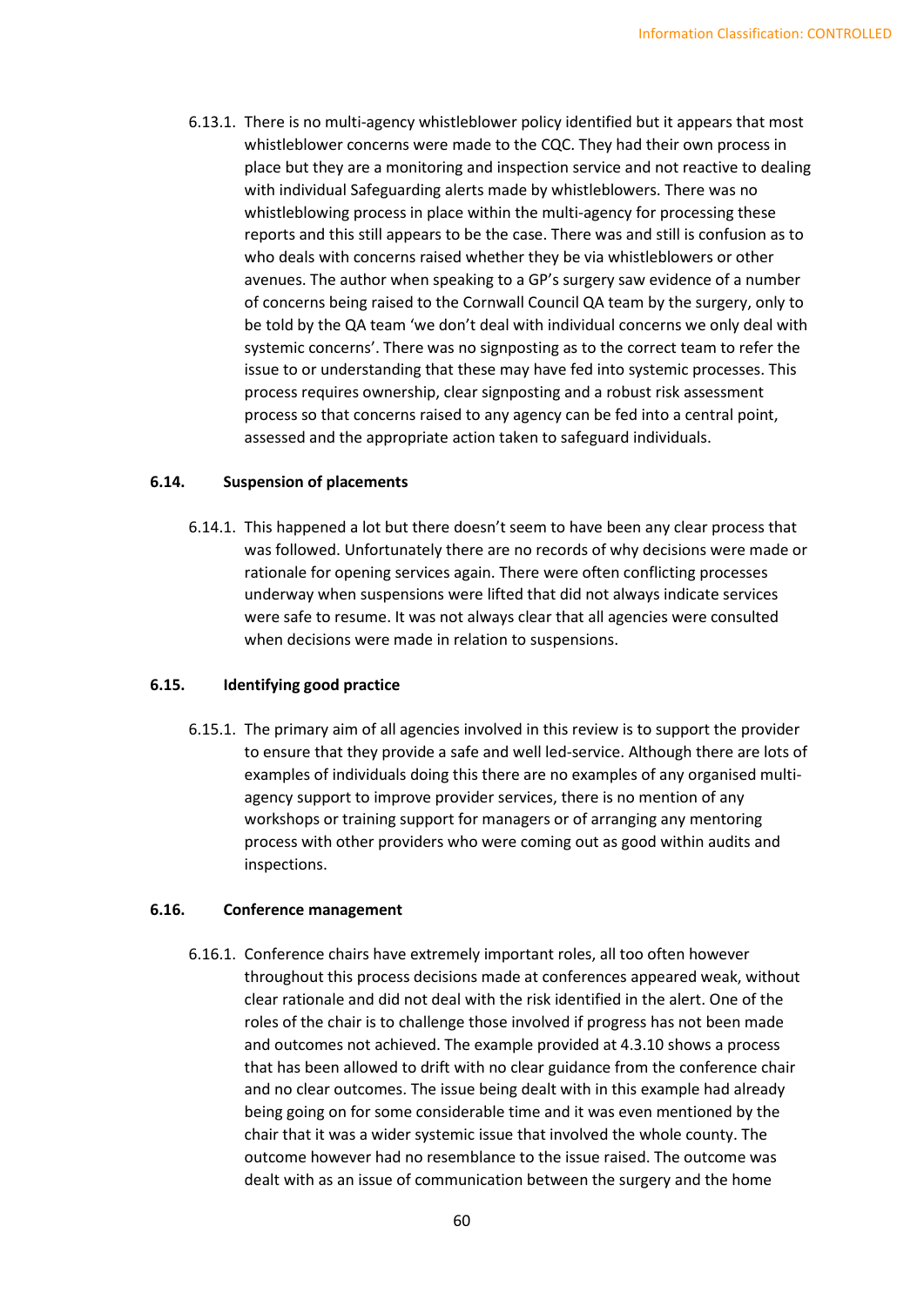when in fact it was a clear case of non-compliance by the provider. However this issue was never resolved and still carried on until the Morleigh Group was removed as a provider. The chair was even recorded in the minutes of the conference stating that the agreed outcome will 'either happen or not'

#### **7. Recommendations.**

- 7.1.1. A review of the findings and conclusions at the learning event resulted in a shared view that the Morleigh Group case was not a unique case. It reflected practice across the multi-agency and there were systemic systems and patterns that if unchecked could affect other cases. The recommendations that follow are designed to strengthen how agencies work together in similar cases in the future.
- 7.1.2. As would be expected due to the seriousness and publicity surrounding the issues relating to the Morleigh Group some individual agencies have already indicated within their IMR's that change has already taken place. Depending where some of these processes are at, they should be included in any future action plan/monitoring. The change already underway, wherever possible is reflected below.

#### **7.2. On contract management (Recommendation 1)**

- 7.2.1. Contracts for the provision of care services must include a link to safeguarding compliance and the review and inspection processes that underpin these. Clear guidance around compliance with these processes, timeliness of compliance and penalties must be included. They must also ensure that their aim is to support the provider in supplying a service that promotes the individual well-being of those it is intended for. Contracts must have regular review periods built in.
	- 7.2.1.1. According to the Commissioning IMR work is already underway to change the commissioning contracts to include a measure of the risk in relation to those services that require improvement or are inadequate and/or have open action plans with the Quality Assurance Teams. This must be reviewed in line with the recommendation above.
- 7.2.2. Those working in commissioning must ensure that they are sufficiently trained and have an understanding of Safeguarding up to the highest levels of management, they must also work closely with the QA team, Safeguarding teams, CQC and any other inspection and review teams. Training should be refreshed on a regular basis and be a requirement for postholders.
- **7.2.3. The Cornwall Council Commissioning team along with the KCCG are asked to reflect on this recommendation and take appropriate steps to ensure the recommendations are embedded into future contract management**

## **7.3.On Whistleblower/Complaints procedures (Recommendation 2)**

7.3.1. There should be a clear whistleblowing/complaints policy that is signposted for all staff, residents, families and other professionals to follow. It is inevitable however that whistleblower concerns will end up outside of any recognised process such as those going to the CQC. What must happen however is agencies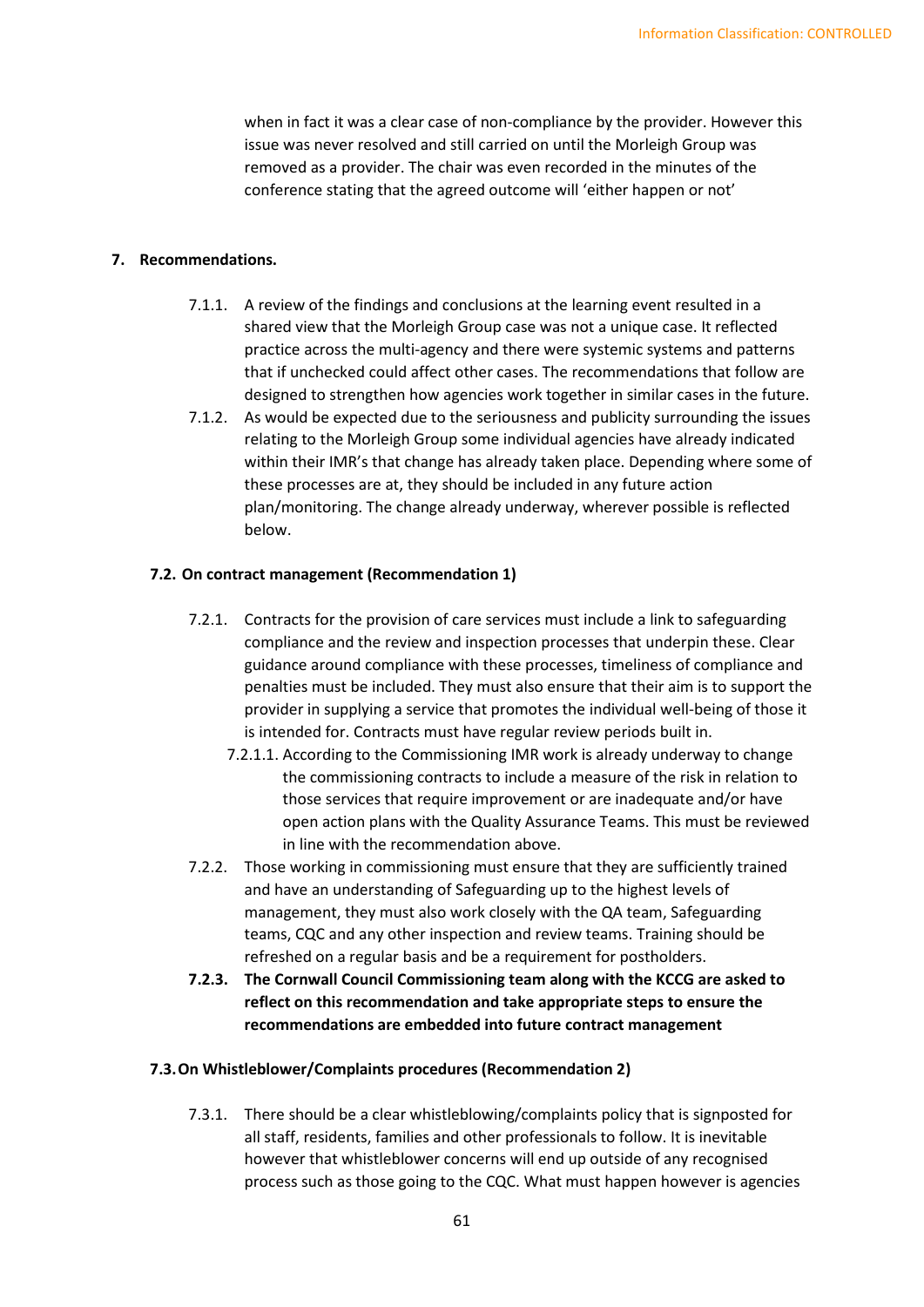must know where to send these concerns to so that they can be properly risk assessed and acted upon as necessary. The data must then be collected and fed into management information.

- 7.3.1.1. There is mention within the QA team IMR that relatives complaints often get sent to the QA team, however the QA team do not perform a complaint investigation function and it is therefore highly probable that this situation has not yet been addressed.
- **7.3.2. All agencies are asked to reflect on their own and whistleblowing policies and how these come together to ensure information is shared appropriately with all agencies and appropriate action taken to deal with concerns.**

#### **7.4.On Management information (Recommendation 3)**

- 7.4.1. Each agency should ensure that it has the ability to collect management information on provider performance and that it can be presented in such a way that informs the risk that is present. This information should be collected across the partnership and analysed by the multi-agency to ensure that a complete picture is presented. This information should then be viewed on a regular basis by a multi-agency group of senior managers.
	- 7.4.1.1. The CQC have already mentioned in their IMR that they have developed sector specific 'dashboards' which enables staff to have a day to day view of providers and the degree of presented or predicted risk.
	- 7.4.1.2. The ASC Safeguarding team within their IMR have already produced a number of graphs and performance charts (some of which have been used in this review) that would form the basis of the management information referred to at 7.4.1.
	- 7.4.1.3. The Police already have dedicated safeguarding researchers who complete the research at the referral stage to provide a greater chance of identifying 'systemic abuse cases' this however now needs to feed into management information and be part of the wider multi-agency research and analysis.
- **7.4.2. All agencies are asked to reflect on this recommendation and ensure that they have the ability to collect and analyse Management information appropriately to ensure that safeguarding issues are identified and risks appropriately managed.**

#### **7.5.On Contingency planning (Recommendation 4)**

- 7.5.1. The multi-agency must have robust contingency plans in place to ensure that a seamless provision of care can be provided should they have to invoke their duties under sec 48 of the Care Act (temporary duty on local authority to provide care). These plans must be constantly reviewed and funding provision made available. The fact that the contingencies are in place must be known by those working in the audit and inspection teams so that they are able to follow through with any enforcement, knowing that the contingencies are there.
- **7.5.2. All agencies are asked to reflect on their role within any contingency plans but Cornwall Council should take the lead in ensuring they, along with partners, are ready and capable of implementing section 48 of the Care Act in scenarios similar to the Morleigh Group.**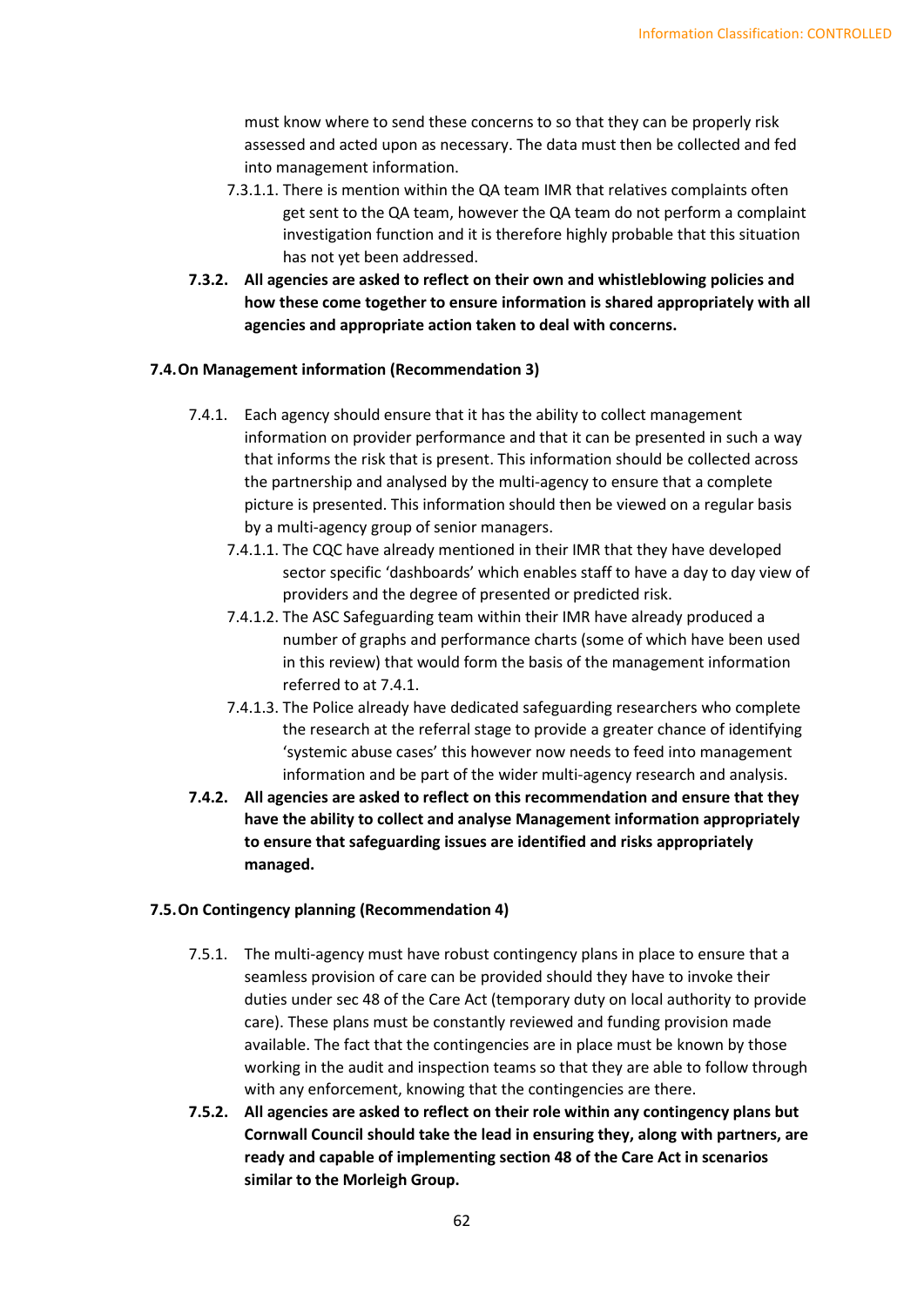#### **7.6.On Escalation Policies (Recommendation 5)**

- 7.6.1. Each agency must have its own internal escalation policy to ensure that effective challenge can be made when professionals do not agree that the correct procedures are being followed, or they disagree with actions taken (or not). There must also be an overarching escalation policy for the multi-agency to ensure that inter-agency disagreements can be resolved in a structured way and clear outcomes achieved. It is important that role holders at every level understand the requirements of their role within the policy. It is suggested that the escalation policy is overseen by the Adult Safeguarding Board.
- **7.6.2. All agencies are asked to reflect on and review their Escalation policies and ensure that they are clearly signposted for all staff. The Adult Safeguarding Board should oversee that a multi-agency policy is in place.**

#### **7.7.On enforcement (Recommendation 6)**

- 7.7.1. Each agency that has powers to enforce compliance must have the ability to carry this out and capture the evidence where required. Each safeguarding alert must be properly documented and evidence captured through the taking of statements and other evidence capture, as this may be required at a later date.
	- 7.7.1.1. The CQC have already begun to recruit investigators/interviewers to ensure that PACE interviews can be conducted in future and that this is not a blockage to enforcement.
- **7.7.2. The CQC and Cornwall Council are asked to reflect on this recommendation and ensure that they have the ability, resources and processes to enforce action where breaches of regulations or the law are identified.**

#### **7.8.On Audit, report and action plans (Recommendation 7)**

- 7.8.1. The Quality Assurance Audit tool must have a focus on 'Making Safeguarding Personal'. It must include observation, discussion with residents, relatives, staff and other professionals. It must also include any whistleblower concerns and make reference to management information regarding the setting and compare this to similar locations. Action plans must also have clear timescales embedded and the penalty for non-compliance. There should then be a clear process for dealing with non-compliance and enforcement action as necessary. Action plans should also clearly make reference to any other ongoing process such as CQC inspection reports and there should not be duplication of actions within each audit/inspection. Where necessary action plans should be discussed and coordinated between agencies.
	- 7.8.1.1. The Cornwall Council Quality Assurance team already have a review process underway for their QA audit tool. This should be completed as a matter of urgency and ensure that the above recommendations are covered within it.
- **7.8.2. The Cornwall Council Quality Assurance team are asked to reflect on this recommendation and ensure that the review process already underway captures the learning from this review.**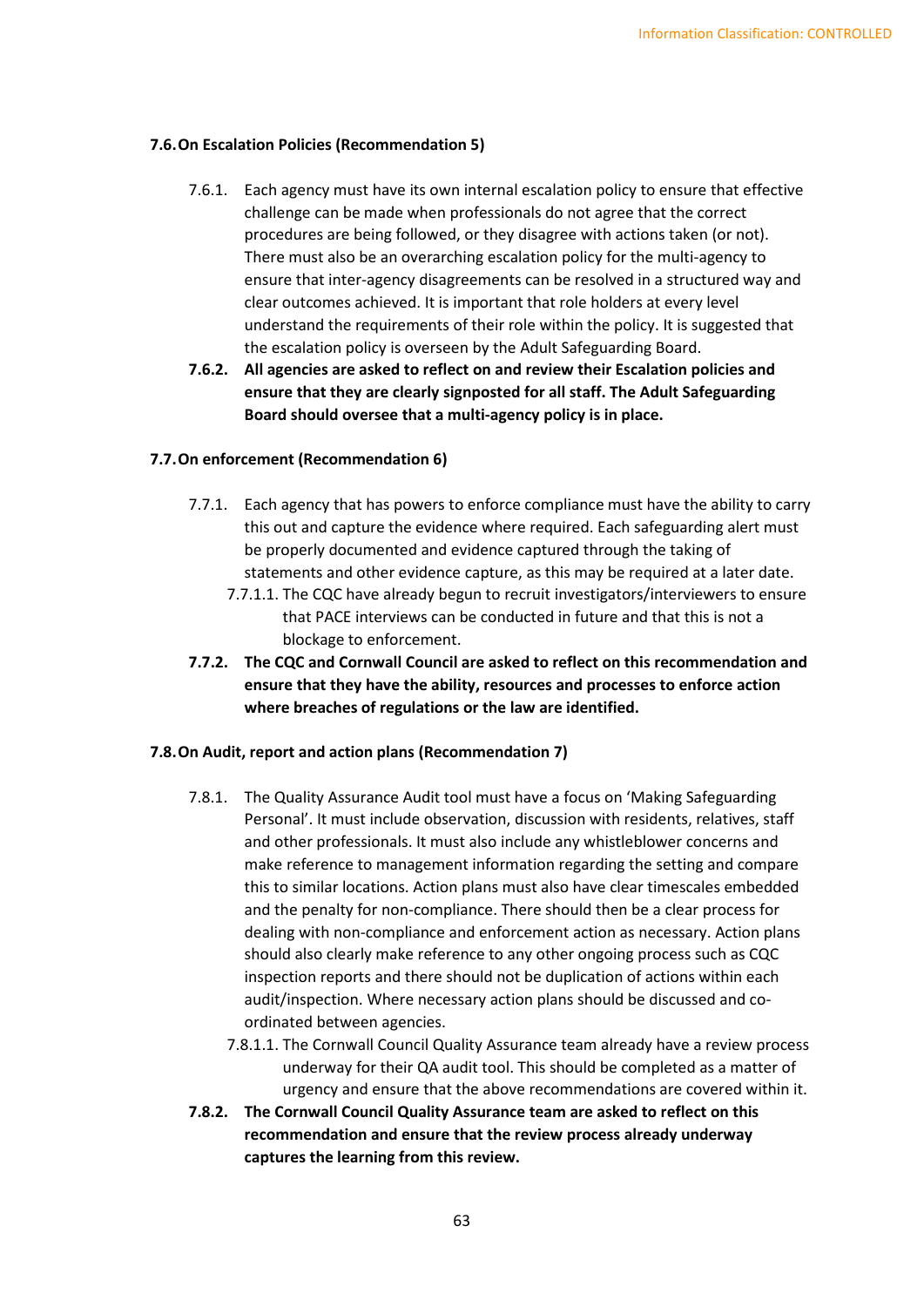## **7.9.On Suspension of placements processes (Recommendation 8)**

- 7.9.1. Cornwall Council Quality Assurance Team have already developed a new process in 2017 to ensure that requests for suspension of placements to be put in place or lifted is clearly documented. Whilst the documentation for requesting and lifting suspensions is in place the procedural document has not yet been updated. This should be completed as a matter of urgency. However, the new documentation for requesting and lifting placements is missing two key sections, that were key findings from this review.
	- i. There should be a section for recording all other relevant agencies views when proposing to lift suspensions.
	- ii. There should be a section to note any current action plan processes that might still be running when suspension is due to be lifted.
- **7.9.2. The Cornwall Council QA team is asked to reflect on this recommendation and consider adding the above recommendations into the new process for requesting or lifting suspensions.**

#### **7.10. On Mentoring (Recommendation 9)**

- 7.10.1. The role of all agencies is to support providers to ensure that excellent, person centred care is provided. The multi-agency should consider putting in place a structured mentoring programme so that where good practise is identified in care homes this can be shared with those that are struggling to achieve the required standards. Participation in this programme could be included in commission contracts and/or quality assurance action plans.
- **7.10.2. All agencies should reflect on this recommendation and identify how they can support a structured mentoring programme. It should be for the Adult Safeguarding Board to decide who to lead the programme but all agencies including the CQC should support the programme by identifying good practice and those homes that would benefit from the scheme.**

#### **7.11. On reporting allegations/alerts (Recommendation 10)**

- 7.11.1. There should be a single 'front door' for all alerts and then these should be signposted accordingly. This single point of reference for all allegations should include individual and organisational alerts, this is to ensure that there is no confusion over who should deal with the concern and what it involves.
- 7.11.2. There should be clear pathways of communication set up to ensure that those reporting concerns are notified of who is dealing with the report and the outcome should also be communicated back to the person making the original report.
- **7.11.3. The Cornwall Council Safeguarding team and QA teams should reflect on this recommendation and how it fits with current provision. Health should also ensure that any concern where this is a safeguarding element is appropriately referred through the 'single front door'. The CQC should also ensure that any concerns raised to them, especially those through the whistleblower process are referred into the Cornwall Council Adult Safeguarding in a timely manner.**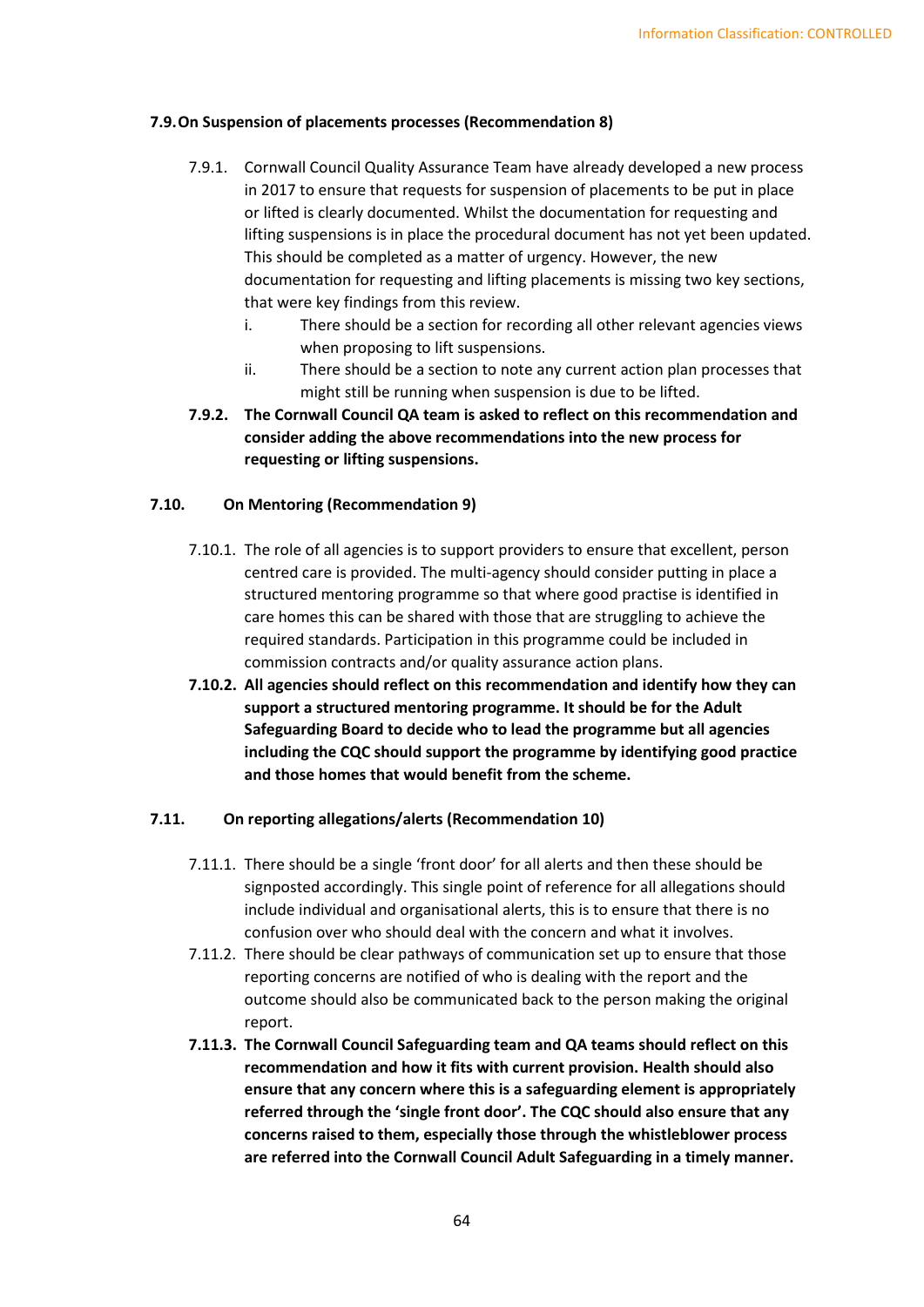## **7.12. On dealing with allegations/alerts (Recommendation 11)**

- 7.12.1. Individual safeguarding alerts/concerns must be reviewed and completed in their own right with a focus on the desired outcome for the individual concerned and a focus on their wellbeing. Individual concerns should not be closed and incorporated into an organisational process. The outcomes of alerts/concerns should be monitored and fed into the management information at 7.4 to ensure that this policy is monitored.
- 7.12.2. The findings of individual concerns should be fed into any organisational processes that are ongoing.
- **7.12.3. The Cornwall Council Safeguarding team should reflect on this recommendation and ensure that all alerts/concerns are focused on the wellbeing of those subject to the alert/concern raised and that all recommendations arising are recorded and dealt with appropriately.**

# **7.13. On Training (Recommendation 12)**

- 7.13.1. Little has been mentioned within this SAR and the IMR's that proceeded it around training, there is therefore little evidence base to support any recommendation around this area. There is however a clear need to ensure conference chairs are sufficiently trained to enable them to carry out their role and there is a need to ensure that senior managers are able to identify risk and act upon it accordingly. In relation to training therefore the author would recommend the following.
	- i. There are a number of new policies and processes coming out of the review into the Morleigh Group, there should be a robust and documented round of training to all those affected to ensure that they are aware of the requirements of their role. There should be a strong focus on senior management.
	- ii. There should be an ongoing programme of training developed for conference chairs that includes case studies, learning from reviews and training on new policies and procedures.
- **7.13.2. All agencies should reflect on their current training programmes and ensure that any learning and/or new policies and procedures that come out of this SAR are included in any future training.**
- **7.13.3. Cornwall Council should reflect on the recommendation in relation to conference chairs and ensure that the training and selection of conference chairs is reviewed and that there is an ongoing training and supervision programme in place to ensure the learning of this review is taken forward.**

## **7.14. On Making Safeguarding Personal (Recommendation 13)**

- 7.14.1. Conduct a multi-agency audit and/or other quality assurance mechanism to evaluate how far 'Making Safeguarding Personal' has been understood and embedded in practice.
- **7.14.2. All agencies should review their policies and procedures and ensure that they are all 'person centred' and focused on the needs of the individual.**
- **7.15. On Communication (Recommendation 14)**